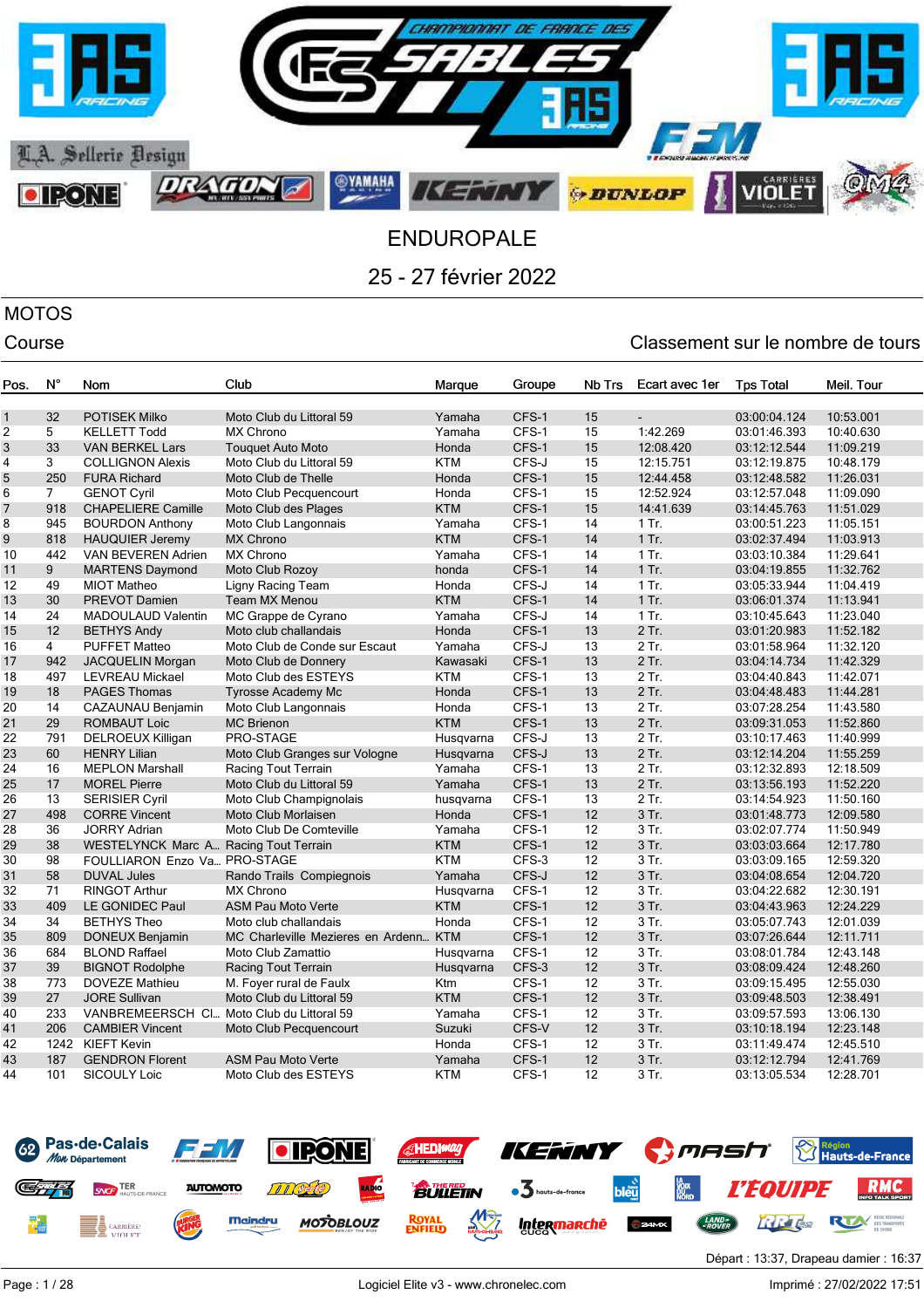

# MOTOS

| Pos.     | N°         | Nom                                         | Club                                                     | Marque           | Groupe         | Nb Trs   | Ecart avec 1er | <b>Tps Total</b>             | Meil. Tour             |
|----------|------------|---------------------------------------------|----------------------------------------------------------|------------------|----------------|----------|----------------|------------------------------|------------------------|
|          |            |                                             |                                                          |                  |                |          |                |                              |                        |
| 45       | 1045       | <b>MANCUSO Antonio</b>                      |                                                          | <b>KTM</b>       | CFS-1          | 12       | 3 Tr.          | 03:13:11.324                 | 12:59.891              |
| 46       | 86         | <b>GAPAIX Enzo</b>                          | Chronovert                                               | <b>KTM</b>       | CFS-2          | 12       | 3 Tr.          | 03:13:12.764                 | 12:10.641              |
| 47       | 448        | <b>MONTULE Sebastien</b>                    | Moto Club Bellemois                                      | <b>KTM</b>       | CFS-2          | 12       | 3 Tr.          | 03:13:30.833                 | 12:36.849              |
| 48       | 282        | <b>LURKIN Maxime</b>                        | SPORTS CLUB TOUT TERRAIN D Honda 450 CFS-1               |                  |                | 12       | 3 Tr.          | 03:13:51.515                 | 12:48.779              |
| 49       | 72         | <b>TURCOT Romain</b>                        | Moto Club de Dompierre                                   | Yamaha           | CFS-1          | 12       | 3 Tr.          | 03:14:12.533                 | 11:58.801              |
| 50       | 304        | PENKO Jeremy                                | Moto Club Espace Tout Terrain                            | Yamaha           | CFS-2          | 12       | 3 Tr.          | 03:14:22.793                 | 12:42.979              |
| 51       | 94         | <b>BAUDUIN Julian</b>                       | Moto Club Pecquencourt                                   | <b>KTM</b>       | CFS-1          | 12       | 3 Tr.          | 03:14:40.583                 | 13:29.772              |
| 52       | 43         | <b>BOONE Guido</b>                          | Enduropale le Touquet Pas de Cala Husqvarna              |                  | CFS-1          | 12       | 3 Tr.          | 03:14:59.873                 | 12:10.920              |
| 53       | 10         | <b>MOLLON Eddy</b>                          | Moto Club de Saint Joseph                                | Husqvarna        | CFS-1          | 12       | 3 Tr.          | 03:15:23.613                 | 11:44.062              |
| 54       | 79         | <b>HOSTEN Valentin</b>                      | Moto Club Municipal Ailly sur Noye                       | Yamaha           | CFS-1          | 12       | $3$ Tr.        | 03:16:31.114                 | 12:56.610              |
| 55       | 169        | <b>MAILLARD Valentin</b>                    | Ligny Racing Team                                        | Kawasaki         | CFS-1          | 12       | 3 Tr.          | 03:16:34.644                 | 12:57.940              |
| 56       | 171        | <b>PATER Wouter</b>                         | <b>MX Chrono</b>                                         | Yamaha           | CFS-1          | 12       | 3 Tr.          | 03:18:24.562                 | 12:17.552              |
| 57       | 148        | <b>FAYED Simon</b>                          | <b>Moto Club Des Groies</b>                              | Husqvarna        | CFS-1          | 12       | 3 Tr.          | 03:18:31.033                 | 13:33.900              |
| 58       | 57         | <b>LABIE Cyril</b>                          | Moto Club de l'Avesnois                                  | <b>KTM</b>       | CFS-3          | 12       | 3 Tr.          | 03:19:14.213                 | 12:12.481              |
| 59       | 140        | <b>THORNHILL Brad</b>                       |                                                          | <b>KTM</b>       | CFS-1          | 11       | 4 Tr.          | 03:00:53.493                 | 12:27.649              |
| 60       | 211        | <b>BALESTRA Thibaut</b>                     | Moto Club Doullennais                                    | ktm              | CFS-J          | 11       | 4 Tr.          | 03:01:15.715                 | 12:45.722              |
| 61       | 56         | <b>TURCOT Alexandre</b>                     | <b>MC Les Morfalous</b>                                  | Yamaha           | CFS-2          | 11       | 4 Tr.          | 03:01:37.643                 | 13:33.809              |
| 62       | 88         | <b>REB Lorris</b>                           | Moto Club Evasion 55                                     | Yamaha           | CFS-J          | 11       | 4 Tr.          | 03:01:37.773                 | 12:52.469              |
| 63       | 311        | <b>COLLIGNON Jean</b>                       | Moselle Moto Club                                        | Husgvarna        | CFS-J          | 11       | 4 Tr.          | 03:01:59.664                 | 13:04.500              |
| 64       | 131        | <b>DENIS Yohan</b>                          | Moto Club de Blargies                                    | Ktm              | CFS-1          | 11       | 4 Tr.          | 03:03:07.384                 | 13:12.539              |
| 65       | 334        | <b>LELOUP Theo</b>                          | Moto Club du Val d'Ouve                                  | Husqvarna        | CFS-3          | 11       | 4 Tr.          | 03:03:29.464                 | 13:44.549              |
| 66       | 69         | <b>RENAUX Guillaume</b>                     | Moselle Moto Club                                        | <b>KTM</b>       | CFS-3          | 11       | 4 Tr.          | 03:03:37.214                 | 13:17.579              |
| 67       | 66         | PIWOWARCZYK Benj                            | <b>Moto Club Mervillois</b>                              | Triumph          | CFS-1          | 11       | 4 Tr.          | 03:03:40.494                 | 13:14.160              |
| 68       | 308        | <b>VIGNERON Francois</b>                    | Calais Sports Mécaniques                                 | <b>KTM</b>       | CFS-V          | 11       | 4 Tr.          | 03:04:15.785                 | 13:31.840              |
| 69       | 415        | <b>BESNIER Arnaud</b>                       | <b>Bud Racing Training Camp</b>                          | Honda            | CFS-1          | 11       | 4 Tr.          | 03:04:37.033                 | 13:11.159              |
| 70       | 153        | <b>AMERICA Dean</b>                         | Moto Club Huismes                                        | Yamaha           | CFS-3          | 11       | 4 Tr.          | 03:04:41.493                 | 13:00.050              |
| 71       | 914        | <b>HAMEREL Theo</b>                         | Calais Sports Mécaniques                                 | Kawasaki         | CFS-J          | 11       | 4 Tr.          | 03:05:09.193                 | 14:01.551              |
| 72       | 52         | <b>LAGUT Sebastien</b>                      | Moto Club de L'Herbasse                                  | <b>KTM</b>       | CFS-1          | 11       | 4 Tr.          | 03:05:20.653                 | 12:53.382              |
| 73       | 105<br>224 | <b>SEMILLE Yoann</b><br><b>BUSON Thomas</b> | Moto Club des Deux Sevres                                | Yamaha           | CFS-2<br>CFS-1 | 11<br>11 | 4 Tr.<br>4 Tr. | 03:05:25.084                 | 13:25.889              |
| 74<br>75 | 263        | <b>DE SOUZA Mickael</b>                     | Motor Club Andelysien C.S.A.<br>Moto Club Gravenchonnais | gasgas<br>GasGas | CFS-1          | 11       | 4 Tr.          | 03:05:49.514<br>03:06:11.754 | 13:15.259<br>13:23.051 |
| 76       | 889        | <b>OBERT Nathan</b>                         | SPORTS CLUB TOUT TERRAIN D Yamaha                        |                  | CFS-3          | 11       | 4 Tr.          | 03:06:14.304                 | 13:48.108              |
| 77       | 283        | <b>MAURIZI Philippe</b>                     | Moto Club du Littoral 59                                 | <b>KTM</b>       | CFS-V          | 11       | 4 Tr.          | 03:06:15.444                 | 13:33.760              |
| 78       | 1054       | VAN DAMME Jaimy                             |                                                          | <b>KTM</b>       | CFS-1          | 11       | 4 Tr.          | 03:07:21.004                 | 13:40.200              |
| 79       | 235        | <b>SOPIELA Sebastien</b>                    | Enduropale le Touquet Pas de Cala Yamaha                 |                  | CFS-1          | 11       | 4 Tr.          | 03:07:55.974                 | 12:59.200              |
| 80       | 704        | <b>BUITENHUIS Kevin</b>                     |                                                          | Yamaha           | CFS-3          | 11       | 4 Tr.          | 03:08:32.524                 | 13:18.049              |
| 81       | 97         | <b>BIJTJES Brad</b>                         |                                                          | Husqvarna        | CFS-1          | 11       | 4 Tr.          | 03:08:37.875                 | 13:14.120              |
| 82       | 245        | <b>HUMEZ Benjamin</b>                       | Racing Tout Terrain                                      | <b>HONDA</b>     | CFS-V          | 11       | 4 Tr.          | 03:08:40.012                 | 13:05.629              |
| 83       | 292        | <b>TER STEEGE Kris</b>                      | Enduropale le Touquet Pas de Cala KTM                    |                  | CFS-1          | 11       | 4 Tr.          | 03:08:48.892                 | 13:14.050              |
| 84       | 75         | LERMURIER Dylan                             | Moto Club de Blargies                                    | Husqvarna        | CFS-2          | 11       | 4 Tr.          | 03:09:01.092                 | 13:07.570              |
| 85       | 115        | <b>REGNAULT Quentin</b>                     | Moto Club du Littoral 59                                 | Husqvarna        | CFS-1          | 11       | 4 Tr.          | 03:09:20.415                 | 13:47.929              |
| 86       | 995        | <b>LEJUSTE Louis</b>                        | Rando Trails Compiegnois                                 | Honda            | CFS-J          | 11       | 4 Tr.          | 03:09:28.335                 | 12:10.810              |
| 87       | 583        | <b>MAGUERRE Kevin</b>                       | Association Sportive de Maricourt                        | <b>KTM</b>       | CFS-1          | 11       | 4 Tr.          | 03:09:31.783                 | 13:13.639              |
| 88       | 956        | LEVEQUE Alban                               | Moto Club de Dompierre                                   | Yamaha           | CFS-1          | 11       | 4 Tr.          | 03:09:38.493                 | 12:49.369              |
|          |            |                                             |                                                          |                  |                |          |                |                              |                        |

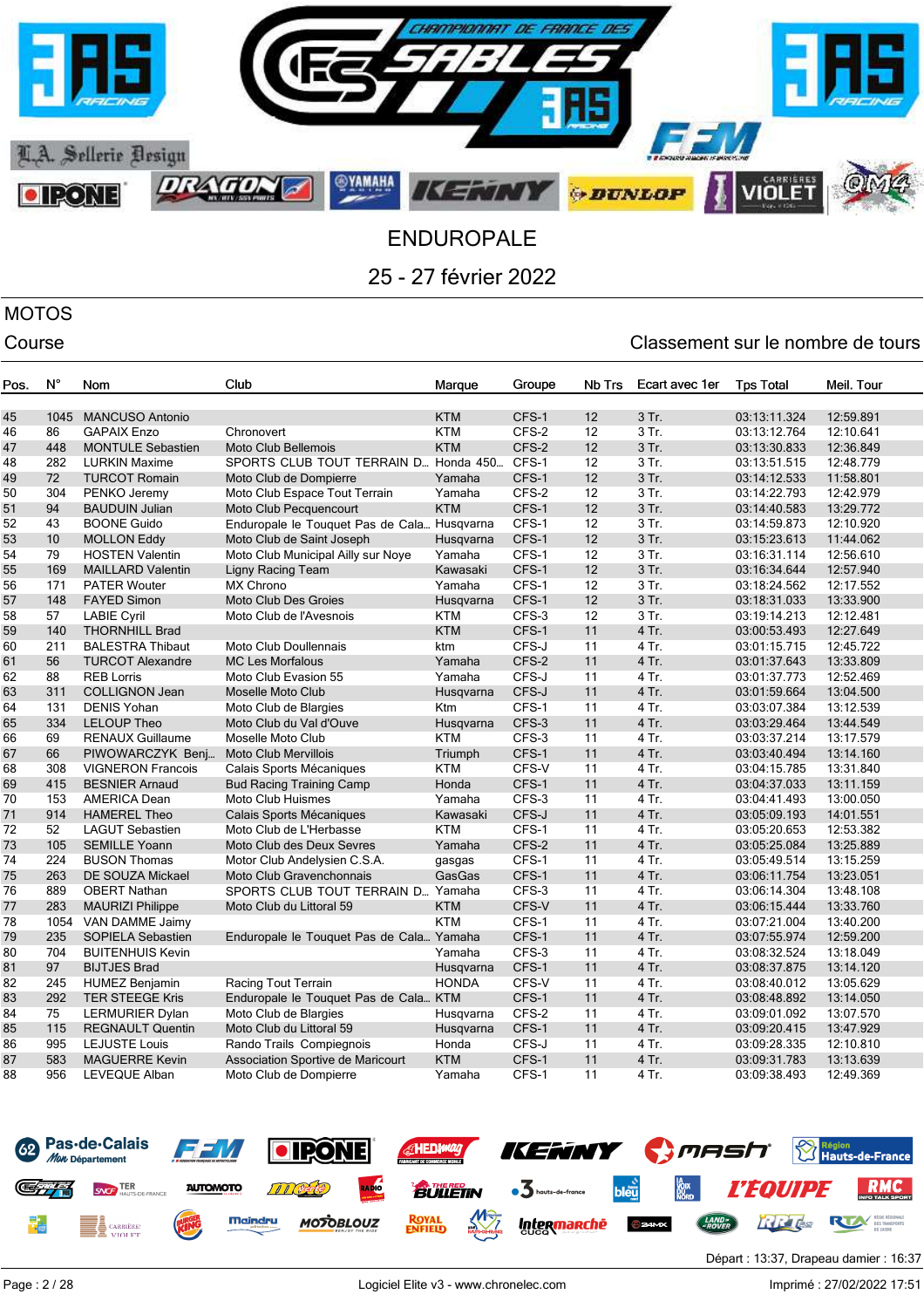

## MOTOS

| Pos. | $N^{\circ}$ | Nom                                  | Club                               | Marque     | Groupe | Nb Trs | Ecart avec 1er | <b>Tps Total</b>       | Meil. Tour |
|------|-------------|--------------------------------------|------------------------------------|------------|--------|--------|----------------|------------------------|------------|
|      |             |                                      |                                    |            |        |        |                |                        |            |
| 89   | 65          | <b>BERGERET Arnaud</b>               | Union Moto Bitchoise               | GasGas     | CFS-3  | 11     | 4 Tr.          | 03:09:50.693           | 13:35.081  |
| 90   | 592         | <b>GABREAUX Mickael</b>              | <b>Moto Club Manre</b>             | Kawasaki   | CFS-V  | 11     | 4 Tr.          | 03:10:09.903           | 13:52.479  |
| 91   | 1064        | <b>MAUHIN Philippe</b>               |                                    | Honda      | CFS-V  | 11     | 4 Tr.          | 03:10:58.024           | 13:08.269  |
| 92   | 113         | <b>CHAUVIRE Leandre</b>              | Moto Club Romagne                  | <b>KTM</b> | CFS-3  | 11     | 4 Tr.          | 03:11:00.974           | 13:34.619  |
| 93   | 35          | <b>BERTRET Jimmy</b>                 | Moto Club de la Divatte            | Yamaha     | CFS-1  | 11     | 4 Tr.          | 03:11:10.283           | 13:14.589  |
| 94   | 134         | <b>LENNE Anthony</b>                 | Moto Club du Littoral 59           | <b>KTM</b> | CFS-V  | 11     | 4 Tr.          | 03:11:51.294           | 13:17.750  |
| 95   | 226         | <b>FARBOS Bastien</b>                | Moto Club De Cazères               | Honda      | CFS-V  | 11     | 4 Tr.          | 03:13:00.243           | 13:13.841  |
| 96   | 268         | <b>METIVIER Lucas</b>                | Groupe Sportif de Torcé en Vallée  | Yamaha     | CFS-1  | 11     | 4 Tr.          | 03:13:04.944           | 13:22.349  |
| 97   | 182         | <b>ENGLEBERT Benoit</b>              | Moto Club Rozoy                    | <b>KTM</b> | CFS-1  | 11     | 4 Tr.          | 03:13:05.704           | 13:02.398  |
| 98   | 276         | <b>BAUCHART Julien</b>               | Moto Club du Littoral 59           | Yamaha     | CFS-1  | 11     | 4 Tr.          | 03:13:07.044           | 13:57.009  |
| 99   | 399         | <b>CAILLY Florian</b>                | Moto Club Huisseau                 | <b>KTM</b> | CFS-1  | 11     | 4 Tr.          | 03:13:09.834           | 13:30.599  |
| 100  | 103         | <b>DEGRUGILLIER Alban</b>            | Racing Tout Terrain                | <b>KTM</b> | CFS-3  | 11     | 4 Tr.          | (C) 03:14:02 13:11.998 |            |
| 101  | 359         | <b>BERGER Theo</b>                   | Moto Club Chambloux                | <b>KTM</b> | CFS-1  | 11     | 4 Tr.          | 03:14:06.773           | 13:13.650  |
| 102  | 288         | PIETROWSKI Christop MX Chrono        |                                    | Husqvarna  | CFS-1  | 11     | 4 Tr.          | 03:14:07.943           | 13:09.431  |
| 103  | 141         | KRZEMIANOWSKI Juli Touquet Auto Moto |                                    | Husqvarna  | CFS-V  | 11     | 4 Tr.          | 03:14:36.823           | 13:26.980  |
| 104  | 734         | <b>CHOLET Simon</b>                  | Moto Club du Littoral 59           | <b>KTM</b> | CFS-2  | 11     | 4 Tr.          | 03:15:13.463           | 13:56.198  |
| 105  | 679         | <b>BIJTJES Boaz</b>                  |                                    | <b>KTM</b> | CFS-J  | 11     | 4 Tr.          | 03:16:03.883           | 13:08.439  |
| 106  | 265         | <b>CHAMPION Theophile</b>            | Moto Club Manre                    | Honda      | CFS-1  | 11     | 4 Tr.          | 03:16:28.844           | 13:21.921  |
| 107  | 389         | <b>SEGAULT Quentin</b>               | <b>Bicqueley Moto-Cross</b>        | <b>KTM</b> | CFS-2  | 11     | 4 Tr.          | 03:16:36.264           | 14:09.008  |
| 108  | 353         | <b>GACOUGNOLLE Olivier</b>           | Moto Club de Mons                  | Honda      | CFS-V  | 11     | 4 Tr.          | 03:16:43.304           | 14:29.499  |
| 109  | 929         | <b>HELION Vivien</b>                 | <b>Trial Club de Corbon</b>        | <b>Ktm</b> | CFS-2  | 11     | 4 Tr.          | 03:16:47.094           | 14:18.239  |
| 110  | 325         | <b>MARIDAT Arthur</b>                | Moto Club des ESTEYS               | <b>KTM</b> | CFS-1  | 11     | 4 Tr.          | 03:16:57.434           | 14:50.879  |
| 111  | 108         | <b>PARTELI Mathieu</b>               | <b>MX Chrono</b>                   | Husgvarna  | CFS-1  | 11     | 4 Tr.          | 03:17:36.284           | 13:30.728  |
| 112  | 259         | <b>FONTAINE Benoit</b>               | Mx Park Clastres 02                | <b>KTM</b> | CFS-1  | 11     | 4 Tr.          | 03:17:41.595           | 13:42.921  |
| 113  | 104         | <b>FOURNIER Cyril</b>                | Moto Club des ESTEYS               | Yamaha     | CFS-1  | 11     | 4 Tr.          | 03:18:22.853           | 13:17.630  |
| 114  | 67          | <b>VERON Carl</b>                    | Moto Club Moto Sport Passion       | <b>KTM</b> | CFS-1  | 11     | 4 Tr.          | 03:18:25.173           | 12:56.219  |
| 115  | 312         | <b>GUITTENY Dorian</b>               | Moto Club de la Grée               | <b>KTM</b> | CFS-3  | 11     | 4 Tr.          | 03:18:36.543           | 14:05.391  |
| 116  | 183         | <b>GODFROY Jessy</b>                 | Moto Club Mervillois               | Yamaha     | CFS-1  | 11     | 4 Tr.          | 03:18:38.783           | 13:59.968  |
| 117  | 290         | <b>BULTEAU Tanguy</b>                | Moto Club du Pays des Olonnes      | Husqvarna  | CFS-1  | 11     | 4 Tr.          | 03:18:52.573           | 14:08.170  |
| 118  | 53          | <b>DESUTTER Philippe</b>             | Moto Club du Littoral 59           | Yamaha     | CFS-J  | 11     | 4 Tr.          | 03:19:25.673           | 13:41.688  |
| 119  | 561         | <b>COYARD Alexandre</b>              | <b>Moto Club Tilloy Floriville</b> | Husqvarna  | CFS-3  | 11     | 4 Tr.          | 03:19:31.633           | 13:56.561  |
| 120  | 144         | <b>RAMBUR Sebastien</b>              | Moto Club du Littoral 59           | <b>KTM</b> | CFS-1  | 11     | 4 Tr.          | 03:19:52.234           | 14:41.940  |
| 121  | 270         | <b>VICART Simon</b>                  | Moto Club du Littoral 59           | Husqvarna  | CFS-J  | 11     | 4 Tr.          | 03:20:55.844           | 14:37.299  |
| 122  | 51          | <b>LANGUE Jules</b>                  | PRO-STAGE                          | Yamaha     | CFS-3  | 11     | 4 Tr.          | 03:20:56.854           | 13:10.281  |
| 123  | 768         | <b>ABBADIE Blaise Junior</b>         | Moto Club des ESTEYS               | Fantic     | CFS-2  | 11     | 4 Tr.          | 03:21:23.734           | 14:40.471  |
| 124  | 261         | <b>PILLON David</b>                  | <b>MX Chrono</b>                   | <b>KTM</b> | CFS-V  | 11     | 4 Tr.          | 03:22:33.573           | 14:00.871  |
| 125  | 121         | <b>LORIDAN Raphael</b>               | Moto Club de Bailleul              | Yamaha     | CFS-V  | 11     | 4 Tr.          | 03:38:27.342           | 13:18.730  |
| 126  | 143         | <b>MERLE Adrien</b>                  | Moto Club des ESTEYS               | <b>KTM</b> | CFS-1  | 10     | 5 Tr.          | 03:00:12.704           | 14:00.839  |
| 127  | 262         | <b>DECOTTEGNIE Louis</b>             | Racing Tout Terrain                | Yamaha     | CFS-1  | 10     | 5 Tr.          | 03:00:18.035           | 15:51.911  |
| 128  | 279         | <b>ANCEAU Xavier</b>                 | Moto Club de l'Avesnois            | gas gas    | CFS-2  | 10     | 5 Tr.          | 03:00:19.664           | 14:22.008  |
| 129  | 316         | <b>FABRE Mathieu</b>                 | Moto Club du Littoral 59           | Honda      | CFS-1  | 10     | 5 Tr.          | 03:00:26.415           | 14:37.198  |
| 130  | 789         | <b>DELHAYE Thomas</b>                | Moto Club de Conde sur Escaut      | Husqvarna  | CFS-1  | 10     | 5 Tr.          | 03:00:46.863           | 13:12.389  |
| 131  | 126         | DA SILVA Jerome                      | <b>MOTO CLUB ROCHOIS</b>           | Husqvarna  | CFS-1  | 10     | 5 Tr.          | 03:01:12.394           | 14:30.771  |
| 132  | 963         | KOWALSKI Mathieu                     | <b>Moto Club Mervillois</b>        | <b>KTM</b> | CFS-1  | 10     | 5 Tr.          | 03:01:24.295           | 15:02.539  |

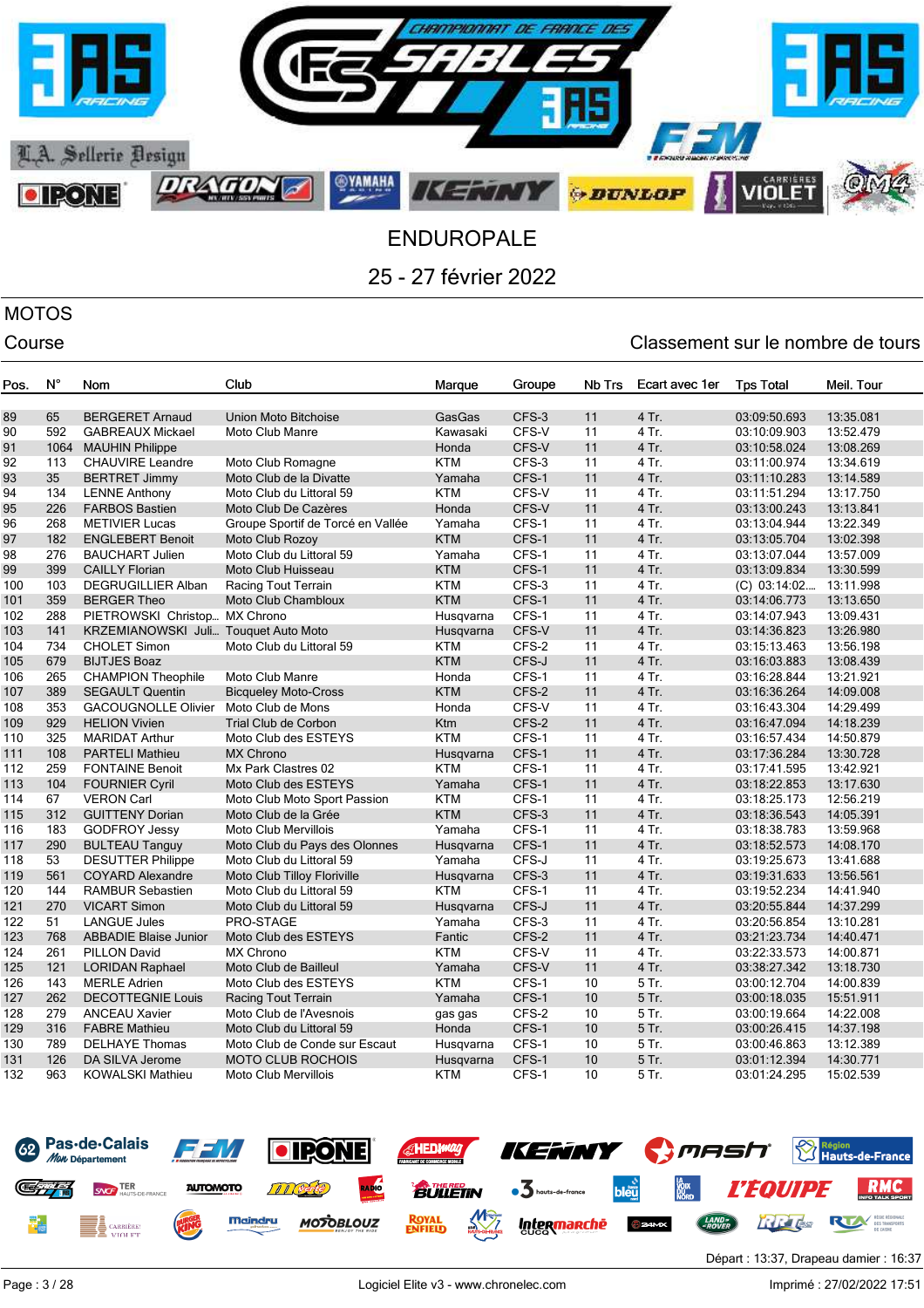

# MOTOS

| Pos. | N°   | Nom                        | Club                                    | Marque      | Groupe | Nb Trs | Ecart avec 1er | <b>Tps Total</b> | Meil. Tour |
|------|------|----------------------------|-----------------------------------------|-------------|--------|--------|----------------|------------------|------------|
| 133  | 781  | <b>DELATTRE Florian</b>    | Moto Club du Littoral 59                | <b>KTM</b>  | CFS-1  | 10     | 5 Tr.          | 03:01:27.325     | 13:22.440  |
| 134  | 241  | <b>COUILLART Axel</b>      | Moto Club du Littoral 59                | <b>KTM</b>  | CFS-1  | 10     | 5 Tr.          | 03:01:45.014     | 14:35.501  |
| 135  | 267  | <b>RICHARD Charles</b>     | <b>Ligny Racing Team</b>                | Suzuki      | CFS-1  | 10     | 5 Tr.          | 03:02:04.954     | 12:52.690  |
| 136  | 221  | <b>ARRIVE Axel</b>         | Moto Club des ESTEYS                    | Yamaha      | CFS-1  | 10     | 5 Tr.          | 03:02:07.243     | 14:28.661  |
| 137  | 119  | <b>DESAINTLOUP Antoine</b> | <b>MX Chrono</b>                        | <b>KTM</b>  | CFS-1  | 10     | 5 Tr.          | 03:02:26.203     | 14:34.279  |
| 138  | 307  | <b>REBERGUES Aurelien</b>  | Moto Club de Gouy en Artois             | Yamaha      | CFS-2  | 10     | 5 Tr.          | 03:02:34.134     | 14:58.799  |
| 139  | 783  | DELCLAUX Sulyvan           | <b>MC Toucy</b>                         | Yamaha      | CFS-J  | 10     | 5 Tr.          | 03:02:48.574     | 14:52.512  |
| 140  | 266  | MONSANGLANT Tho            | Moto Club breteuil sur Noye             | <b>KTM</b>  | CFS-1  | 10     | 5 Tr.          | 03:02:53.724     | 14:37.101  |
| 141  | 330  | <b>VERPOEST Theo Dore</b>  | Racing Tout Terrain                     | Yamaha      | CFS-1  | 10     | 5 Tr.          | 03:03:00.244     | 13:35.580  |
| 142  | 284  | <b>VERGRIETE Rudy</b>      | Moto Club du lac St Cassien             | Honda       | CFS-V  | 10     | 5 Tr.          | 03:03:05.074     | 11:52.660  |
| 143  | 1080 | <b>MEURANT Quentin</b>     | Planète Quad                            | Yamaha      | CFS-1  | 10     | 5 Tr.          | 03:03:25.714     | 14:22.508  |
| 144  |      | 1220 VAN DULMEN Bart       |                                         | <b>KTM</b>  | CFS-1  | 10     | 5 Tr.          | 03:03:36.364     | 14:13.228  |
| 145  | 324  | <b>CAVROIS Mathis</b>      | Enduropale le Touquet Pas de Cala KTM   |             | CFS-J  | 10     | 5 Tr.          | 03:04:09.105     | 15:13.849  |
| 146  | 779  | <b>RAES Lucas</b>          | Moto Club de Bailleul                   | Ktm         | CFS-1  | 10     | 5 Tr.          | 03:04:36.222     | 15:16.750  |
| 147  | 1181 | <b>SIMON Florian</b>       | A.S.M. de l'A.C.O.                      | YAMAHA      | CFS-2  | 10     | 5 Tr.          | 03:04:40.553     | 13:57.882  |
| 148  | 964  | <b>KOWALSKI Alec</b>       | Moto Club Nord Seine & Marnais          | Yamaha      | CFS-1  | 10     | 5 Tr.          | 03:04:46.933     | 13:55.618  |
| 149  | 120  | <b>DESREUX Andrew</b>      | Liovette Club Beauvais                  | <b>KTM</b>  | CFS-1  | 10     | 5 Tr.          | 03:05:05.073     | 14:24.020  |
| 150  | 999  | <b>LENGLET Louis</b>       | Moto Club du Littoral 59                | Honda       | CFS-1  | 10     | 5 Tr.          | 03:05:29.783     | 14:55.532  |
| 151  | 381  | <b>DELEURME Lucas</b>      | Moto Club d'Ernée                       | <b>Beta</b> | CFS-2  | 10     | 5 Tr.          | 03:05:48.464     | 13:36.561  |
| 152  | 320  | <b>JOBART Alexis</b>       | Moto Club du Littoral 59                | Yamaha      | CFS-3  | 10     | 5 Tr.          | 03:05:53.323     | 14:57.569  |
| 153  | 681  | <b>BLAISE Antoine</b>      | Moto Club Rozoy                         | Husqvarna   | CFS-J  | 10     | 5 Tr.          | 03:06:03.204     | 14:58.260  |
| 154  | 63   | <b>MIOQUE Arthur</b>       | Moto Club des ESTEYS                    | <b>KTM</b>  | CFS-J  | 10     | 5 Tr.          | 03:06:10.854     | 13:20.229  |
| 155  | 937  | <b>HUBERT Elie</b>         | <b>MECA SPORT 72</b>                    | Yamaha      | CFS-1  | 10     | 5 Tr.          | 03:06:25.474     | 14:00.520  |
| 156  | 281  | <b>DUVAL Laurent</b>       | Moto Club Rozoy                         | <b>KTM</b>  | CFS-2  | 10     | 5 Tr.          | 03:06:32.484     | 14:46.481  |
| 157  | 208  | <b>GAUGUIN Fabien</b>      | Racing Tout Terrain                     | Yamaha      | CFS-V  | 10     | 5 Tr.          | 03:06:37.974     | 14:00.980  |
| 158  | 576  | <b>WAGUET Kevin</b>        | <b>MX Chrono</b>                        | Yamaha      | CFS-2  | 10     | 5 Tr.          | 03:06:45.774     | 14:11.438  |
| 159  |      | 1062 MASTENBROEK Lex       |                                         | <b>KTM</b>  | CFS-1  | 10     | 5 Tr.          | 03:06:48.154     | 14:19.371  |
| 160  | 351  | <b>YVERNEAUX Romain</b>    | Moto Club Rozoy                         | ktm         | CFS-1  | 10     | 5 Tr.          | 03:07:09.174     | 14:49.019  |
| 161  | 77   | <b>SAVIGNY Benoit</b>      | Moto Club du Mas Rillier                | Yamaha      | CFS-1  | 10     | 5 Tr.          | 03:07:17.774     | 14:49.371  |
| 162  | 604  | LEFEBVRE Timothe           | Moto Club du Val de Sensee              | Yamaha      | CFS-1  | 10     | 5 Tr.          | 03:07:19.624     | 14:58.201  |
| 163  | 943  | <b>JACQUELIN Mathias</b>   | Moto Club Huisseau                      | Kawasaki    | CFS-3  | 10     | 5 Tr.          | 03:07:24.994     | 14:39.249  |
| 164  | 269  | <b>PAILLEUX Alexandre</b>  | <b>RC MX Gouy Servins</b>               | <b>KTM</b>  | CFS-2  | 10     | 5 Tr.          | 03:07:39.024     | 15:55.670  |
| 165  | 398  | <b>HECQUET Romain</b>      | <b>MX Chrono</b>                        | Kawasaki    | CFS-1  | 10     | 5 Tr.          | 03:08:06.554     | 14:03.251  |
| 166  | 323  | <b>BAUDEAUX Thomas</b>     | Ligny Racing Team                       | honda       | CFS-1  | 10     | 5 Tr.          | 03:08:16.314     | 15:07.159  |
| 167  | 123  | <b>MISSIAEN Jonathan</b>   | <b>Holeshot Moto Club</b>               | Yamaha      | CFS-3  | 10     | 5 Tr.          | 03:08:28.624     | 15:12.659  |
| 168  | 42   | <b>DENIS Mathilde</b>      | <b>Touquet Auto Moto</b>                | Yamaha      | CFS-F  | 10     | 5 Tr.          | 03:08:32.975     | 14:58.099  |
| 169  | 596  | <b>RIGOT Ludovic</b>       | Moto Club Pecquencourt                  | Husqvarna   | CFS-1  | 10     | 5 Tr.          | 03:08:42.585     | 12:56.837  |
| 170  | 293  | <b>BARRET Achille</b>      | Moto Club du Littoral 59                | Husqvarna   | CFS-2  | 10     | 5 Tr.          | 03:09:11.133     | 15:30.640  |
| 171  | 297  | <b>LEROY Denis</b>         | <b>Moto Club Mervillois</b>             | Yamaha      | CFS-3  | 10     | 5 Tr.          | 03:09:13.063     | 14:44.789  |
| 172  | 247  | <b>MERLE Jeremy</b>        | Moto Club des ESTEYS                    | Ktm         | CFS-1  | 10     | 5 Tr.          | 03:09:19.123     | 14:45.333  |
| 173  | 883  | <b>GAUTHIER Luc</b>        | <b>Moto Club Ussonnais</b>              | <b>Beta</b> | CFS-2  | 10     | 5 Tr.          | 03:09:32.963     | 14:49.122  |
| 174  | 988  | <b>LEENHEER Roy</b>        |                                         | Yamaha      | CFS-1  | 10     | 5 Tr.          | 03:09:38.242     | 13:38.190  |
| 175  | 1240 | <b>VIGNAU Pascal</b>       | Moto Club Buzy                          | Yamaha      | CFS-1  | 10     | 5 Tr.          | 03:09:40.323     | 14:37.212  |
| 176  | 340  | <b>DELHEZ Arthur</b>       | Enduropale le Touquet Pas de Cala Honda |             | CFS-J  | 10     | 5 Tr.          | 03:09:45.413     | 13:59.670  |

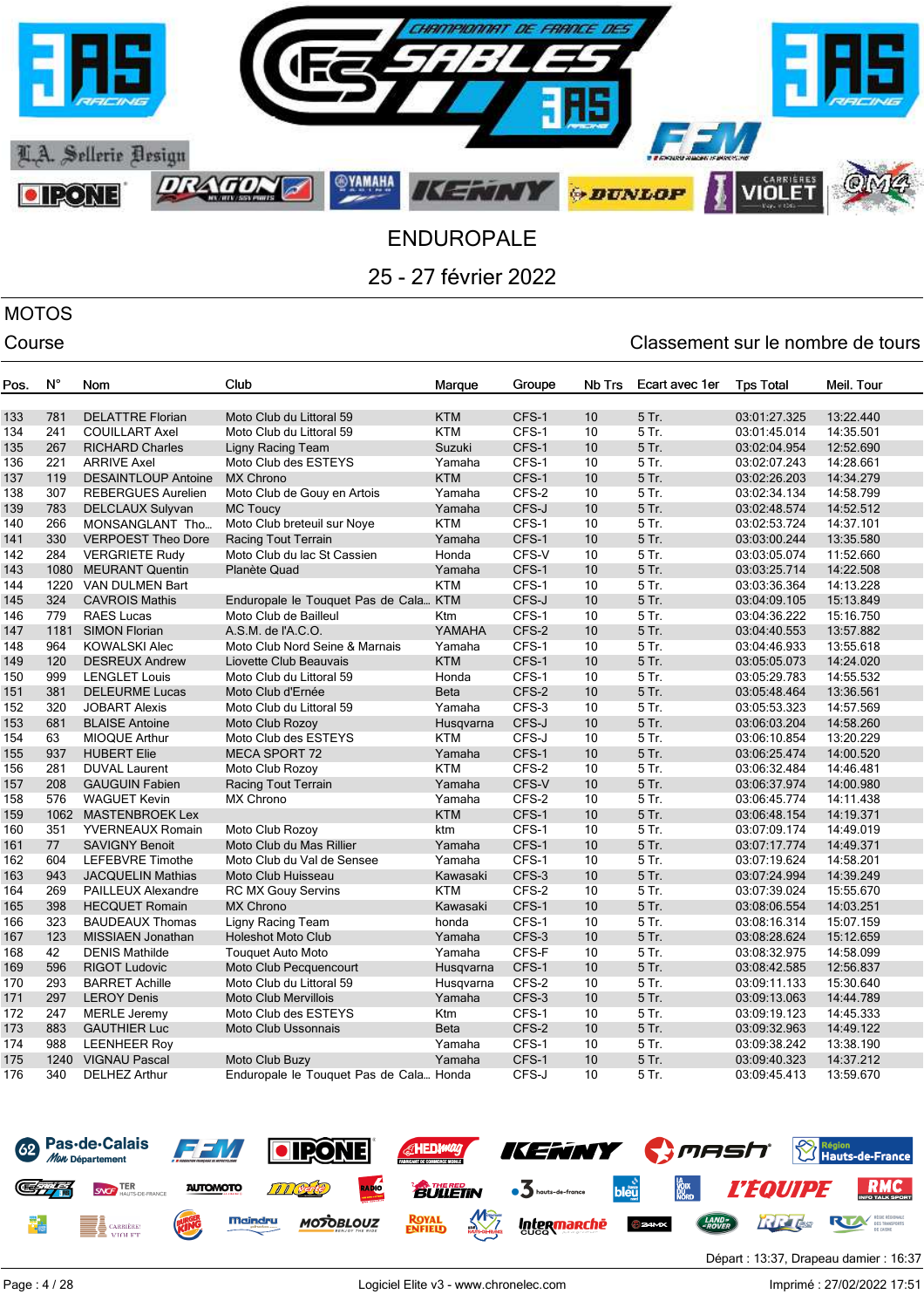

# MOTOS

| Pos. | $N^{\circ}$ | Nom                                         | Club                                        | Marque        | Groupe | Nb Trs   | Ecart avec 1er | <b>Tps Total</b> | Meil. Tour |
|------|-------------|---------------------------------------------|---------------------------------------------|---------------|--------|----------|----------------|------------------|------------|
| 177  | 317         | <b>FOURDINIER Remi</b>                      | Moto Club du Littoral 59                    | Honda         | CFS-1  | 10       | 5 Tr.          | 03:09:56.693     | 15:49.390  |
| 178  | 740         | <b>CODRON Axel</b>                          | Moto Club Canche Authié                     | Yamaha        | CFS-J  | 10       | 5 Tr.          | 03:09:56.743     | 15:02.989  |
| 179  | 364         | <b>PLUE Arno</b>                            | Enduropale le Touquet Pas de Cala Yamaha    |               | CFS-2  | 10       | 5 Tr.          | 03:09:59.533     | 13:54.971  |
| 180  | 322         | VANHOENACKER Am                             | Racing Tout Terrain                         | Yamaha        | CFS-V  | 10       | 5 Tr.          | 03:10:07.643     | 13:58.890  |
| 181  | 416         | <b>BOULONNE Jules</b>                       | <b>MX Chrono</b>                            | <b>KTM</b>    | CFS-J  | 10       | 5 Tr.          | 03:10:16.323     | 16:10.351  |
| 182  | 128         | MAILLOUX Flavien                            | Moto Club Angerien                          | <b>FANTIC</b> | CFS-1  | 10       | 5 Tr.          | 03:10:28.523     | 16:00.971  |
| 183  | 336         | <b>LACAINE Theo</b>                         | <b>BMC - Baie Moto Club</b>                 | <b>KTM</b>    | CFS-1  | 10       | 5 Tr.          | 03:10:53.024     | 16:23.521  |
| 184  | 873         | <b>GALLAIS Paul</b>                         | Wheeling Club saint Justois                 | Kawasaki      | CFS-1  | 10       | 5 Tr.          | 03:10:58.114     | 14:34.369  |
| 185  | 350         | <b>DUPLAQUET Adrien</b>                     | Planète Quad                                | Yamaha        | CFS-1  | 10       | 5 Tr.          | 03:10:59.844     | 15:34.879  |
| 186  | 107         | <b>DEMOL Amedee</b>                         | Moto Club du Littoral 59                    | Honda         | CFS-V  | 10       | 5 Tr.          | 03:11:16.804     | 13:48.700  |
| 187  | 333         | DHEYGERS Jean - Pa Moto Club du Littoral 59 |                                             | GasGas        | CFS-1  | 10       | 5 Tr.          | 03:11:20.784     | 13:21.558  |
| 188  | 542         | <b>PIAT Mickael</b>                         | Arden Moto Passion                          | <b>KTM</b>    | CFS-V  | 10       | 5 Tr.          | 03:11:36.784     | 14:18.900  |
| 189  | 295         | <b>LAUWERS Gregoire</b>                     | Moto Club du Littoral 59                    | Husqvarna     | CFS-1  | 10       | 5 Tr.          | 03:11:37.924     | 15:03.752  |
| 190  | 903         | <b>GRAVIER Gautier</b>                      | Moto Club des Hautes Vallées                | Yamaha        | CFS-J  | 10       | 5 Tr.          | 03:11:39.144     | 15:08.028  |
| 191  | 685         | <b>BOGAERT Fangio</b>                       | Moto Club Zamattio                          | GasGas        | CFS-1  | 10       | 5 Tr.          | 03:12:09.855     | 14:24.091  |
| 192  | 299         | <b>BONNIER Aurelien</b>                     | Moto Club de l'Avesnois                     | Yamaha        | CFS-1  | 10       | 5 Tr.          | 03:12:26.235     | 15:26.529  |
| 193  | 841         | <b>FAIVRE Sebastien</b>                     | Moto Verte Chateaurenard                    | Honda         | CFS-1  | 10       | 5 Tr.          | 03:12:32.562     | 15:15.369  |
| 194  | 203         | <b>ROBILLARD Theo</b>                       | <b>Moto Club Mervillois</b>                 | Husqvarna     | CFS-2  | 10       | 5 Tr.          | 03:12:36.983     | 14:22.109  |
| 195  | 569         | <b>VANNESTE Julien</b>                      | Racing Tout Terrain                         | <b>KTM</b>    | CFS-J  | 10       | 5 Tr.          | 03:12:41.053     | 14:10.293  |
| 196  | 401         | <b>BRANCHU Maxime</b>                       | Moto Club des Deux Sevres                   | <b>KTM</b>    | CFS-1  | 10       | 5 Tr.          | 03:12:42.913     | 15:22.369  |
| 197  | 47          | <b>HAUDOIRE Manon</b>                       | Liovette Club Beauvais                      | Husqvarna     | CFS-F  | 10       | 5 Tr.          | 03:12:49.193     | 14:12.681  |
| 198  | 59          | <b>CAILLOUET Sebastien</b>                  | Mx 15 Moto Club                             | <b>KTM</b>    | CFS-V  | 10       | 5 Tr.          | 03:12:58.863     | 14:09.449  |
| 199  | 280         | <b>DELEU Gregory</b>                        | Moto Club du Littoral 59                    | frantic       | CFS-V  | 10       | 5 Tr.          | 03:12:59.433     | 15:21.759  |
| 200  | 1126        | <b>WAGENPFEIL Daniel</b>                    | Enduropale le Touquet Pas de Cala Kawasaki  |               | CFS-1  | 10       | 5 Tr.          | 03:13:04.614     | 14:22.389  |
| 201  | 1211        | <b>TOM Smit</b>                             |                                             | Husqvarna     | CFS-1  | 10       | 5 Tr.          | 03:13:30.543     | 14:54.770  |
| 202  | 357         | <b>KARASINSKI Anthony</b>                   | Enduropale le Touquet Pas de Cala Yamaha    |               | CFS-1  | 10       | 5 Tr.          | 03:13:45.065     | 15:20.779  |
| 203  | 367         | DOCHY-CANTINEAU                             | Team Polygone                               | Honda         | CFS-1  | 10       | 5 Tr.          | 03:14:03.903     | 14:41.369  |
| 204  | 1066        | <b>MAURIZI Tom</b>                          | Moto Club du Littoral 59                    | <b>KTM</b>    | CFS-1  | 10       | 5 Tr.          | 03:14:05.442     | 16:12.460  |
| 205  | 154         | <b>TURUT Roland</b>                         | Moto Club du Littoral 59                    | <b>KTM</b>    | CFS-V  | 10       | 5 Tr.          | 03:14:34.573     | 14:44.039  |
| 206  | 321         | <b>DESTAILLEUR Gaspard</b>                  | Enduropale le Touquet Pas de Cala Husqvarna |               | CFS-1  | 10       | 5 Tr.          | 03:14:50.043     | 15:20.759  |
| 207  | 896         | <b>GODDE Kevin</b>                          | Moto verte Chalons Champagne                | <b>KTM</b>    | CFS-1  | 10       | 5 Tr.          | 03:15:03.663     | 16:00.540  |
| 208  | 955         | <b>JUDAS Kevin</b>                          | <b>MX Landricourt</b>                       | Husqvarna     | CFS-3  | 10       | 5 Tr.          | 03:15:21.713     | 15:19.672  |
| 209  | 106         | <b>BOUIN Scott</b>                          | Moto Club du Littoral 59                    | <b>KTM</b>    | CFS-1  | 10       | 5 Tr.          | 03:15:23.403     | 15:20.589  |
| 210  | 152         | <b>HUYGHE Gautier</b>                       | <b>MX Chrono</b>                            | gasgas        | CFS-1  | 10       | 5 Tr.          | 03:16:13.994     | 13:34.111  |
| 211  | 855         | <b>FLAUW Pierre</b>                         | Moto Club de Bailleul                       | Husqvarna     | CFS-1  | 10       | 5 Tr.          | 03:16:17.693     | 14:45.398  |
| 212  | 173         | <b>RINCE Joris</b>                          | Moto Club Des Groies                        | KTM           | CFS-1  | 10       | 5 Tr.          | 03:16:31.884     | 15:49.189  |
| 213  | 1046        | <b>MANTEAU Loic</b>                         | Moto Club De Lacapelle Marival              | ktm           | CFS-3  | 10       | 5 Tr.          | 03:16:35.334     | 14:54.359  |
| 214  | 305         | LECLERCQ Maxime                             | Moto Club du Littoral 59                    | Yamaha        | CFS-V  | 10       | 5 Tr.          | 03:17:05.874     | 15:22.569  |
| 215  | 782         | <b>DELBECQ Jeremy</b>                       | Calais Sports Mécaniques                    | Honda         | CFS-J  | 10       | 5 Tr.          | 03:17:17.684     | 15:33.959  |
| 216  | 1146        | <b>REBERGEN Kevin</b>                       |                                             | Yamaha        | CFS-J  | 10       | 5 Tr.          | 03:17:19.884     | 14:19.699  |
| 217  | 967         | <b>LAMBERMONT Damien</b>                    | Enduropale le Touquet Pas de Cala Honda     |               | CFS-1  | 10       | 5 Tr.          | 03:17:49.153     | 13:13.620  |
| 218  | 175         | <b>DUBOIS Anthony</b>                       | Moto Club de Dompierre                      | Yamaha        | CFS-1  | 10       | 5 Tr.          | 03:18:13.963     | 16:15.208  |
| 219  | 338<br>986  | <b>NIKONENKO Anton</b>                      | Enduropale le Touquet Pas de Cala Honda     |               | CFS-V  | 10<br>10 | 5 Tr.          | 03:18:18.153     | 15:28.600  |
| 220  |             | <b>LECOCQ Tom</b>                           | <b>MX Chrono</b>                            | <b>KTM</b>    | CFS-J  |          | 5 Tr.          | 03:18:33.332     | 16:06.640  |

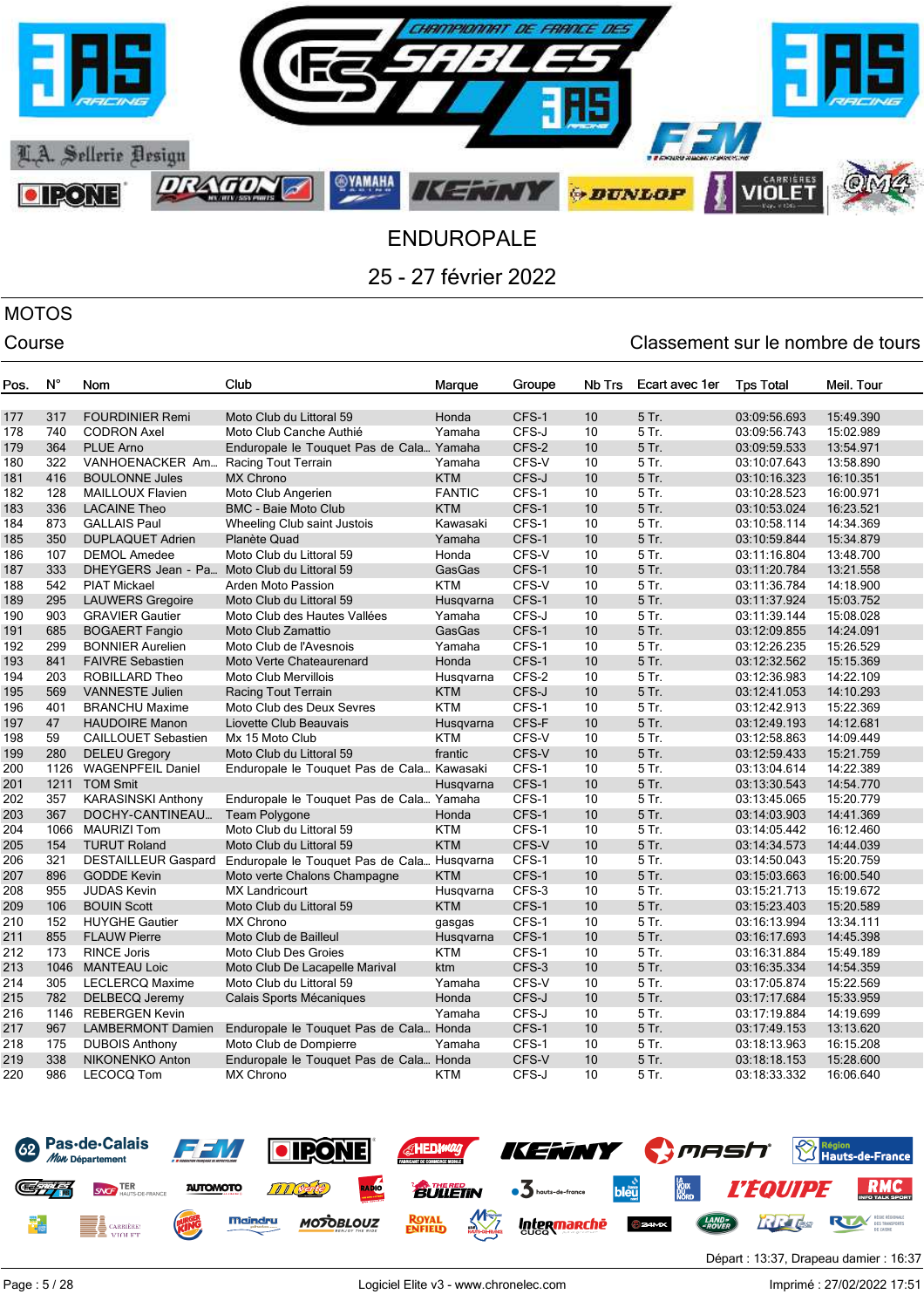

# MOTOS

### Course Course Course Course Course Course Course Course Course Course Course Course Course Course Course Cours

| Pos. | $N^{\circ}$ | <b>Nom</b>                  | Club                                  | Marque        | Groupe | Nb Trs           | Ecart avec 1er | <b>Tps Total</b> | Meil. Tour |
|------|-------------|-----------------------------|---------------------------------------|---------------|--------|------------------|----------------|------------------|------------|
| 221  | 1032        | <b>MACURA Pierre</b>        | <b>MX Chrono</b>                      | Honda         | CFS-J  | 10               | 5 Tr.          | 03:18:40.653     | 14:44.498  |
| 222  | 577         | <b>LEROY Jeremy</b>         | <b>Touquet Auto Moto</b>              | Ktm           | CFS-V  | 10               | 5 Tr.          | 03:18:48.633     | 15:08.762  |
| 223  | 463         | LE LAPOUS Florian           | Moto Club du Littoral 59              | Honda         | CFS-3  | 10               | 5 Tr.          | 03:18:51.583     | 15:36.298  |
| 224  | 651         | <b>BAAUW Jarno</b>          |                                       | Honda         | CFS-1  | 10               | 5 Tr.          | 03:19:20.313     | 13:00.148  |
| 225  | 1083        | <b>MILLET Romaric</b>       | Ligny Racing Team                     | Yamaha        | CFS-1  | 10 <sup>10</sup> | 5 Tr.          | 03:19:32.243     | 16:05.390  |
| 226  | 1207        | <b>THOMAS Dylan</b>         | Moto Club des Deux Sevres             | Yamaha        | CFS-1  | 10               | 5 Tr.          | 03:19:37.914     | 15:56.421  |
| 227  | 1102        | <b>DUMEZ Clement</b>        | Racing Tout Terrain                   | Honda         | CFS-V  | 10               | 5 Tr.          | 03:19:42.444     | 17:32.368  |
| 228  | 1160        | ROGEZ Benjamin              | Enduropale le Touquet Pas de Cala ktm |               | CFS-1  | 10               | 5 Tr.          | 03:19:54.494     | 17:21.884  |
| 229  | 361         | <b>POUL Andre-Pierre</b>    | Moto Club du Littoral 59              | Honda         | CFS-1  | 10               | 5 Tr.          | 03:20:11.444     | 16:02.140  |
| 230  | 129         | <b>MARTY Vincent</b>        | Moto Club de Thelle                   | Honda         | CFS-J  | 10 <sup>10</sup> | 5 Tr.          | 03:20:25.024     | 12:57.030  |
| 231  | 232         | <b>MARTINEAUD Nicolas</b>   | Moto Club Angerien                    | Yamaha        | CFS-1  | 10               | 5 Tr.          | 03:20:32.694     | 15:23.909  |
| 232  | 979         | PIROLA Jonathan             |                                       | Husqvarna     | CFS-2  | 10               | 5 Tr.          | 03:20:51.404     | 14:20.460  |
| 233  | 240         | <b>CASTEL Jean Baptiste</b> | Moto Club des Hautes Vallées          | Yamaha        | CFS-1  | 10               | 5 Tr.          | 03:20:54.734     | 16:38.439  |
| 234  | 523         | <b>RYNGAERT Axel</b>        | Moto Club du Littoral 59              | Husqvarna     | CFS-1  | 10               | 5 Tr.          | 03:21:20.065     | 14:32.459  |
| 235  | 142         | <b>LEMPREUX Thomas</b>      | Union Moto de la Marne                | Yamaha        | CFS-2  | 10               | 5 Tr.          | 03:21:39.982     | 14:05.760  |
| 236  | 150         | <b>MARSOT Yvemil</b>        | Moto Club du Littoral 59              | Honda         | CFS-3  | 10               | 5 Tr.          | 03:21:48.203     | 16:06.138  |
| 237  | 430         | <b>BOUCHART Simon</b>       | Moto Club de l'Avesnois               | Yamaha        | CFS-2  | 10               | 5 Tr.          | 03:21:49.572     | 14:49.649  |
| 238  | 326         | <b>NOEL Jeremy</b>          | Moto Club Cercle de l'amitié          | Suzuki        | CFS-1  | 10               | 5 Tr.          | 03:21:54.393     | 14:55.818  |
| 239  | 347         | <b>FOURREAU Maxime</b>      | Moto Club Baugeois                    | Honda         | CFS-3  | 10               | 5 Tr.          | 03:22:11.603     | 16:57.469  |
| 240  | 212         | <b>GOLLIOT Benjamin</b>     | Moto Club du Littoral 59              | Yamaha        | CFS-V  | 10               | 5 Tr.          | 03:22:23.413     | 15:01.979  |
| 241  | 329         | <b>DEPRET Olivier</b>       | Moto Club du Littoral 59              | Husgvarna     | CFS-V  | 10               | 5 Tr.          | 03:22:36.283     | 15:09.132  |
| 242  | 84          | MANSART - ROGIER            | Amicale Motocross de Sommauthe        | husqvarna     | CFS-1  | 10               | 5 Tr.          | 03:22:42.964     | 16:25.259  |
| 243  | 1011        | <b>FRANQUET Mickael</b>     | Moto Club du Littoral 59              | <b>KTM</b>    | CFS-1  | 10               | 5 Tr.          | 03:22:44.194     | 15:39.290  |
| 244  | 255         | <b>DAUBIGNE Florian</b>     | Moto Club Angerien                    | Honda         | CFS-V  | 10               | 5 Tr.          | 03:22:44.884     | 15:47.460  |
| 245  | 1041        | <b>MAILLET Landry</b>       | Moto Club du Pays des Olonnes         | <b>GASGAS</b> | CFS-V  | 10               | 5 Tr.          | 03:22:56.144     | 17:52.620  |
| 246  | 110         | <b>BARBARA Paul</b>         | Moto Club du Littoral 59              | <b>KTM</b>    | CFS-V  | 10               | 5 Tr.          | 03:23:10.254     | 15:55.671  |
| 247  | 974         | <b>LAVEYNE Dries</b>        | Moto Club du Littoral 59              | Yamaha        | CFS-1  | 10               | 5 Tr.          | 03:23:12.484     | 15:52.190  |
| 248  | 195         | <b>PONTY Louis</b>          | Moto Club Treignac                    | Honda         | CFS-1  | 10               | 5 Tr.          | 03:23:20.474     | 16:06.118  |
| 249  | 458         | <b>CARVALHO Fabien</b>      | Moto Club de la Valtoline Verdun      | <b>KTM</b>    | CFS-1  | 10               | 5 Tr.          | 03:23:23.164     | 16:46.139  |
| 250  | 147         | VAN DE WOESTYNE             | Racing Tout Terrain                   | <b>KTM</b>    | CFS-V  | 10               | 5 Tr.          | 03:23:49.934     | 15:22.621  |
| 251  | 135         | <b>NORMAND Sebastien</b>    | Moto Club Canche Authié               | <b>KTM</b>    | CFS-V  | 10               | 5 Tr.          | 03:24:23.115     | 15:33.920  |
| 252  | 960         | <b>KOCHANSKI Steven</b>     | Moto Club du Littoral 59              | Husqvarna     | CFS-3  | 10               | 5 Tr.          | 03:25:09.545     | 15:40.389  |
| 253  | 272         | <b>BRASSART Geoffrey</b>    | Moto Club du Littoral 59              | <b>KTM</b>    | CFS-2  | 10               | 5 Tr.          | 03:26:09.013     | 16:55.119  |
| 254  | 366         | <b>COLMAIRE Florian</b>     | Moto Club du Littoral 59              | Yamaha        | CFS-2  | 9                | 6 Tr.          | 03:00:06.754     | 15:45.600  |
| 255  | 116         | <b>BOETE Jean</b>           | Moto Club Pecquencourt                | Honda         | CFS-V  | 9                | 6 Tr.          | 03:00:14.634     | 16:18.629  |
| 256  | 254         | <b>BRIN Michael</b>         | Grezac Moto Club                      | <b>KTM</b>    | CFS-V  | 9                | 6 Tr.          | 03:00:15.604     | 16:57.440  |
| 257  | 342         | <b>BRAILLON Vincent</b>     | Moto Club du Littoral 59              | Husqvarna     | CFS-3  | 9                | 6 Tr.          | 03:00:17.364     | 15:43.037  |
| 258  | 339         | <b>BROCHART Remy</b>        | <b>MX Chrono</b>                      | Ktm           | CFS-1  | 9                | 6 Tr.          | 03:00:20.474     | 15:38.910  |
| 259  | 373         | <b>REVEIL Damien</b>        | <b>MC CHARTAINVILLIERS</b>            | <b>KTM</b>    | CFS-1  | 9                | 6 Tr.          | 03:00:25.863     | 16:43.841  |
| 260  | 375         | <b>THERY Edouard</b>        | Moto Club Mervillois                  | Husqvarna     | CFS-J  | 9                | 6 Tr.          | 03:00:31.163     | 16:27.428  |
| 261  | 294         | <b>BRIN Mathis</b>          | Moto Club des ESTEYS                  | <b>KTM</b>    | CFS-2  | 9                | 6 Tr.          | 03:00:31.933     | 16:14.638  |
| 262  | 199         | <b>NOBLE Maxime</b>         | Complexe Moto Quad Savinois           | <b>KTM</b>    | CFS-1  | 9                | 6 Tr.          | 03:00:32.023     | 15:53.840  |
| 263  | 185         | <b>JOUVE Fabrice</b>        | Moto Club Langonnais                  | Yamaha        | CFS-V  | 9                | 6 Tr.          | 03:00:44.088     | 16:19.831  |
| 264  | 376         | <b>DESAUNOIS Thibaut</b>    | <b>MX Chrono</b>                      | Husqvarna     | CFS-3  | 9                | 6 Tr.          | 03:00:52.263     | 15:56.900  |

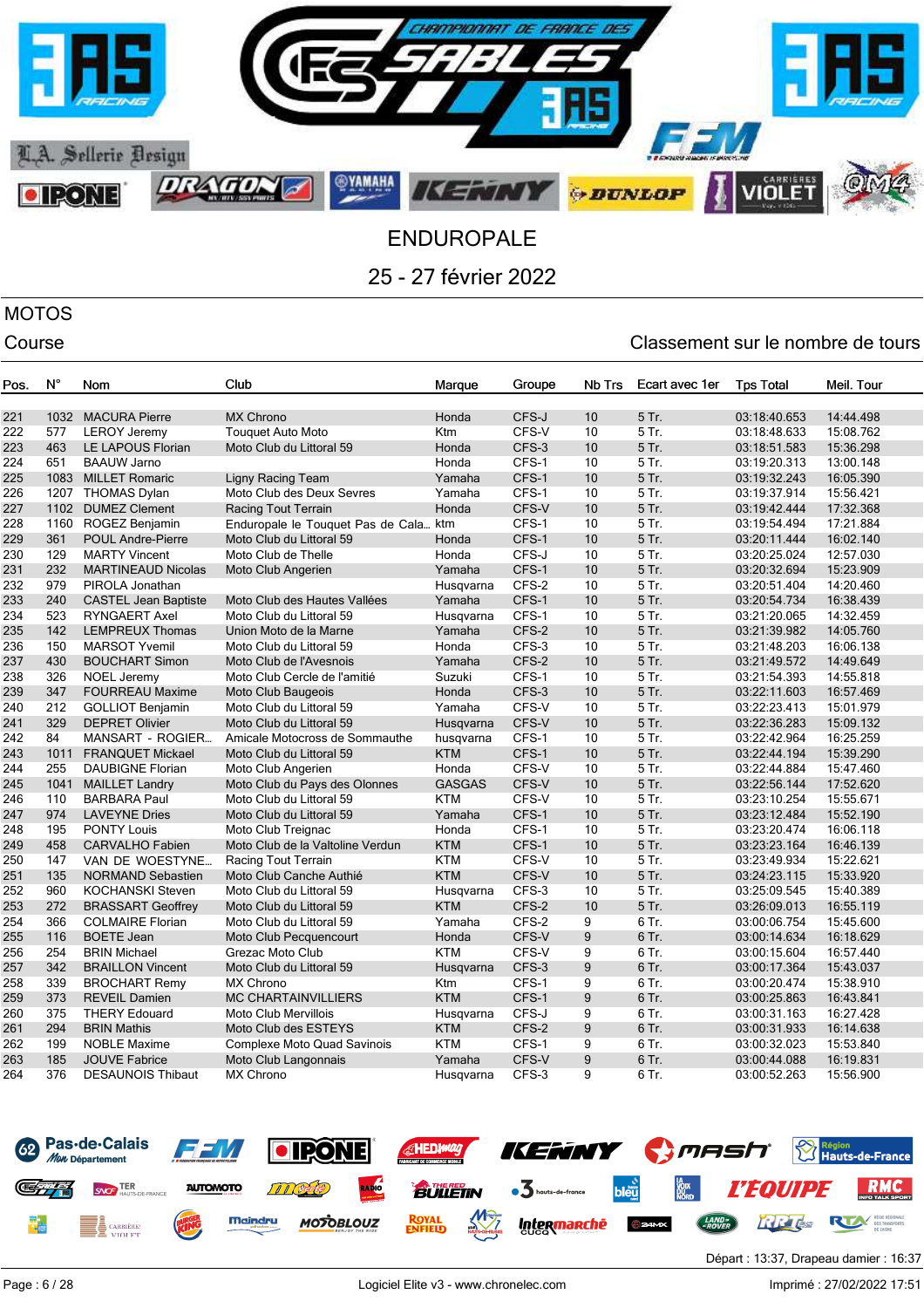

# MOTOS

| Pos. | N°   | Nom                                       | Club                                                         | Marque        | Groupe | Nb Trs | Ecart avec 1er | <b>Tps Total</b> | Meil. Tour |
|------|------|-------------------------------------------|--------------------------------------------------------------|---------------|--------|--------|----------------|------------------|------------|
| 265  | 535  | <b>CANIONCQ Julien</b>                    | <b>MX Chrono</b>                                             | <b>KTM</b>    | CFS-1  | 9      | 6 Tr.          | 03:00:54.074     | 17:08.888  |
| 266  | 645  | <b>ALLIER Benjamin</b>                    | Moto/Quad Plainville                                         | <b>KTM</b>    | CFS-1  | 9      | 6 Tr.          | 03:00:56.754     | 17:14.690  |
| 267  | 313  | <b>LEROY Victorien</b>                    | PRO-STAGE                                                    | Yamaha        | CFS-3  | 9      | 6 Tr.          | 03:01:02.714     | 17:00.161  |
| 268  | 949  | <b>JOHNSTON Gavin</b>                     |                                                              | <b>KTM</b>    | CFS-V  | 9      | 6 Tr.          | 03:01:09.974     | 16:03.151  |
| 269  | 331  | <b>GOSSELIN Maxime</b>                    | Moto Club du Littoral 59                                     | <b>KTM</b>    | CFS-1  | 9      | 6 Tr.          | 03:01:16.204     | 15:06.022  |
| 270  | 159  | <b>BEURET Nicolas</b>                     | Plan D'Orgon Sport Moto                                      | Husqvarna     | CFS-3  | 9      | 6 Tr.          | 03:01:27.153     | 15:42.980  |
| 271  | 579  | MAILLARD Francois X                       | Enduropale le Touquet Pas de Cala Honda                      |               | CFS-1  | 9      | 6 Tr.          | 03:01:29.602     | 16:31.491  |
| 272  | 421  | <b>CADEAU Toni</b>                        | Moto club Durtal                                             | <b>KTM</b>    | CFS-1  | 9      | 6 Tr.          | 03:01:30.813     | 16:00.410  |
| 273  | 431  | <b>PINTO Clement</b>                      | <b>Moto Club Mervillois</b>                                  | <b>KTM</b>    | CFS-1  | 9      | 6 Tr.          | 03:01:50.513     | 16:49.982  |
| 274  | 1008 | <b>LESAGE Tom</b>                         | Moto Club Pecquencourt                                       | Yamaha        | CFS-1  | 9      | 6 Tr.          | 03:01:57.794     | 16:24.841  |
| 275  | 296  | <b>DUBRECQ Frederic</b>                   | <b>MX Chrono</b>                                             | <b>KTM</b>    | CFS-V  | 9      | 6 Tr.          | 03:02:00.804     | 15:51.340  |
| 276  | 599  | <b>CARON Marc</b>                         | Association Sportive de Maricourt                            | Honda         | CFS-1  | 9      | 6 Tr.          | 03:02:19.184     | 14:27.780  |
| 277  | 1200 | <b>TAKMAN Marnix</b>                      |                                                              | Husgvarna     | CFS-J  | 9      | 6 Tr.          | 03:02:30.334     | 16:14.591  |
| 278  | 750  | <b>AUTEF Kevin</b>                        | Moto Club Des Groies                                         | Yamaha        | CFS-3  | 9      | 6 Tr.          | 03:02:37.124     | 17:02.579  |
| 279  | 397  | <b>VAN LOON Frank</b>                     | <b>MX Chrono</b>                                             | <b>KTM</b>    | CFS-V  | 9      | 6 Tr.          | 03:02:50.144     | 16:12.058  |
| 280  | 1124 | <b>PLESANT Matteo</b>                     | Moto Club Crillon                                            | Yamaha        | CFS-1  | 9      | 6 Tr.          | 03:02:55.254     | 14:50.531  |
| 281  | 606  | MATHECOWITSCH La Moto Club du Littoral 59 |                                                              | <b>KTM</b>    | CFS-1  | 9      | 6 Tr.          | 03:03:06.404     | 15:49.383  |
| 282  | 125  | <b>BECK Dimitri</b>                       | Association Des Sports Mecanique KTM                         |               | CFS-1  | 9      | 6 Tr.          | 03:03:09.894     | 15:29.640  |
| 283  | 180  | <b>GRUGIER Corentin</b>                   | <b>Grezac Moto Club</b>                                      | Honda         | CFS-1  | 9      | 6 Tr.          | 03:03:12.644     | 16:19.432  |
| 284  | 162  | <b>WILLEM Jonathan</b>                    | <b>MX Chrono</b>                                             | Honda         | CFS-3  | 9      | 6 Tr.          | 03:03:14.135     | 17:37.380  |
| 285  | 151  | <b>AYNIE Axel</b>                         | <b>MOTO PYRENEES SPORT</b>                                   | Honda         | CFS-1  | 9      | 6 Tr.          | 03:03:25.764     | 15:55.491  |
| 286  | 595  |                                           | MAILLARD Charles Ed Enduropale le Touquet Pas de Cala Yamaha |               | CFS-1  | 9      | 6 Tr.          | 03:03:50.264     | 17:14.089  |
| 287  | 215  | <b>FAVE Jerome</b>                        | Moto Club des Abers                                          | Honda         | CFS-V  | 9      | 6 Tr.          | 03:04:14.244     | 16:35.861  |
| 288  | 406  | <b>TEXIER Fabrice</b>                     | Moto Club des Deux Sevres                                    | <b>KTM</b>    | CFS-V  | 9      | 6 Tr.          | 03:04:33.333     | 14:57.759  |
| 289  | 700  | <b>BREZEL Mathieu</b>                     | Moto Club Goudelin Merzer                                    | Yamaha        | CFS-3  | 9      | 6 Tr.          | 03:04:43.073     | 16:05.342  |
| 290  | 417  | <b>MASSART Thomas</b>                     | <b>RC MX Gouy Servins</b>                                    | GasGas        | CFS-3  | 9      | 6 Tr.          | 03:04:47.863     | 17:04.601  |
| 291  | 1022 | <b>LOGGHE Alexandre</b>                   | <b>Holeshot Moto Club</b>                                    | Husqvarna     | CFS-1  | 9      | 6 Tr.          | 03:04:49.773     | 17:02.211  |
| 292  | 1140 | <b>QUEMPER Thibault</b>                   | Moto Club Goudelin Merzer                                    | Honda         | CFS-1  | 9      | 6 Tr.          | 03:05:03.013     | 14:57.981  |
| 293  | 1033 | <b>MADDELEIN Julien</b>                   | Moto Club du Littoral 59                                     | Yamaha        | CFS-3  | 9      | 6 Tr.          | 03:05:06.213     | 15:06.900  |
| 294  | 922  | <b>HAVEZ Corentin</b>                     | <b>MX Chrono</b>                                             | Yamaha        | CFS-J  | 9      | 6 Tr.          | 03:05:21.743     | 17:12.401  |
| 295  | 1145 | <b>FOURE Arnaud</b>                       | <b>ESML Louvigne du Desert</b>                               | <b>KTM</b>    | CFS-1  | 9      | 6 Tr.          | 03:06:10.404     | 16:11.940  |
| 296  | 156  | <b>GRUNEWALD Adam</b>                     | Moto Club Canche Authié                                      | <b>KTM</b>    | CFS-1  | 9      | 6 Tr.          | 03:06:13.124     | 16:02.268  |
| 297  | 362  | <b>FAIT Jeremy</b>                        | Moto Club du Littoral 59                                     | <b>KTM</b>    | CFS-1  | 9      | 6 Tr.          | 03:06:13.534     | 17:23.339  |
| 298  | 252  | VANSTRAZEELE Dam                          | Calais Sports Mécaniques                                     | Honda         | CFS-1  | 9      | 6 Tr.          | 03:06:35.154     | 17:12.180  |
| 299  | 45   | <b>HUGUES Laurine</b>                     | Association Sportive de Maricourt                            | gas gas       | CFS-F  | 9      | 6 Tr.          | 03:06:43.154     | 15:58.850  |
| 300  | 607  | <b>MIRETE Cyril</b>                       | RS Team 06                                                   | Sherco        | CFS-V  | 9      | 6 Tr.          | 03:06:54.734     | 16:50.861  |
| 301  | 928  | <b>HELBERT Timeo</b>                      | Moto Club Château Gontier                                    | fantic        | CFS-J  | 9      | 6 Tr.          | 03:06:58.314     | 15:50.040  |
| 302  | 638  | <b>LUCAS Gaetan</b>                       | Moto Club Dinannais                                          | Honda         | CFS-1  | 9      | 6 Tr.          | 03:07:06.964     | 15:21.560  |
| 303  | 695  | <b>BOURDON Simon</b>                      | Moto Club de Clécy                                           | <b>KTM</b>    | CFS-1  | 9      | 6 Tr.          | 03:07:20.314     | 16:27.560  |
| 304  | 337  | <b>SOBRE Maxime</b>                       | Moto Club du Littoral 59                                     | Yamaha        | CFS-1  | 9      | 6 Tr.          | 03:07:22.304     | 17:35.872  |
| 305  | 374  | <b>FRANTZ Thibault</b>                    | Moto Club d'Andlau                                           | <b>KTM</b>    | CFS-1  | 9      | 6 Tr.          | 03:07:36.034     | 15:50.051  |
| 306  | 1150 | <b>RENAULT David</b>                      | <b>ESML Louvigne du Desert</b>                               | <b>KTM</b>    | CFS-1  | 9      | 6 Tr.          | 03:07:37.564     | 15:37.889  |
| 307  | 787  | <b>ROUSSEAU Lucas</b>                     | Moto Club du Littoral 59                                     | HUQSVAR       | CFS-1  | 9      | 6 Tr.          | 03:07:42.924     | 15:30.369  |
| 308  | 802  | <b>DESMET Corentin</b>                    | <b>MX Chrono</b>                                             | HUSQVAR CFS-3 |        | 9      | 6 Tr.          | 03:07:53.354     | 17:54.300  |

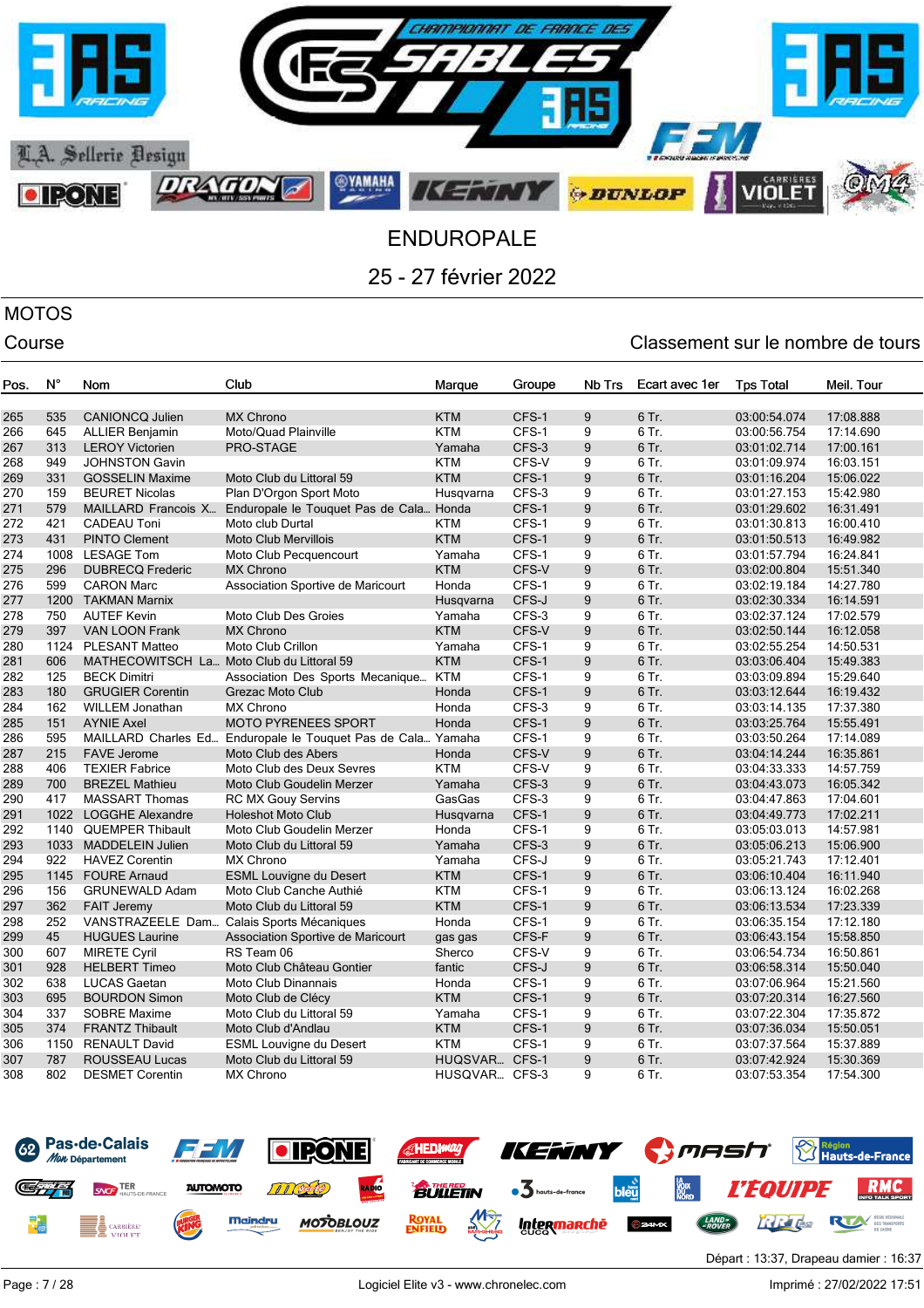

# MOTOS

| Pos. | N°   | Nom                                   | Club                                     | Marque       | Groupe | Nb Trs | Ecart avec 1er | <b>Tps Total</b> | Meil. Tour |
|------|------|---------------------------------------|------------------------------------------|--------------|--------|--------|----------------|------------------|------------|
|      |      |                                       |                                          |              |        |        |                |                  |            |
| 309  | 124  | <b>MINET Jerome</b>                   | <b>Touquet Auto Moto</b>                 | <b>Beta</b>  | CFS-V  | 9      | 6 Tr.          | 03:07:58.914     | 18:32.040  |
| 310  | 840  | <b>FABRE Anthony</b>                  | St Chamond Moto Sport                    | gas gas      | CFS-3  | 9      | 6 Tr.          | 03:08:00.004     | 17:37.550  |
| 311  | 860  | <b>FOURDINIER Mathieu</b>             | <b>MX Chrono</b>                         | <b>KTM</b>   | CFS-1  | 9      | 6 Tr.          | 03:08:02.394     | 16:48.251  |
| 312  | 264  | <b>GUERVILLE Sebastien</b>            | Moto Club du Littoral 59                 | <b>KTM</b>   | CFS-1  | 9      | 6 Tr.          | 03:08:29.274     | 16:30.269  |
| 313  | 218  | <b>GAUDIN Clement</b>                 | <b>MX Chrono</b>                         | Honda        | CFS-1  | 9      | 6 Tr.          | 03:08:43.193     | 16:39.431  |
| 314  | 944  | JACQUOT Raphael                       | <b>Bicqueley Moto-Cross</b>              | Yamaha       | CFS-V  | 9      | 6 Tr.          | 03:08:57.785     | 17:13.529  |
| 315  | 157  | <b>BIANUCCI Max</b>                   | <b>Bud Racing Training Camp</b>          | Husqvarna    | CFS-3  | 9      | 6 Tr.          | 03:09:04.465     | 17:59.891  |
| 316  | 130  | <b>BINETRUY Nicolas</b>               | <b>Team Enduro Passion</b>               | Husqvarna    | CFS-V  | 9      | 6 Tr.          | 03:09:07.565     | 17:26.239  |
| 317  | 839  | <b>FABRE Francois</b>                 | Moto Club du Littoral 59                 | Yamaha       | CFS-2  | 9      | 6 Tr.          | 03:09:13.355     | 16:59.339  |
| 318  | 132  | <b>GACHET Sylvain</b>                 | Moto Club Langonnais                     | Yamaha       | CFS-V  | 9      | 6 Tr.          | 03:09:26.445     | 16:00.121  |
| 319  | 344  | <b>PREVOST Pierrick</b>               | Philippe lebreton                        | <b>KTM</b>   | CFS-1  | 9      | 6 Tr.          | 03:09:32.833     | 15:48.301  |
| 320  | 372  | PONSART Jerome                        | Moto Club Cercle de l'amitié             | <b>KTM</b>   | CFS-1  | 9      | 6 Tr.          | 03:09:38.153     | 15:57.920  |
| 321  | 198  | <b>CAMIER Florian</b>                 | Moto Club Moissagais                     | <b>KTM</b>   | CFS-3  | 9      | 6 Tr.          | 03:09:39.433     | 14:15.122  |
| 322  | 919  | LECARPENTIER Vince A.S.M. de l'A.C.O. |                                          | Honda        | CFS-1  | 9      | 6 Tr.          | 03:09:42.893     | 16:35.371  |
| 323  | 692  | <b>BOUAN Benjamin</b>                 | <b>Moto Club Lamballais</b>              | Honda        | CFS-3  | 9      | 6 Tr.          | 03:09:45.163     | 17:10.881  |
| 324  | 1151 | <b>REVEL Francois</b>                 | Moto club challandais                    | Husqvarna    | CFS-V  | 9      | 6 Tr.          | 03:09:50.003     | 16:53.601  |
| 325  | 384  | <b>LELEU Alexis</b>                   | Calais Sports Mécaniques                 | Yamaha       | CFS-1  | 9      | 6 Tr.          | 03:10:03.873     | 16:28.501  |
| 326  | 1165 | <b>ROUBINEAU Thomas</b>               | Moto Club du Littoral 59                 | Kawasaki     | CFS-1  | 9      | 6 Tr.          | 03:10:07.513     | 17:29.709  |
| 327  | 343  | <b>GOSSELIN Benoit</b>                | <b>BMC - Baie Moto Club</b>              | gasgas       | CFS-2  | 9      | 6 Tr.          | 03:10:13.733     | 15:58.921  |
| 328  | 699  | <b>DUVILLIER Marco</b>                | Enduropale le Touquet Pas de Cala KTM    |              | CFS-1  | 9      | 6 Tr.          | 03:10:46.373     | 16:14.540  |
| 329  | 310  | <b>POUIT Lionel</b>                   | Moto Club des Plages                     | Yamaha       | CFS-1  | 9      | $6$ Tr.        | 03:10:51.443     | 17:40.158  |
| 330  | 658  | <b>BARTHOLOME Nicolas</b>             | Moto Club de l'Avesnois                  | Yamaha       | CFS-J  | 9      | 6 Tr.          | 03:10:52.453     | 18:43.310  |
| 331  | 1203 | <b>TANNE Norman</b>                   | <b>Holeshot Moto Club</b>                | Husgvarna    | CFS-2  | 9      | 6 Tr.          | 03:10:56.604     | 17:51.401  |
| 332  | 228  | <b>ALLENDER Gael</b>                  | Cassel Moto Club                         | <b>HONDA</b> | CFS-1  | 9      | 6 Tr.          | 03:11:05.944     | 16:57.022  |
| 333  | 594  | <b>LESAGE Julien</b>                  | <b>MX Chrono</b>                         | Honda        | CFS-3  | 9      | 6 Tr.          | 03:11:11.054     | 15:57.348  |
| 334  | 460  | <b>CORION Thomas</b>                  | <b>MX Chrono</b>                         | <b>KTM</b>   | CFS-1  | 9      | 6 Tr.          | 03:11:14.233     | 16:02.067  |
| 335  | 371  | <b>RENGARD Kevin</b>                  | Moto Club Municipal Ailly sur Noye       | Kawasaki     | CFS-3  | 9      | 6 Tr.          | 03:11:17.824     | 16:02.760  |
| 336  | 388  | LECLERCQ Jonathan                     | Enduropale le Touquet Pas de Cala Yamaha |              | CFS-3  | 9      | 6 Tr.          | 03:11:32.234     | 17:29.100  |
| 337  | 910  | <b>DONINI Theo</b>                    | Ligny Racing Team                        | Kawasaki     | CFS-J  | 9      | 6 Tr.          | 03:11:59.144     | 17:05.901  |
| 338  | 1059 | <b>MAS Stephen</b>                    | Cagnac Carmaux Moto Et Loisirs           | Yamaha       | CFS-3  | 9      | 6 Tr.          | 03:12:01.034     | 18:26.408  |
| 339  | 275  | <b>HOC Mathieu</b>                    | Crocoaching                              | Fantic       | CFS-3  | 9      | 6 Tr.          | 03:12:01.404     | 16:47.040  |
| 340  | 489  | <b>COCQUET Antoine</b>                | Moto Club du Littoral 59                 | Honda        | CFS-3  | 9      | 6 Tr.          | 03:12:02.014     | 17:05.239  |
| 341  | 724  | CHANAVAT Dylan                        | Moto Club du Mas Rillier                 | Husqvarna    | CFS-1  | 9      | 6 Tr.          | 03:12:14.614     | 14:05.449  |
| 342  | 527  | <b>LEDOUX Valentin</b>                | Calais Sports Mécaniques                 | <b>KTM</b>   | CFS-1  | 9      | 6 Tr.          | 03:12:18.985     | 16:25.720  |
| 343  | 382  | <b>LE CALVEZ Gaetan</b>               | Moto Club Plouezecain                    | <b>KTM</b>   | CFS-3  | 9      | 6 Tr.          | 03:12:24.425     | 17:02.341  |
| 344  | 1234 | <b>VENET Antonin</b>                  | Moto Club Pecquencourt                   | Yamaha       | CFS-3  | 9      | 6 Tr.          | 03:12:26.942     | 17:03.051  |
| 345  | 378  | <b>DELVOY Martin</b>                  | Moto Club du Littoral 59                 | Yamaha       | CFS-1  | 9      | 6 Tr.          | 03:12:36.133     | 17:07.500  |
| 346  | 1183 | SIOUR Adrien                          | Saint Valéry Motocross                   | Yamaha       | CFS-1  | 9      | 6 Tr.          | 03:12:44.205     | 16:57.890  |
| 347  | 138  | <b>EVRARD Axel</b>                    | Moto Club du Littoral 59                 | Honda        | CFS-3  | 9      | 6 Tr.          | 03:13:14.434     | 16:22.159  |
| 348  | 244  | <b>DUPRE Erwan</b>                    | Moto Club Berry                          |              | CFS-J  | 9      | 6 Tr.          | 03:13:57.365     | 14:46.281  |
|      |      |                                       |                                          | Husqvarna    | CFS-J  |        | 6 Tr.          |                  |            |
| 349  | 1067 | <b>MAYBON Florian</b>                 | Moto Club du Pignada                     | <b>KTM</b>   |        | 9      |                | 03:14:08.153     | 16:27.531  |
| 350  | 503  | <b>WARTEL Thomas</b>                  | Moto Club du Littoral 59                 | Yamaha       | CFS-3  | 9      | 6 Tr.          | 03:14:23.003     | 17:38.730  |
| 351  | 1099 | <b>NAQUIN Paul</b>                    | Moto Club Huisseau                       | Husqvarna    | CFS-1  | 9      | 6 Tr.          | 03:14:28.713     | 15:07.629  |
| 352  | 369  | <b>DESCHARLES Alan</b>                | Moto Club du Littoral 59                 | Yamaha       | CFS-1  | 9      | 6 Tr.          | 03:14:32.273     | 16:48.039  |

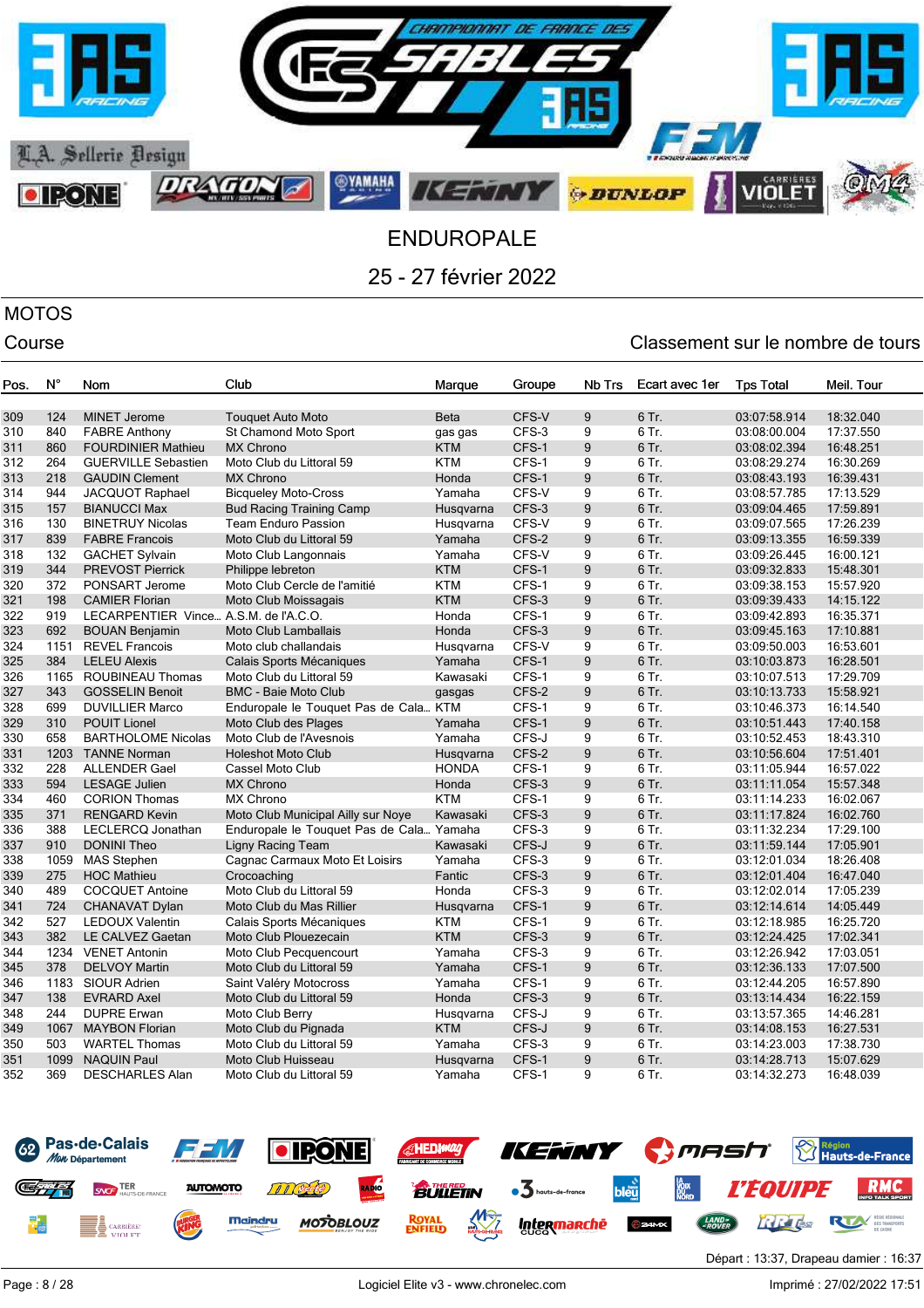

# MOTOS

| Pos. | N°   | Nom                         | Club                                     | Marque     | Groupe | Nb Trs | Ecart avec 1er | <b>Tps Total</b> | Meil. Tour |
|------|------|-----------------------------|------------------------------------------|------------|--------|--------|----------------|------------------|------------|
|      |      |                             |                                          |            |        |        |                |                  |            |
| 353  | 365  | QUANDALLE Christop          | Moto Club du Littoral 59                 | Husqvarna  | CFS-V  | 9      | 6 Tr.          | 03:14:32.603     | 16:43.161  |
| 354  | 407  | <b>CARON Aurelien</b>       | Moto Club du Littoral 59                 | Honda      | CFS-1  | 9      | 6 Tr.          | 03:14:37.963     | 16:56.161  |
| 355  | 315  | <b>NIVEL Antoine</b>        | Moto Club du Littoral 59                 | Honda      | CFS-3  | 9      | 6 Tr.          | 03:14:54.023     | 16:50.941  |
| 356  | 370  | <b>LAVOINE Benoit</b>       | Moto Club Gravenchonnais                 | <b>KTM</b> | CFS-1  | 9      | 6 Tr.          | 03:15:06.213     | 16:47.431  |
| 357  | 165  | <b>COLMAIRE Bertrand</b>    | <b>MX Chrono</b>                         | Yamaha     | CFS-1  | 9      | 6 Tr.          | 03:15:09.143     | 18:54.321  |
| 358  | 402  | <b>TRUFFAUT Loic</b>        | Enduropale le Touquet Pas de Cala Yamaha |            | CFS-V  | 9      | 6 Tr.          | 03:15:14.283     | 18:14.300  |
| 359  | 188  | <b>ANDRIEUX Pierre</b>      | Moto Club du Littoral 59                 | Sherco     | CFS-V  | 9      | 6 Tr.          | 03:15:29.483     | 17:51.898  |
| 360  | 87   | <b>MERCHEZ Florian</b>      | Moto Club du Littoral 59                 | Yamaha     | CFS-J  | (C)9   | 6 Tr.          | 03:15:44.833     | 13:05.310  |
| 361  | 420  | <b>GUILLETEAU Alexandre</b> | Moto Club Nord Seine & Marnais           | Yamaha     | CFS-3  | 9      | 6 Tr.          | 03:16:01.773     | 17:24.261  |
| 362  | 355  | <b>COSCIA Raphael</b>       | Association pour le Développement Yamaha |            | CFS-3  | 9      | 6 Tr.          | 03:16:13.703     | 15:36.629  |
| 363  | 1027 | <b>LORIDAN Jean</b>         | Moto Club de Bailleul                    | Yamaha     | CFS-J  | 9      | 6 Tr.          | 03:16:16.004     | 16:44.781  |
| 364  | 377  | <b>YBERT Ulrick</b>         | Association Sportive de Maricourt        | Yamaha     | CFS-3  | 9      | 6 Tr.          | 03:16:28.974     | 17:02.169  |
| 365  | 447  | <b>LABIS Anthime</b>        | <b>Moto Club Mervillois</b>              | <b>KTM</b> | CFS-1  | 9      | 6 Tr.          | 03:16:29.984     | 16:16.201  |
| 366  | 1084 | <b>MARCQ Emmanuel</b>       | Enduropale le Touquet Pas de Cala Honda  |            | CFS-V  | 9      | 6 Tr.          | 03:16:32.894     | 18:07.372  |
| 367  | 358  | <b>SEMENKOV Dmitry</b>      | Enduropale le Touquet Pas de Cala Yamaha |            | CFS-1  | 9      | 6 Tr.          | 03:16:33.664     | 20:07.170  |
| 368  | 253  | <b>ARRIVE Christophe</b>    | Moto Club des ESTEYS                     | Yamaha     | CFS-V  | 9      | 6 Tr.          | 03:16:37.874     | 15:38.830  |
| 369  | 391  | <b>VORONA Roman</b>         | Enduropale le Touquet Pas de Cala KTM    |            | CFS-2  | 9      | 6 Tr.          | 03:16:39.654     | 17:49.041  |
| 370  | 1167 | LE BIHAN Thomas             | Moto Club Goudelin Merzer                | Yamaha     | CFS-J  | 9      | 6 Tr.          | 03:16:53.704     | 16:05.479  |
| 371  | 368  | <b>POULET Stephane</b>      | <b>Moto Club Haut Marnais</b>            | Yamaha     | CFS-V  | 9      | 6 Tr.          | 03:17:01.814     | 17:36.699  |
| 372  | 501  | <b>DERYCKE Tom</b>          | Moto Club du Littoral 59                 | <b>KTM</b> | CFS-1  | 9      | 6 Tr.          | 03:17:19.674     | 16:53.670  |
| 373  | 354  | <b>SEMPE Gaetan</b>         | <b>Moto Club Madiranais</b>              | Yamaha     | CFS-1  | 9      | 6 Tr.          | 03:17:28.765     | 16:38.839  |
| 374  | 939  | <b>HURTEVENT Julien</b>     | Moto Club de Gouy en Artois              | Honda      | CFS-1  | 9      | 6 Tr.          | 03:17:34.152     | 16:28.680  |
| 375  | 649  | <b>LEMAN Cedric</b>         | Moto Club Pecquencourt                   | <b>KTM</b> | CFS-1  | 9      | 6 Tr.          | 03:17:43.244     | 13:35.148  |
| 376  | 509  | <b>DELCAMBRE Alexis</b>     | Moto Club du Littoral 59                 | <b>KTM</b> | CFS-1  | 9      | 6 Tr.          | 03:18:05.235     | 17:03.169  |
| 377  | 190  | <b>GOSSELIN Cedric</b>      | Moto Club du Littoral 59                 | <b>KTM</b> | CFS-1  | 9      | 6 Tr.          | 03:18:06.812     | 17:09.849  |
| 378  | 630  | <b>LANDOT Nicolas</b>       | Moto Club du Littoral 59                 | <b>KTM</b> | CFS-1  | 9      | 6 Tr.          | 03:18:19.535     | 18:06.349  |
| 379  | 466  | <b>HESPEL Marc-Antoine</b>  | <b>Ligny Racing Team</b>                 | <b>KTM</b> | CFS-1  | 9      | 6 Tr.          | 03:18:27.672     | 17:50.450  |
| 380  | 593  | <b>DUBRULLE Anthony</b>     | Moto Club de Gouy en Artois              | Honda      | CFS-2  | 9      | 6 Tr.          | 03:18:40.282     | 17:10.810  |
| 381  | 637  | <b>HILBERT Charles</b>      | Moto Club Pecquencourt                   | Yamaha     | CFS-3  | 9      | 6 Tr.          | 03:18:45.312     | 17:33.960  |
| 382  | 194  | <b>VROOMHOUT Maxime</b>     | Moto Club du Littoral 59                 | ktm        | CFS-2  | 9      | 6 Tr.          | 03:18:47.543     | 18:47.042  |
| 383  | 380  | <b>MINET David</b>          | Moto Club du Littoral 59                 | Honda      | CFS-1  | 9      | 6 Tr.          | 03:18:59.183     | 18:01.820  |
| 384  | 422  | LEFEBVRE Pierre-Henri       | Moto Club Des Etangs                     | <b>KTM</b> | CFS-1  | 9      | 6 Tr.          | 03:19:07.043     | 17:04.530  |
| 385  | 1025 | <b>LORDET Victor</b>        | <b>Moto Sud Organisation</b>             | Husqvarna  | CFS-1  | 9      | 6 Tr.          | 03:19:08.703     | 17:30.510  |
| 386  | 392  | <b>DYTE Ashley</b>          |                                          | <b>KTM</b> | CFS-1  | 9      | 6 Tr.          | 03:19:19.133     | 16:48.041  |
| 387  | 393  | <b>MESLI Laurent</b>        | Plan D'Orgon Sport Moto                  | Husqvarna  | CFS-3  | 9      | 6 Tr.          | 03:19:30.693     | 19:08.930  |
| 388  | 423  | <b>MONIN Tommy</b>          | Moto Club Circuit Jura Sud               | Ktm        | CFS-1  | 9      | 6 Tr.          | 03:20:29.034     | 15:47.930  |
| 389  | 1015 | <b>WINTHROP Leslie</b>      |                                          | Husqvarna  | CFS-V  | 9      | 6 Tr.          | 03:20:35.564     | 17:23.371  |
| 390  | 468  | <b>DACHICOURT Simon</b>     | Moto Club du Littoral 59                 | Yamaha     | CFS-J  | 9      | 6 Tr.          | 03:20:37.454     | 15:55.200  |
| 391  | 92   | <b>ABILLARD Olivier</b>     | Moto club challandais                    | Honda      | CFS-V  | 9      | 6 Tr.          | 03:20:38.504     | 17:28.011  |
| 392  | 387  | <b>LEMARIE Adrien</b>       | <b>MC Berthouvillais</b>                 | Yamaha     | CFS-1  | 9      | 6 Tr.          | 03:21:01.594     | 17:16.720  |
| 393  | 1005 | <b>LEPRETRE Lucas</b>       | Moto Club du Littoral 59                 | Yamaha     | CFS-J  | 9      | 6 Tr.          |                  |            |
|      | 386  | <b>RAMON Pierre</b>         |                                          |            |        | 9      | 6 Tr.          | 03:21:03.854     | 18:18.590  |
| 394  |      |                             | Enduropale le Touquet Pas de Cala KTM    |            | CFS-V  |        |                | 03:21:11.414     | 18:42.500  |
| 395  | 462  | SCHOONHEERE Clem MX Chrono  |                                          | Yamaha     | CFS-3  | 9      | 6 Tr.          | 03:21:24.224     | 16:38.439  |
| 396  | 927  | <b>HEIM Mathieu</b>         | <b>GIRONVILLE 77</b>                     | KTM        | CFS-V  | 9      | 6 Tr.          | 03:21:58.313     | 17:33.010  |

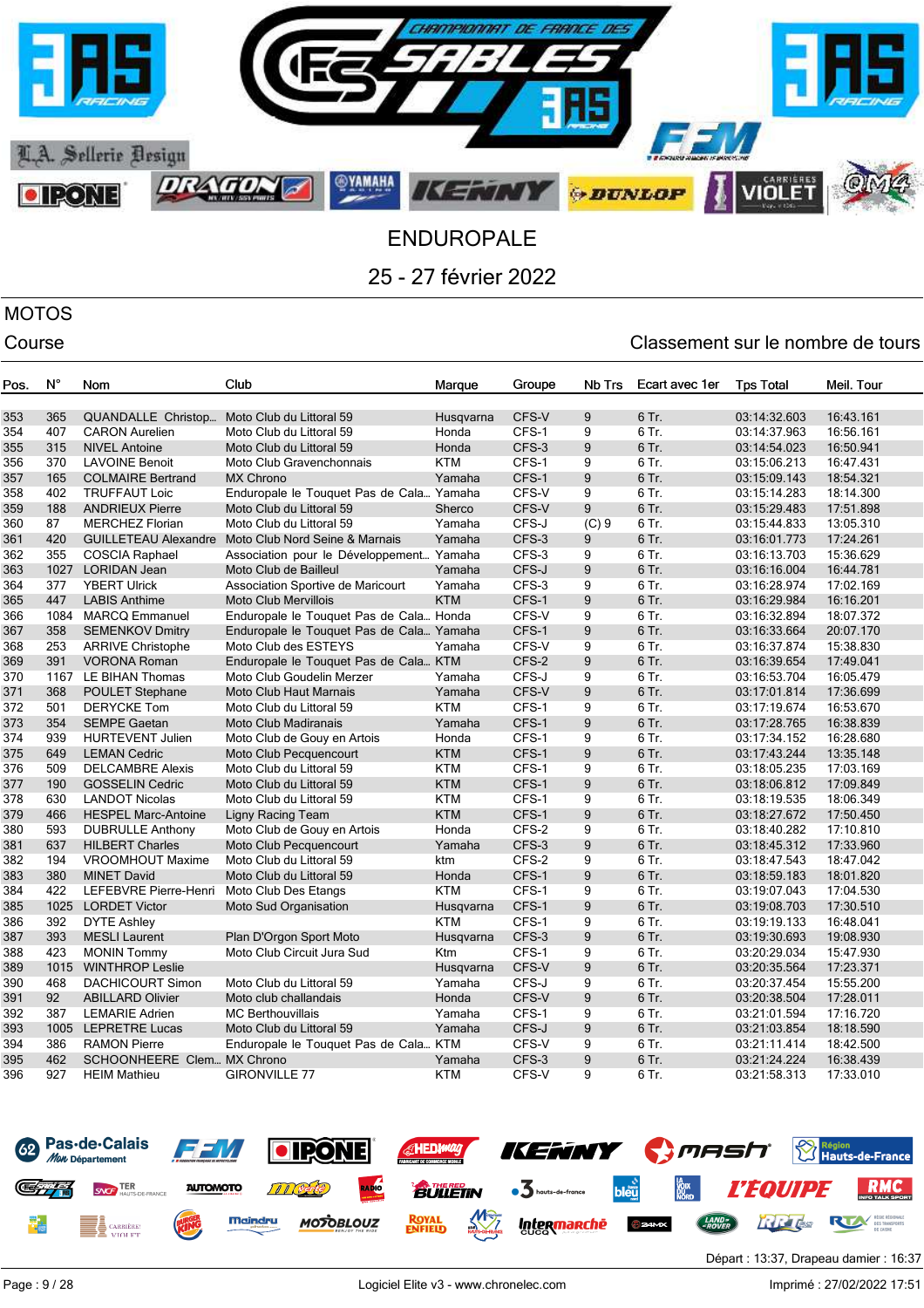

# MOTOS

## Course Course Course Course Course Course Course Course Course Course Course Course Course Course Course Cours

| Pos.       | N°          | Nom                                             | Club                                     | Marque           | Groupe         | Nb Trs | Ecart avec 1er | <b>Tps Total</b>             | Meil. Tour             |
|------------|-------------|-------------------------------------------------|------------------------------------------|------------------|----------------|--------|----------------|------------------------------|------------------------|
| 397        | 710         | <b>CAMUS Clement</b>                            | DU PAVILLON MOTO CLUB                    | <b>KTM</b>       | CFS-1          | 9      | 6 Tr.          | 03:22:01.543                 | 16:14.851              |
| 398        | 876         | <b>GARDEDIEU Quentin</b>                        | Moto Club du Littoral 59                 | Husgvarna        | CFS-1          | 9      | 6 Tr.          | 03:22:04.423                 | 17:41.740              |
| 399        | 429         | <b>VICENTE Vincent</b>                          | Moto Club Thomer la Sogne                | Ktm              | CFS-1          | 9      | 6 Tr.          | 03:22:04.593                 | 17:08.441              |
| 400        | 1071        | <b>MEDALLE Kevin</b>                            | Cagnac Carmaux Moto Et Loisirs           | <b>KTM</b>       | CFS-1          | 9      | 6 Tr.          | 03:22:16.143                 | 16:13.318              |
| 401        | 1154        | <b>RICHEZ Antoine</b>                           | SPORT MECANIQUE A CRAMPO                 | <b>KTM</b>       | CFS-1          | 9      | 6 Tr.          | 03:22:43.213                 | 17:20.839              |
| 402        | 352         | <b>CHAMPION Aristide</b>                        | Moto Club Manre                          | BETA CHA         | CFS-2          | 9      | 6 Tr.          | 03:23:03.104                 | 16:19.520              |
| 403        | 201         | <b>MIEUZET Dominique</b>                        | Moto Club d'Ernée                        | Honda            | CFS-V          | 9      | 6 Tr.          | 03:23:15.054                 | 17:30.090              |
| 404        | 408         | <b>LESCAILLET Rodrigue</b>                      | <b>Moto Club Mervillois</b>              | Husqvarna        | CFS-V          | 9      | 6 Tr.          | 03:23:31.284                 | 17:23.081              |
| 405        | 1215        | <b>TURET Aurelien</b>                           | SPORT MECANIQUE A CRAMPO                 | <b>KTM</b>       | CFS-2          | 9      | 6 Tr.          | 03:23:31.874                 | 17:01.421              |
| 406        | 1179        | <b>SENECHAL Gregory</b>                         | Moto Club de Clécy                       | HUSQVAR          | CFS-1          | 9      | 6 Tr.          | 03:23:54.484                 | 17:26.949              |
| 407        | 1019        | <b>LIBIER Florent</b>                           | Moto Club des Plages                     | Kawasaki         | CFS-3          | 9      | 6 Tr.          | 03:24:10.564                 | 17:08.962              |
| 408        | 379         | LEFEBVRE Marc Antoi                             | Moto Club du Littoral 59                 | <b>KTM</b>       | CFS-2          | 9      | 6 Tr.          | 03:24:36.035                 | 19:40.691              |
| 409        | 671         | <b>BERIOT Clement</b>                           | MX 911                                   | Yamaha           | CFS-2          | 9      | 6 Tr.          | 03:25:19.384                 | 18:58.132              |
| 410        | 905         | <b>THERSSEN Mathis</b>                          | Moto Club de Gouy en Artois              | Honda            | CFS-1          | 9      | 6 Tr.          | 03:25:27.355                 | 16:41.871              |
| 411        | 314         | LE CALVE Guillaume                              | Ligny Racing Team                        | Kawasaki         | CFS-3          | 9      | 6 Tr.          | 03:26:14.762                 | 17:41.061              |
| 412        | 1096        | <b>MOTURY Quentin</b>                           | Moto Club Des Etangs                     | Honda            | CFS-1          | 9      | 6 Tr.          | 03:26:37.592                 | 17:37.900              |
| 413        | 457         | <b>NESSI Sebastien</b>                          | Moto Club des deux Creuse                | <b>KTM</b>       | CFS-V          | 9      | 6 Tr.          | 03:29:09.753                 | 18:22.529              |
| 414        | 548         | <b>BOURLON Antoine</b>                          | <b>MX Chrono</b>                         | Yamaha           | CFS-3          | 9      | 6 Tr.          | 03:29:29.783                 | 17:46.540              |
| 415        | 345         | <b>DERILLY Jason</b>                            | Moto Club Zamattio                       | <b>KTM</b>       | CFS-1          | 9      | 6 Tr.          | 03:31:28.063                 | 18:21.450              |
| 416        | 385         | <b>GOSSEY Julien</b>                            | Moto Club Cappellois                     | Yamaha           | CFS-2          | 8      | 7 Tr.          | 03:00:12.994                 | 17:10.998              |
| 417        | 404         | <b>TILLIER Alexis</b>                           | Moto Club du Littoral 59                 | <b>KTM</b>       | CFS-1          | 8      | 7 Tr.          | 03:00:23.405                 | 14:59.541              |
| 418        | 830         | <b>DUROT Alexis</b>                             | Moto Club Rozoy                          | Yamaha           | CFS-3          | 8      | 7 Tr.          | 03:00:24.435                 | 17:13.000              |
| 419        | 490         | <b>VARIN Jerome</b>                             | Moto Club de Dreux                       | Yamaha           | CFS-3          | 8      | 7 Tr.          | 03:00:30.093                 | 18:18.809              |
| 420        | 544         | PIQUEREAU Laurent                               | Moto Club de Dompierre                   | Yamaha           | CFS-V          | 8      | 7 Tr.          | 03:00:30.305                 | 15:29.440              |
| 421        | 383         | <b>WILLAUME Thomas</b>                          | M. Foyer rural de Faulx                  | Kawasaki         | CFS-2          | 8      | 7 Tr.          | 03:00:42.723                 | 15:58.700              |
| 422        | 229         | CHOURAQUI Jonathan                              | Wheeling Club saint Justois              | <b>KTM</b>       | CFS-1          | 8      | 7 Tr.          | 03:00:43.143                 | 17:52.351              |
| 423        | 478         | <b>MARSOT Sevy</b>                              | Enduropale le Touquet Pas de Cala Honda  |                  | CFS-V          | 8      | 7 Tr.          | 03:00:44.583                 | 18:36.769              |
| 424        | 475         | <b>MOREL Pierre</b>                             | Moto Club Nord Seine & Marnais           | Husqvarna        | CFS-1          | 8      | 7 Tr.          | 03:00:44.913                 | 17:35.119              |
| 425        | 231         | <b>LABIS Maxime</b>                             | <b>Moto Club Mervillois</b>              | Honda            | CFS-1          | 8      | 7 Tr.          | 03:00:45.723                 | 17:32.420              |
| 426        | 360         | <b>GOSSET Maxime</b>                            | MX Chrono                                | Yamaha           | CFS-3          | 8      | 7 Tr.          | 03:00:49.623                 | 17:37.999              |
| 427        | 1222        | <b>VAN KATWIJK Ricky</b>                        | Enduropale le Touquet Pas de Cala Yamaha |                  | CFS-2          | 8      | 7 Tr.          | 03:00:49.953                 | 15:39.090              |
| 428        | 412         | <b>DUMOULIN Bertrand</b>                        | Moto Club du Littoral 59                 | <b>HONDA</b>     | CFS-1          | 8      | 7 Tr.          | 03:00:54.283                 | 18:03.590              |
| 429        | 814         | <b>STEENKESTE Dimitri</b>                       | Moto Club du Littoral 59                 | Yamaha           | CFS-2          | 8      | 7 Tr.          | 03:01:01.494                 | 17:34.069              |
| 430        | 394         | <b>LUMET Samuel</b>                             | Auto Club d'Anjou                        | <b>KTM</b>       | CFS-1          | 8      | 7 Tr.          | 03:01:04.024                 | 17:19.310              |
| 431        | 846         | <b>FAURIE Cyril</b>                             | Moto Club Treignac                       | Fantic           | CFS-3          | 8      | 7 Tr.          | 03:01:08.304                 | 17:17.578              |
| 432        | 426         | <b>CARON Mathieu</b>                            | Mx Park Clastres 02                      | Yamaha           | CFS-1          | 8      | 7 Tr.          | 03:01:18.615                 | 16:44.891              |
| 433        | 214         | <b>DELAY Bastien</b>                            | Moto Club Canche Authié                  | Yamaha           | CFS-2          | 8      | 7 Tr.          | 03:01:21.552                 | 20:25.589              |
| 434        | 843         | <b>BOUCHER Nicolas</b>                          | Motor Club Andelysien C.S.A.             | Honda            | CFS-1          | 8      | 7 Tr.          | 03:01:36.093                 | 17:14.671              |
| 435        | 820<br>1053 | <b>DUCELLIER Louis</b>                          | Rando Trails Compiegnois<br>MX Chrono    | Husqvarna        | CFS-2<br>CFS-1 | 8<br>8 | 7 Tr.          | 03:01:49.343                 | 17:38.532              |
| 436<br>437 | 467         | <b>MARIEL Dimitri</b><br><b>DEBOUDT Mickael</b> | Moto Club du Littoral 59                 | Husqvarna<br>Ktm | CFS-V          | 8      | 7 Tr.<br>7 Tr. | 03:01:55.663                 | 17:22.532              |
| 438        | 827         | <b>DUQUESNE Alexis</b>                          | Moto Club du Littoral 59                 | <b>KTM</b>       | CFS-J          | 8      | 7 Tr.          | 03:01:58.049<br>03:02:04.064 | 19:00.480<br>17:50.332 |
| 439        | 428         | <b>BROCHART Emmanuel</b>                        | Moto Club du Littoral 59                 | <b>KTM</b>       | CFS-3          | 8      | 7 Tr.          | 03:02:23.423                 | 18:27.651              |
| 440        | 898         | <b>GOMARIN Jeremy</b>                           | Moto Club de Blargies                    | <b>KTM</b>       | CFS-3          | 8      | 7 Tr.          | 03:02:28.154                 | 18:10.449              |
|            |             |                                                 |                                          |                  |                |        |                |                              |                        |

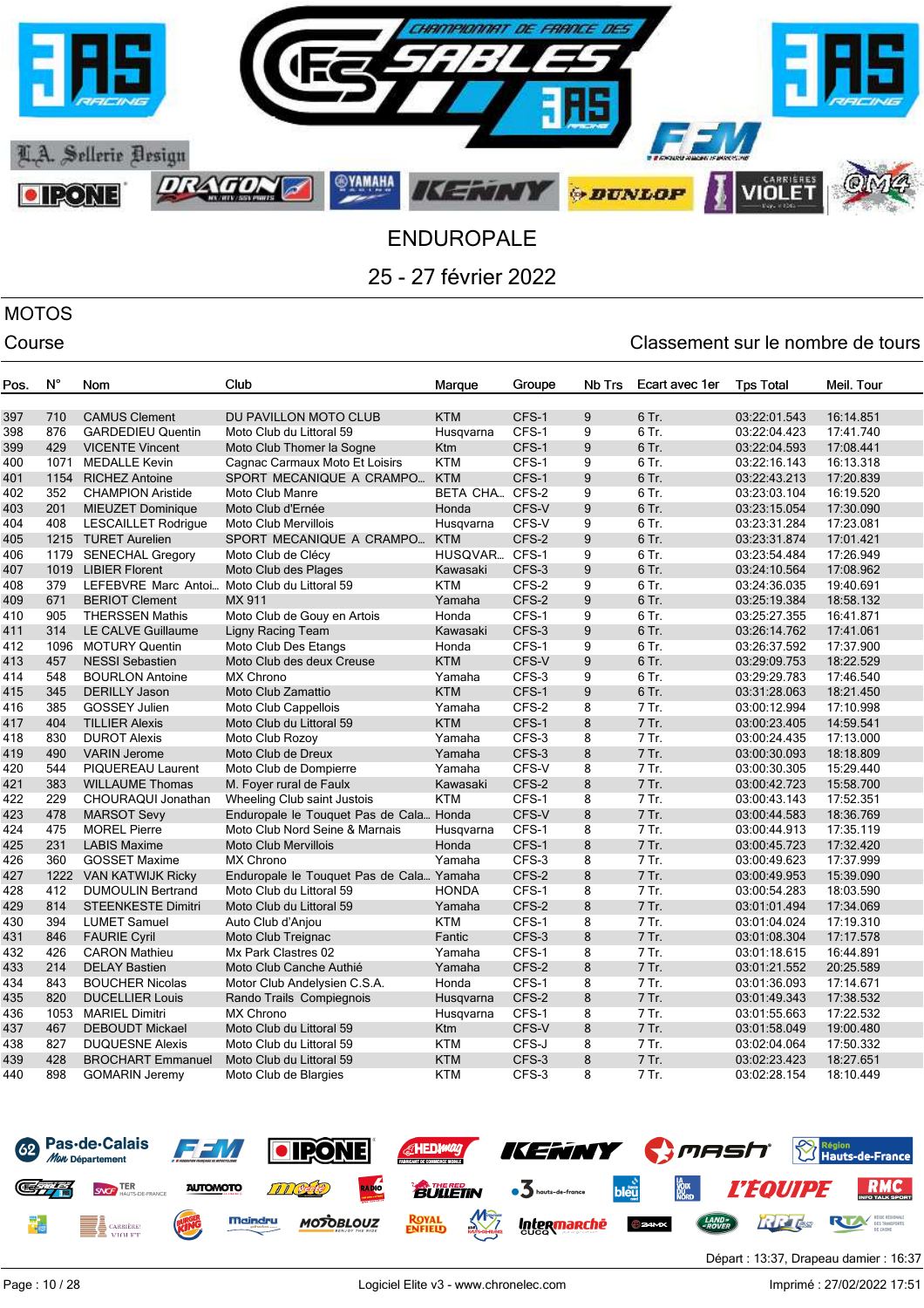

# MOTOS

| Pos. | $N^{\circ}$ | Nom                        | Club                                        | Marque     | Groupe | Nb Trs | Ecart avec 1er | <b>Tps Total</b> | Meil. Tour |
|------|-------------|----------------------------|---------------------------------------------|------------|--------|--------|----------------|------------------|------------|
|      |             |                            |                                             |            |        |        |                |                  |            |
| 441  | 676         | <b>BERTAUX Sebastien</b>   | Union Moto de la Marne                      | <b>Ktm</b> | CFS-1  | 8      | 7 Tr.          | 03:02:31.964     | 20:06.521  |
| 442  | 1191        | <b>STANCZYK Theo</b>       | Moto Club du Littoral 59                    | <b>KTM</b> | CFS-2  | 8      | 7 Tr.          | 03:02:38.784     | 16:59.398  |
| 443  | 1031        | <b>LUCKI Thomas</b>        | Planète Quad                                | Kawasaki   | CFS-1  | 8      | 7 Tr.          | 03:03:00.454     | 16:46.580  |
| 444  | 808         | <b>DOMECQ Fabrice</b>      | Racing Club De Beaumarchès                  | Kawasaki   | CFS-1  | 8      | 7 Tr.          | 03:03:01.784     | 18:50.711  |
| 445  | 530         | <b>ETANCELIN Norbert</b>   | Normandie Mx Club                           | Yamaha     | CFS-1  | 8      | 7 Tr.          | 03:03:03.574     | 17:30.599  |
| 446  | 474         | <b>MARTIN Cedric</b>       | <b>Menton Sports Loisirs</b>                | <b>KTM</b> | CFS-3  | 8      | 7 Tr.          | 03:03:25.344     | 19:25.161  |
| 447  | 751         | <b>COURTOIS Matthieu</b>   | Association pour le Développement Yamaha    |            | CFS-V  | 8      | 7 Tr.          | 03:03:29.714     | 18:00.879  |
| 448  | 146         | <b>TENA LOPEZ Imanol</b>   | <b>Bud Racing Training Camp</b>             | <b>KTM</b> | CFS-1  | 8      | 7 Tr.          | 03:03:42.344     | 17:45.351  |
| 449  | 601         | <b>SOBRE Matthieu</b>      | <b>MX Chrono</b>                            | Kawasaki   | CFS-1  | 8      | 7 Tr.          | 03:04:02.145     | 16:39.290  |
| 450  | 856         | <b>FOCA Sebastien</b>      | Moto Club des 3 frontières                  | Kawasaki   | CFS-1  | 8      | 7 Tr.          | 03:04:05.444     | 19:19.260  |
| 451  | 137         | <b>SERGENT Noe</b>         | <b>MX Chrono</b>                            | Yamaha     | CFS-1  | 8      | 7 Tr.          | 03:04:20.872     | 18:18.219  |
| 452  |             | 1194 STIENNE Gauthier      | Enduropale le Touquet Pas de Cala Yamaha    |            | CFS-3  | 8      | 7 Tr.          | 03:04:51.913     | 18:01.318  |
| 453  | 1076        | <b>MERTENS Romain</b>      | Enduropale le Touquet Pas de Cala Husqvarna |            | CFS-1  | 8      | 7 Tr.          | 03:04:52.963     | 17:41.591  |
| 454  | 589         | <b>PETIT Henri</b>         | Moto Club de l'Avesnois                     | <b>KTM</b> | CFS-1  | 8      | 7 Tr.          | 03:04:59.283     | 18:21.140  |
| 455  | 602         | <b>TURLOT Remy</b>         | Moto Club Tilloy Floriville                 | Honda      | CFS-1  | 8      | 7 Tr.          | 03:05:28.803     | 18:16.431  |
| 456  | 1158        | RODRIGUEZ Neil             | Moto Club du Littoral 59                    | Ktm        | CFS-3  | 8      | 7 Tr.          | 03:05:30.954     | 18:34.348  |
| 457  | 615         | <b>ROULLEAUX David</b>     | Moto Club Les Pommes Vertes                 | <b>KTM</b> | CFS-1  | 8      | 7 Tr.          | 03:05:41.084     | 19:27.311  |
| 458  | 1074        | <b>MERIAU Ghislain</b>     | <b>MC Holeshot Herbretais</b>               | Husqvarna  | CFS-3  | 8      | 7 Tr.          | 03:05:43.094     | 20:42.880  |
| 459  | 552         | <b>HAZEBROUCK Loic</b>     | Moto Club du Littoral 59                    | Husqvarna  | CFS-1  | 8      | 7 Tr.          | 03:05:43.423     | 16:24.088  |
| 460  | 186         | <b>GUEDON Tanguy</b>       | Moto Club du Pays des Olonnes               | <b>KTM</b> | CFS-J  | 8      | 7 Tr.          | 03:05:54.214     | 17:21.640  |
| 461  | 414         | <b>LEMAITRE Romain</b>     | Moto Club du Littoral 59                    | Husqvarna  | CFS-1  | 8      | 7 Tr.          | 03:05:55.734     | 19:58.700  |
| 462  | 443         | <b>FREY Thibault</b>       | Moto Club Picard                            | <b>KTM</b> | CFS-1  | 8      | 7 Tr.          | 03:05:59.594     | 17:55.352  |
| 463  | 225         | <b>CABON Thomas</b>        | Moto Club des ESTEYS                        | Kawasaki   | CFS-1  | 8      | 7 Tr.          | 03:06:14.594     | 18:06.128  |
| 464  | 451         | <b>BREDARD Laurent</b>     | Chaumont Enduro 52                          | husqvarna  | CFS-V  | 8      | 7 Tr.          | 03:06:21.304     | 18:05.201  |
| 465  | 445         | <b>BIGO Benjamin</b>       | Moto Club du Littoral 59                    | husqvarna  | CFS-1  | 8      | 7 Tr.          | 03:07:44.224     | 18:19.989  |
| 466  | 1236        | <b>VERWAERDE Jerome</b>    | <b>Moto Club Mervillois</b>                 | GasGas     | CFS-1  | 8      | 7 Tr.          | 03:07:50.254     | 19:48.270  |
| 467  | 746         | <b>COSNARD Nicolas</b>     | <b>Kick Moto Club</b>                       | Kawasaki   | CFS-V  | 8      | 7 Tr.          | 03:08:07.574     | 18:25.410  |
| 468  | 1030        | <b>LUCAS Thomas</b>        | Enduropale le Touquet Pas de Cala Yamaha    |            | CFS-3  | 8      | 7 Tr.          | 03:08:09.795     | 17:58.720  |
| 469  | 419         | <b>VATELIER Stephane</b>   | Enduropale le Touquet Pas de Cala KTM       |            | CFS-V  | 8      | 7 Tr.          | 03:08:18.005     | 17:39.428  |
| 470  | 149         | <b>FERNANDES Antoine</b>   | Moto Club de Donnery                        | Ktm        | CFS-J  | 8      | 7 Tr.          | 03:08:19.454     | 19:18.580  |
| 471  | 663         | <b>BEAULIEU Alexis</b>     | Moto Club Dol de Bretagne                   | <b>KTM</b> | CFS-3  | 8      | 7 Tr.          | 03:08:39.042     | 18:25.500  |
| 472  | 980         | <b>CUPIF Lucien</b>        | MX 911                                      | Honda      | CFS-1  | 8      | 7 Tr.          | 03:08:41.022     | 17:33.460  |
| 473  | 981         | <b>PAGET Pierrick</b>      | Moto Club Team Jura Cross                   | Yamaha     | CFS-1  | 8      | 7 Tr.          | 03:08:41.952     | 17:29.180  |
| 474  | 486         | DE DONCKER Thomas          | Racing Tout Terrain                         | Yamaha     | CFS-1  | 8      | 7 Tr.          | 03:09:04.042     | 17:31.889  |
| 475  | 1070        | <b>RIEHL Axel</b>          | Moto Club du Littoral 59                    | <b>KTM</b> | CFS-3  | 8      | 7 Tr.          | 03:09:28.793     | 17:57.799  |
| 476  | 1115        | PETROQUE Xavier            | Motor Club Andelysien C.S.A.                | <b>KTM</b> | CFS-3  | 8      | 7 Tr.          | 03:09:36.823     | 18:14.262  |
| 477  | 403         | <b>DESAUNOIS Guillaume</b> | Enduropale le Touquet Pas de Cala KTM       |            | CFS-3  | 8      | 7 Tr.          | 03:09:45.113     | 18:21.167  |
| 478  | 631         | <b>LEPOUTERE Victor</b>    | <b>MX Chrono</b>                            | <b>KTM</b> | CFS-3  | 8      | 7 Tr.          | 03:09:51.263     | 20:16.971  |
| 479  | 1060        | <b>MASTAIN Pierre</b>      | Racing Tout Terrain                         | Suzuki     | CFS-3  | 8      | 7 Tr.          | 03:09:58.923     | 16:51.120  |
| 480  | 780         | <b>DELASSUS Kevin</b>      | Moto Club du Littoral 59                    | <b>KTM</b> | CFS-1  | 8      | 7 Tr.          | 03:10:00.423     | 18:08.380  |
| 481  | 954         | <b>JOURNET Corentin</b>    | <b>Team Biker Tout Terrain</b>              | <b>KTM</b> | CFS-1  | 8      | 7 Tr.          | 03:10:06.223     | 17:35.991  |
| 482  | 632         | <b>VERMERSCH Come</b>      | Moto Club du Littoral 59                    | Husqvarna  | CFS-1  | 8      | 7 Tr.          | 03:10:09.293     | 20:21.030  |
| 483  | 459         | <b>BAUDEAUX Alexis</b>     | Moto Club du Littoral 59                    | Husqvarna  | CFS-3  | 8      | 7 Tr.          | 03:10:12.163     | 20:38.710  |
| 484  | 432         | <b>DEFOSSE Yann</b>        | Moto Club de Blargies                       | Honda      | CFS-V  | 8      | 7 Tr.          | 03:10:20.343     | 18:34.225  |

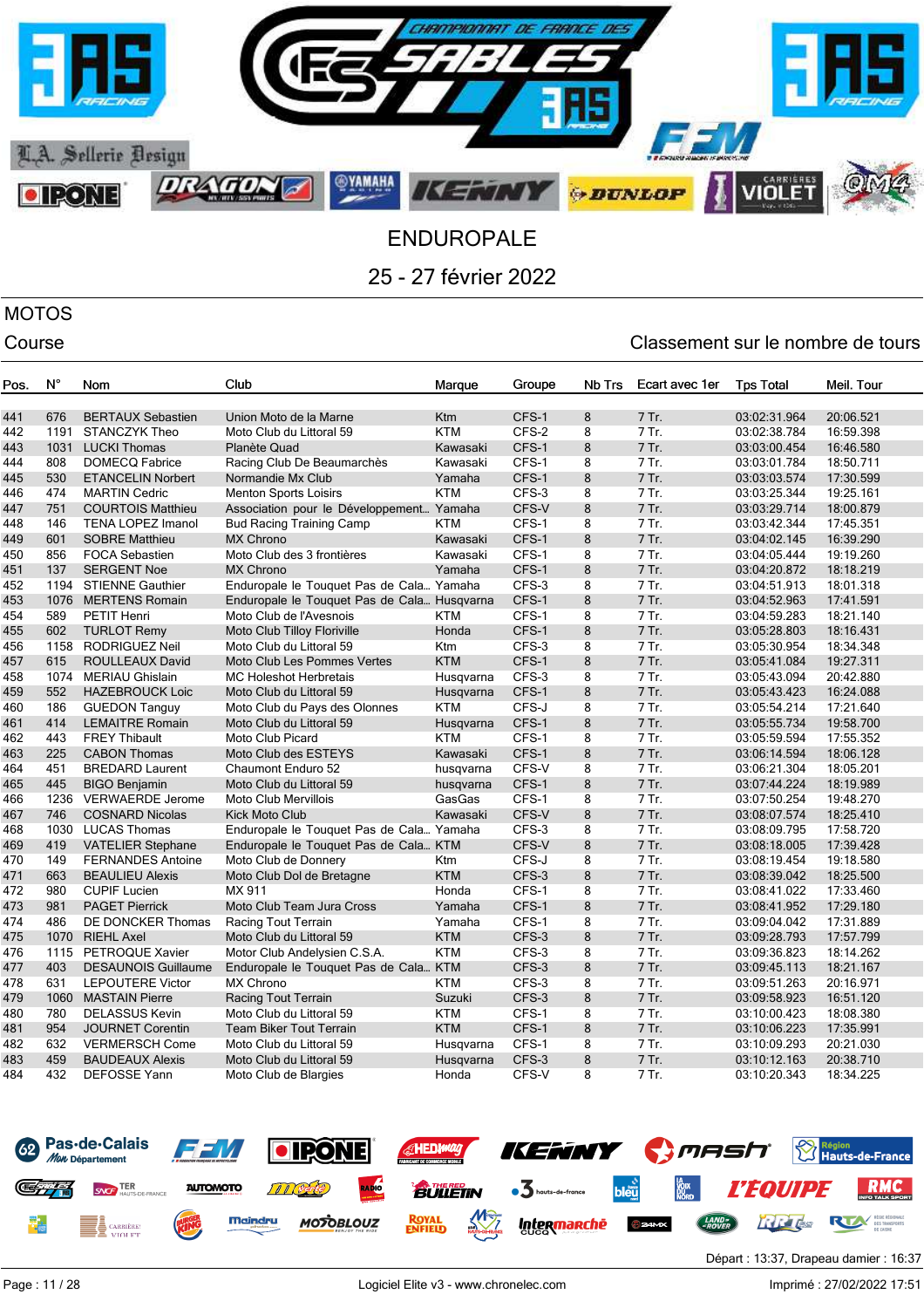

# MOTOS

| Pos. | N°   | Nom                        | Club                                     | Marque       | Groupe | <b>Nb Trs</b> | Ecart avec 1er | <b>Tps Total</b> | Meil. Tour |
|------|------|----------------------------|------------------------------------------|--------------|--------|---------------|----------------|------------------|------------|
|      |      |                            |                                          |              |        |               |                |                  |            |
| 485  | 465  | <b>COLLET Maxime</b>       | Enduropale le Touquet Pas de Cala Yamaha |              | CFS-1  | 8             | 7 Tr.          | 03:10:46.904     | 19:52.061  |
| 486  | 810  | LÉTENDART Tanguy           | Enduropale le Touquet Pas de Cala Ktm    |              | CFS-3  | 8             | 7 Tr.          | 03:11:02.824     | 18:47.500  |
| 487  | 610  | <b>DELIGNIERES Quentin</b> | Moto Club du Littoral 59                 | <b>KTM</b>   | CFS-1  | 8             | 7 Tr.          | 03:11:04.954     | 18:10.082  |
| 488  | 166  | <b>CHEVALLOT Aurelien</b>  | Union Motocycliste de l'Aube             | <b>HONDA</b> | CFS-1  | 8             | 7 Tr.          | 03:11:05.574     | 17:59.171  |
| 489  | 425  | <b>LOUVET Roger</b>        | Moto Club du Littoral 59                 | <b>KTM</b>   | CFS-V  | 8             | 7 Tr.          | 03:11:17.694     | 17:08.189  |
| 490  | 438  | <b>PERRAULT Clement</b>    | Cotentin Moto Sport                      | Husqvarna    | CFS-2  | 8             | 7 Tr.          | 03:11:21.394     | 16:34.718  |
| 491  | 332  | <b>VAN-PAEMEL Jeremie</b>  | Racing Tout Terrain                      | Honda        | CFS-1  | 8             | 7 Tr.          | 03:11:22.284     | 16:14.210  |
| 492  | 540  | <b>LECOMPTE Remy</b>       | Enduropale le Touquet Pas de Cala Ktm    |              | CFS-2  | 8             | 7 Tr.          | 03:11:32.924     | 18:54.680  |
| 493  | 160  | <b>HUCHIN Henri</b>        | Moto Club du Littoral 59                 | Husqvarna    | CFS-V  | 8             | 7 Tr.          | 03:11:36.914     | 19:06.669  |
| 494  | 1139 | <b>MAZI Abdelhak</b>       | Union Moto de la Marne                   | Yamaj        | CFS-V  | 8             | 7 Tr.          | 03:11:44.934     | 19:20.800  |
| 495  | 1039 | <b>MAHE Sacha</b>          | Liovette Club Beauvais                   | Honda        | CFS-1  | 8             | 7 Tr.          | 03:11:49.564     | 17:29.649  |
| 496  | 902  | <b>GRALL Mathieu</b>       | <b>ASM Guisseny</b>                      | Honda        | CFS-1  | 8             | 7 Tr.          | 03:12:15.865     | 18:15.860  |
| 497  | 590  | <b>BLOUIN Thibault</b>     | Moto Club du Littoral 59                 | Husgvarna    | CFS-1  | 8             | 7 Tr.          | 03:12:30.275     | 17:35.870  |
| 498  | 890  | <b>GESLOT Maxime</b>       | Moto Club du Littoral 59                 | Husqvarna    | CFS-1  | 8             | 7 Tr.          | 03:12:39.392     | 17:53.081  |
| 499  | 983  | <b>LECLERC Clement</b>     | Moto Club du Pays des Olonnes            | <b>KTM</b>   | CFS-1  | 8             | 7 Tr.          | 03:12:50.362     | 20:23.280  |
| 500  | 588  | <b>DELICOURT Romain</b>    | Rando Trails Compiegnois                 | <b>KTM</b>   | CFS-2  | 8             | 7 Tr.          | 03:12:54.653     | 17:59.489  |
| 501  | 1086 | <b>MOCRETTE Alexis</b>     | Association pour le Développement KTM    |              | CFS-1  | 8             | 7 Tr.          | 03:13:01.784     | 18:47.569  |
| 502  | 591  | <b>LERICHE Maxime</b>      | Moto Club du Littoral 59                 | Yamaha       | CFS-3  | 8             | 7 Tr.          | 03:13:03.964     | 18:36.558  |
| 503  | 300  | <b>REGENT Julien</b>       | <b>Moto Club Dinannais</b>               | Kawasaki     | CFS-1  | 8             | 7 Tr.          | 03:13:04.704     | 14:10.300  |
| 504  | 1105 | <b>OGET Ludovic</b>        | SPORTS CLUB TOUT TERRAIN D ktm           |              | CFS-3  | 8             | 7 Tr.          | 03:13:12.314     | 20:30.300  |
| 505  | 472  | <b>HERMAN Kevin</b>        | Moto Club du Littoral 59                 | Husgvarna    | CFS-2  | 8             | 7 Tr.          | 03:13:32.944     | 19:04.320  |
| 506  | 609  | <b>DOREY Jonathan</b>      | Enduropale le Touquet Pas de Cala Ktm    |              | CFS-1  | 8             | 7 Tr.          | 03:13:50.775     | 17:15.960  |
| 507  | 1091 | <b>MORIANCOURT Nicol</b>   | <b>MC Berthouvillais</b>                 | Kawasaki     | CFS-1  | 8             | 7 Tr.          | 03:13:51.062     | 19:13.801  |
| 508  | 1081 | <b>MICHAELIDES Louis</b>   | Moto Club du Littoral 59                 | Yamaha       | CFS-3  | 8             | 7 Tr.          | 03:14:01.502     | 20:23.850  |
| 509  | 454  | <b>DEGAUGUE Damien</b>     | Moto Club du Littoral 59                 | Yamaha       | CFS-V  | 8             | 7 Tr.          | 03:14:03.773     | 18:07.240  |
| 510  | 870  | <b>VINCENT Jerome</b>      | Moto Club Granges sur Vologne            | Husgvarna    | CFS-3  | 8             | 7 Tr.          | 03:14:04.793     | 21:06.949  |
| 511  | 1231 | <b>TAUDON Anthony</b>      | Moto club Durtal                         | Husqvarna    | CFS-2  | 8             | 7 Tr.          | 03:14:17.603     | 16:39.181  |
| 512  | 452  | <b>VANBAELEN Sebastien</b> |                                          | Husqvarna    | CFS-V  | 8             | 7 Tr.          | 03:14:20.463     | 20:52.990  |
| 513  | 973  | <b>LAVERSIN Charles</b>    | Moto Club du Littoral 59                 | Yamaha       | CFS-J  | 8             | 7 Tr.          | 03:14:29.563     | 21:36.271  |
| 514  | 1073 | <b>TROLIO Mathieu</b>      | C.M. PROMO                               | <b>KTM</b>   | CFS-1  | 8             | 7 Tr.          | 03:14:49.503     | 21:02.830  |
| 515  | 626  | <b>BECQUART Ghislain</b>   | Moto Club du Littoral 59                 | <b>KTM</b>   | CFS-1  | 8             | 7 Tr.          | 03:14:49.553     | 19:41.721  |
| 516  | 481  | <b>ROBERT Thomas</b>       | Moto Club du Littoral 59                 | Honda        | CFS-1  | 8             | 7 Tr.          | 03:14:55.893     | 16:39.878  |
| 517  | 551  | <b>NOIRET Maximilien</b>   | <b>Moto Club Mervillois</b>              | Husgvarna    | CFS-J  | 8             | 7 Tr.          | 03:15:04.923     | 19:11.891  |
| 518  | 1021 | <b>LITAIZE Adrien</b>      | Moto Club Granges sur Vologne            | <b>KTM</b>   | CFS-3  | 8             | $7$ Tr.        | 03:15:10.073     | 19:09.600  |
| 519  | 837  | <b>ERNOULT Adrien</b>      | Moto Club des Sources                    | Yamaha       | CFS-3  | 8             | 7 Tr.          | 03:15:25.423     | 18:38.382  |
| 520  | 895  | <b>GODART Geoffrey</b>     | Moto Club du Littoral 59                 | Husqvarna    | CFS-3  | 8             | 7 Tr.          | 03:15:31.493     | 18:11.910  |
| 521  | 733  | <b>VATELIER Benoit</b>     | Enduropale le Touquet Pas de Cala KTM    |              | CFS-V  | 8             | 7 Tr.          | 03:15:42.853     | 17:53.899  |
| 522  | 993  | <b>LEHOUCQ Clement</b>     | Rouen Moto Crampons                      | <b>KTM</b>   | CFS-2  | 8             | 7 Tr.          | 03:15:48.633     | 19:59.171  |
| 523  | 994  | <b>LEHOUCQ Thibaut</b>     | Rouen Moto Crampons                      | <b>KTM</b>   | CFS-2  | 8             | 7 Tr.          | 03:15:51.923     | 18:56.941  |
| 524  | 1093 | <b>MORIN Nathan</b>        | Moto club challandais                    | Honda        | CFS-3  | 8             | 7 Tr.          | 03:15:54.373     | 20:59.370  |
| 525  | 449  | <b>TRAINEL Remi</b>        | Moto Club du Littoral 59                 | <b>KTM</b>   | CFS-1  | 8             | 7 Tr.          | 03:15:58.873     | 17:45.461  |
| 526  | 502  | <b>QUINART Emmanuel</b>    | <b>Flandre Moto Verte</b>                | Honda        | CFS-V  | 8             | 7 Tr.          | 03:16:01.283     | 16:45.670  |
| 527  | 850  | <b>FESSELET Adrien</b>     | Union Motocycliste Baumoise              | Yamaha       | CFS-1  | 8             | 7 Tr.          | 03:16:02.623     | 19:32.720  |
| 528  | 989  | <b>LEFEBVRE Mathieu</b>    | Moto Club du Littoral 59                 | Honda        | CFS-1  | 8             | 7 Tr.          | 03:16:20.014     | 19:09.509  |
|      |      |                            |                                          |              |        |               |                |                  |            |

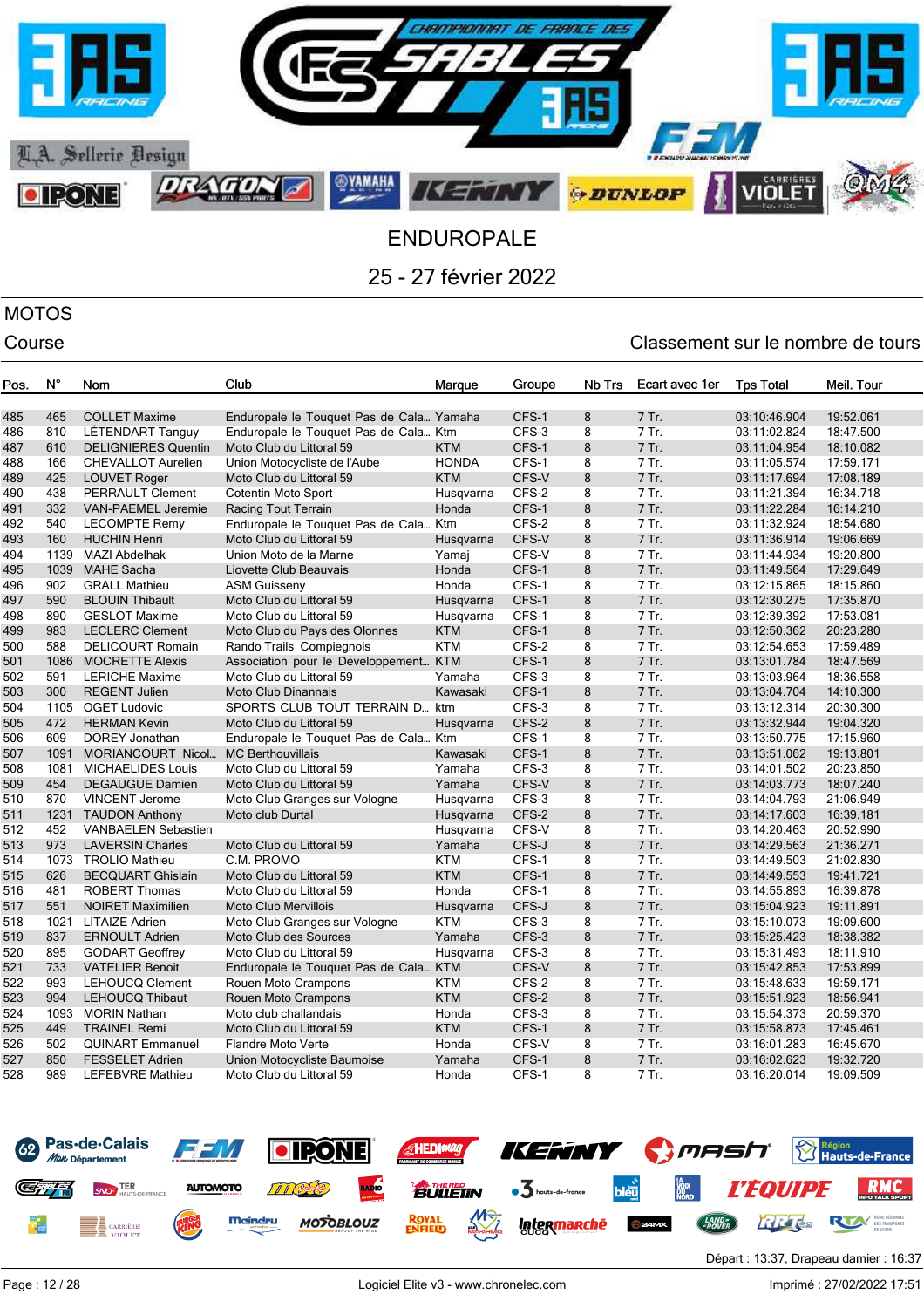

# MOTOS

## Course Course Course Course Course Course Course Course Course Course Course Course Course Course Course Cours

| Pos. | N°   | Nom                        | Club                                     | Marque           | Groupe | Nb Trs | Ecart avec 1er | <b>Tps Total</b> | Meil. Tour |
|------|------|----------------------------|------------------------------------------|------------------|--------|--------|----------------|------------------|------------|
| 529  | 736  | <b>CHRISTIAENS Joffrey</b> | <b>Moto Kids Des Sables</b>              | Honda            | CFS-V  | 8      | 7 Tr.          | 03:16:34.434     | 18:04.159  |
| 530  | 184  | <b>KELLER Emmanuel</b>     | Moto Club de Vieil Armand                | Yamaha           | CFS-2  | 8      | 7 Tr.          | 03:16:45.964     | 17:54.708  |
| 531  | 872  | <b>GAIGNON Julien</b>      | Moto Club breteuil sur Nove              | <b>KTM</b>       | CFS-2  | 8      | 7 Tr.          | 03:17:20.125     | 20:03.949  |
| 532  | 237  | <b>FRANCOIS Florian</b>    | <b>Moto Club Mervillois</b>              | Yamaha           | CFS-3  | 8      | 7 Tr.          | 03:17:23.025     | 18:12.200  |
| 533  | 701  | <b>BRIOIS Albin</b>        | Moto Club du Littoral 59                 | Honda            | CFS-1  | 8      | 7 Tr.          | 03:17:31.534     | 19:43.589  |
| 534  | 772  | <b>BAUDOUX Alexandre</b>   | Moto Club Pranzac                        | Honda            | CFS-3  | 8      | 7 Tr.          | 03:17:47.255     | 18:41.759  |
| 535  | 737  | <b>CITERNE Tanguy</b>      | Enduropale le Touquet Pas de Cala Suzuki |                  | CFS-1  | 8      | 7 Tr.          | 03:18:18.103     | 18:13.422  |
| 536  | 410  | <b>TRAN VAN Frederic</b>   | Moto Club Canche Authié                  | ktm              | CFS-V  | 8      | 7 Tr.          | 03:18:21.913     | 20:59.070  |
| 537  | 48   | <b>FRANCOIS Aurelie</b>    | Moto Club du Littoral 59                 | <b>KTM</b>       | CFS-F  | 8      | 7 Tr.          | 03:18:44.903     | 20:24.009  |
| 538  | 793  | <b>DEMAN Thibault</b>      | Moto Club de Conde sur Escaut            | <b>KTM</b>       | CFS-3  | 8      | 7 Tr.          | 03:18:51.043     | 20:38.871  |
| 539  | 114  | <b>SALESSES Yoan</b>       | Moto Club De L Armagnac                  | <b>TM Racing</b> | CFS-2  | 8      | 7 Tr.          | 03:19:04.733     | 15:58.441  |
| 540  | 73   | PAGOTTO David              | Moto Club Langonnais                     | Honda            | CFS-V  | 8      | 7 Tr.          | 03:19:19.263     | 17:54.131  |
| 541  | 1028 | <b>LOUVEL Quentin</b>      | Moto Club breteuil sur Nove              | Yamaha           | CFS-3  | 8      | 7 Tr.          | 03:19:25.343     | 19:06.889  |
| 542  | 453  | <b>EVAIN Nicolas</b>       | <b>Moto Club Doullennais</b>             | Honda            | CFS-1  | 8      | 7 Tr.          | 03:19:28.884     | 20:58.851  |
| 543  | 858  | <b>FOSSE Antoine</b>       | <b>Touquet Auto Moto</b>                 | <b>KTM</b>       | CFS-1  | 8      | 7 Tr.          | 03:19:43.934     | 22:19.989  |
| 544  | 455  | <b>POTEREAU Sebastien</b>  | Moto club challandais                    | <b>HONDA</b>     | CFS-V  | 8      | 7 Tr.          | 03:19:57.664     | 20:52.779  |
| 545  | 708  | <b>CAILLIOT Nicolas</b>    | Moto Club de Sénart                      | Yamaha           | CFS-3  | 8      | 7 Tr.          | 03:20:02.974     | 16:49.498  |
| 546  | 758  | <b>DAGRY Laurent</b>       | Moto Club Folembray Arena                | Yamaha           | CFS-3  | 8      | 7 Tr.          | 03:20:28.104     | 18:11.659  |
| 547  | 1199 | <b>TACLET Corantin</b>     | <b>Moto Club Mervillois</b>              | Suzuki           | CFS-1  | 8      | 7 Tr.          | 03:20:33.714     | 17:31.609  |
| 548  | 887  | <b>GERMAIN Valentin</b>    | Moto Club de Blargies                    | <b>KTM</b>       | CFS-1  | 8      | 7 Tr.          | 03:21:05.244     | 19:49.941  |
| 549  | 1238 | <b>VICART Stephane</b>     | Moto Club du Littoral 59                 | Husgvarna        | CFS-V  | 8      | 7 Tr.          | 03:21:14.584     | 21:57.249  |
| 550  | 1225 | VANDECASTEELE Je           | <b>MX Chrono</b>                         | Yamaha           | CFS-3  | 8      | 7 Tr.          | 03:22:00.083     | 18:34.469  |
| 551  | 657  | <b>MULOT David</b>         | Enduropale le Touquet Pas de Cala KTM    |                  | CFS-V  | 8      | 7 Tr.          | 03:22:04.133     | 20:54.191  |
| 552  | 522  | <b>NICOLAS Olivier</b>     | Moselle Moto Club                        | <b>KTM</b>       | CFS-3  | 8      | 7 Tr.          | 03:22:35.913     | 17:43.071  |
| 553  | 725  | <b>CHATEAU Sylvain</b>     | <b>St Chamond Moto Sport</b>             | Yamaha           | CFS-3  | 8      | 7 Tr.          | 03:22:43.824     | 22:00.499  |
| 554  |      | 1214 TUAILLON Maxime       | <b>Moto Club Haut Saonois</b>            | Kawasaki         | CFS-1  | 8      | 7 Tr.          | 03:22:45.934     | 18:37.071  |
| 555  | 617  | <b>HOET Rudy</b>           | Enduropale le Touquet Pas de Cala Yamaha |                  | CFS-3  | 8      | 7 Tr.          | 03:22:47.263     | 17:57.830  |
| 556  | 696  | <b>BOURGIS Noel</b>        | Mx Nizy Le Comte                         | Kawasaki         | CFS-1  | 8      | 7 Tr.          | 03:22:48.323     | 18:46.991  |
| 557  | 694  | <b>BOULAY Valentin</b>     | Moto Club De La Vesgre                   | <b>KTM</b>       | CFS-1  | 8      | 7 Tr.          | 03:22:55.054     | 20:39.170  |
| 558  | 682  | <b>CAMBIER Anatole</b>     | Moto Club du Littoral 59                 | Yamaha           | CFS-J  | 8      | 7 Tr.          | 03:22:56.324     | 20:02.841  |
| 559  | 494  | SIFFELET Julien            | A.M.C Orleanais                          | GasGas           | CFS-3  | 8      | 7 Tr.          | 03:23:07.794     | 19:58.901  |
| 560  | 811  | <b>DREMAUX Maxime</b>      | Moto Club de l'Avesnois                  | <b>KTM</b>       | CFS-1  | 8      | 7 Tr.          | 03:23:48.404     | 19:54.971  |
| 561  |      | 1182 SIMONNET Christophe   | <b>Mx Moulins Motoclub</b>               | Honda            | CFS-V  | 8      | 7 Tr.          | 03:24:29.885     | 20:02.891  |
| 562  | 493  | <b>DELVOY Remi</b>         | Moto Club du Littoral 59                 | Yamaha           | CFS-1  | 8      | 7 Tr.          | 03:24:39.454     | 20:32.589  |
| 563  |      | 1178 SELLIE Stephane       | Moto Club du Val de Sensee               | Yamaha17         | CFS-3  | 8      | 7 Tr.          | 03:25:07.112     | 20:34.739  |
| 564  | 713  | <b>CARON Camille</b>       | <b>RC MX Gouy Servins</b>                | Yamaha           | CFS-3  | 8      | 7 Tr.          | 03:25:27.305     | 20:56.459  |
| 565  | 477  | ROQUESALANE Frantz         | Enduropale le Touquet Pas de Cala KTM    |                  | CFS-V  | 8      | 7 Tr.          | 03:26:09.783     | 18:55.778  |
| 566  | 495  | <b>FERON Charles</b>       | Moto Club du Littoral 59                 | <b>KTM</b>       | CFS-1  | 8      | 7 Tr.          | 03:26:49.183     | 16:08.542  |
| 567  | 306  | <b>GLAY Julien</b>         | Moto Club du Littoral 59                 | Honda            | CFS-1  | 8      | 7 Tr.          | 03:28:45.923     | 17:46.280  |
| 568  | 532  | <b>GOSSELIN Stephane</b>   | Moto Club de Sénart                      | <b>KTM</b>       | CFS-V  | 8      | 7 Tr.          | 03:29:04.212     | 19:25.081  |
| 569  | 778  | <b>MAURI Fabio</b>         |                                          | Yamaha           | CFS-V  | 8      | 7 Tr.          | 03:29:21.273     | 20:31.410  |
| 570  | 961  | <b>KOELBACH Tom</b>        |                                          | Beta             | CFS-2  | 8      | 7 Tr.          | 03:29:52.533     | 16:42.391  |
| 571  | 709  | <b>ROLLION Theo</b>        | Ligny Racing Team                        | Yamaha           | CFS-J  | 8      | 7 Tr.          | 03:30:17.603     | 21:26.738  |
| 572  | 505  | <b>VIETTE Thomas</b>       | Moto Club de Sénart                      | <b>KTM</b>       | CFS-1  | 8      | 7 Tr.          | 03:30:40.423     | 19:06.419  |

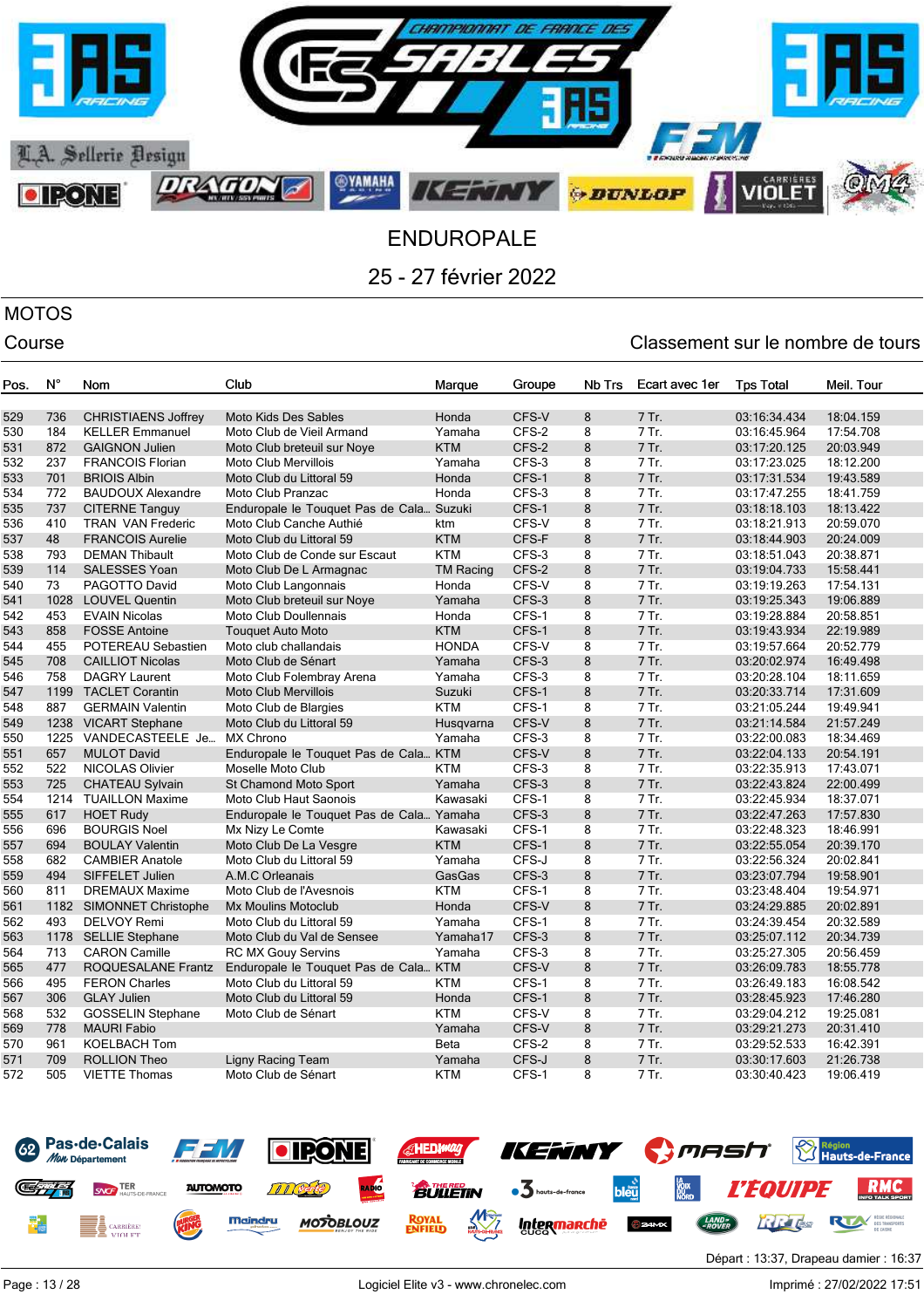

# MOTOS

### Course Course Course Course Course Course Course Course Course Course Course Course Course Course Course Cours

| Pos.       | Ν°         | Nom                                               | Club                                                       | Marque              | Groupe         | Nb Trs                           | Ecart avec 1er | <b>Tps Total</b>             | Meil. Tour             |
|------------|------------|---------------------------------------------------|------------------------------------------------------------|---------------------|----------------|----------------------------------|----------------|------------------------------|------------------------|
| 573        | 480        | <b>BEQUIGNON Alexandre</b>                        | Club Motocycliste Kick 2000                                | Yamaha              | CFS-1          | $\overline{7}$                   | 8 Tr.          | 03:00:09.824                 | 19:39.001              |
| 574        | 1098       | <b>NAGHIBI Enzo</b>                               | <b>Fontenoy Moto Club</b>                                  | Honda               | CFS-1          | $\overline{7}$                   | 8 Tr.          | 03:00:11.484                 | 21:26.671              |
| 575        | 622        | <b>LECAS Benjamin</b>                             | Moto Club du Littoral 59                                   | Honda               | CFS-1          | $\overline{7}$                   | 8 Tr.          | 03:00:17.694                 | 20:39.052              |
| 576        | 161        | <b>LEBLAN Stephane</b>                            | Racing Tout Terrain                                        | Husqvarna           | CFS-V          | $\overline{7}$                   | 8 Tr.          | 03:00:27.305                 | 18:16.878              |
| 577        | 1040       | <b>MAHIEU Fabien</b>                              | Saint Valéry Motocross                                     | Husqvarna           | CFS-2          | 7                                | 8 Tr.          | 03:00:29.442                 | 21:01.881              |
| 578        | 1210       | <b>TILLOIS Jerome</b>                             | Moto Club Des Etangs                                       | <b>KTM</b>          | CFS-1          | 7                                | 8 Tr.          | 03:00:31.033                 | 16:57.273              |
| 579        | 798        | <b>DESAUNOIS Maxime</b>                           | Enduropale le Touquet Pas de Cala KTM                      |                     | CFS-3          | $\overline{7}$                   | 8 Tr.          | 03:00:36.452                 | 18:29.451              |
| 580        | 1136       | PRUVOT Jerome                                     | <b>MOTO CLUB SX-TREEM</b>                                  | Honda               | CFS-V          | $\overline{7}$                   | 8 Tr.          | 03:00:37.325                 | 17:53.379              |
| 581        | 735        | PACOT Fabien                                      | Moto Club du lac St Cassien                                | Kawasaki            | CFS-2          | $\overline{7}$                   | 8 Tr.          | 03:00:46.503                 | 21:20.940              |
| 582        | 893        | <b>CADENET Julien</b>                             | Enduropale le Touquet Pas de Cala KTM                      |                     | CFS-1          | $\overline{7}$                   | 8 Tr.          | 03:00:48.343                 | 20:39.070              |
| 583        | 821        | <b>DUFLOS Thierry</b>                             | Moto Club du Littoral 59                                   | Yamaha              | CFS-V          | $\overline{7}$                   | 8 Tr.          | 03:00:51.924                 | 18:37.439              |
| 584        | 875        | <b>GARCIA Nicolas</b>                             | Domazan Moto Club                                          | Yamaha              | CFS-2          | $\overline{7}$                   | 8 Tr.          | 03:00:55.583                 | 21:48.281              |
| 585        | 1061       | <b>MASTAIN Adrien</b>                             | Racing Tout Terrain                                        | Suzuki              | CFS-1          | $\overline{7}$                   | 8 Tr.          | 03:00:57.004                 | 17:18.131              |
| 586        | 547        | <b>BEVE Luc</b>                                   | Moto Club du Littoral 59                                   | <b>KTM</b>          | CFS-1          | $\overline{7}$                   | 8 Tr.          | 03:00:58.323                 | 19:27.161              |
| 587        | 485        | <b>BLANCHARD Mathis</b>                           | Enduropale le Touquet Pas de Cala Yamaha                   |                     | CFS-3          | $\overline{7}$                   | 8 Tr.          | 03:00:59.544                 | 18:23.771              |
| 588        | 707        | <b>BUTEZ Hugo</b>                                 | Enduropale le Touquet Pas de Cala Yamaha                   |                     | CFS-1          | 7                                | 8 Tr.          | 03:01:15.665                 | 19:01.627              |
| 589        | 1197       | <b>SUINOT Cyril</b>                               | Association Sportive de Maricourt                          | Yamaha              | CFS-1          | 7                                | 8 Tr.          | 03:01:29.195                 | 20:25.299              |
| 590        | 476        | <b>TROLLE Martin</b>                              | Moto Club du Littoral 59                                   | Yamaha              | CFS-1          | 7                                | 8 Tr.          | 03:01:40.983                 | 19:57.330              |
| 591        | 512        | <b>MOYEN Maxime</b>                               | Moto Club de l'Avesnois                                    | Yamaha              | CFS-1          | $\overline{7}$                   | 8 Tr.          | 03:01:42.954                 | 16:21.128              |
| 592        | 482        | <b>DECLERCQ Martin</b>                            | Enduropale le Touquet Pas de Cala Honda                    |                     | CFS-3          | 7                                | 8 Tr.          | 03:02:26.734                 | 21:58.697              |
| 593        | 835        | <b>EGUILLON Maxime</b>                            | Moto Club Yzeure                                           | Honda               | CFS-1          | $\overline{7}$                   | 8 Tr.          | 03:02:27.904                 | 17:57.860              |
| 594        | 492        | <b>MOREAU Benoit</b>                              | Moto Club Pecquencourt                                     | Yamaha              | CFS-2          | $\overline{7}$                   | 8 Tr.          | 03:02:36.074                 | 21:24.018              |
| 595        | 978        | LE ROHELLEC Adrien                                | Moto Club de Blargies                                      | Honda               | CFS-3          | $\overline{7}$                   | 8 Tr.          | 03:03:27.974                 | 19:31.351              |
| 596        | 861        | <b>FOURQUIER Kevin</b>                            | Enduropale le Touquet Pas de Cala KTM                      |                     | CFS-1          | $\overline{7}$                   | 8 Tr.          | 03:03:36.194                 | 20:33.130              |
| 597        | 1077       | <b>MESMACQUE Francois</b>                         | Moto Club du Littoral 59                                   | <b>KTM</b>          | CFS-1          | $\overline{7}$                   | 8 Tr.          | 03:03:38.644                 | 17:56.990              |
| 598        | 439        | <b>HARDY Aurelien</b>                             | Moto Club des Sources                                      | Suzuki              | CFS-1          | $\overline{7}$                   | 8 Tr.          | 03:04:27.743                 | 20:05.920              |
| 599        | 797        | DERBECOURT Theo                                   | <b>Moto Club Mervillois</b>                                | Kawasaki            | CFS-J          | $\overline{7}$                   | 8 Tr.          | 03:04:39.403                 | 21:48.439              |
| 600        | 849        | <b>FERON Louis</b>                                | <b>MX Chrono</b>                                           | Husqvarna           | CFS-3          | 7                                | 8 Tr.          | 03:04:42.823                 | 22:09.121              |
| 601        | 976        |                                                   | LE BERRIGAUD Ayme Auto Moto Club Morbihan                  | ktm                 | CFS-2          | $\overline{7}$                   | 8 Tr.          | 03:04:54.783                 | 19:25.301              |
| 602        | 729        | <b>CHEBAL Nicolas</b>                             | Moto Club Langonnais                                       | Honda               | CFS-1          | $\overline{7}$                   | 8 Tr.          | 03:05:05.203                 | 17:59.649              |
| 603        | 436        | <b>DUCELLIER Nicolas</b>                          | Rando Trails Compiegnois                                   | Ktm                 | CFS-1          | $\overline{7}$                   | 8 Tr.          | 03:05:12.573                 | 20:01.920              |
| 604        | 950        | <b>JOLY Florent</b>                               | MX Chrono                                                  | Yamaha              | CFS-3          | $\overline{7}$                   | 8 Tr.          | 03:05:18.603                 | 17:49.430              |
| 605        | 807        | <b>LECONTE Edouard</b>                            | Rouen Moto Crampons                                        | Yamaha              | CFS-1          | $\overline{7}$                   | 8 Tr.          | 03:05:24.034                 | 21:09.558              |
| 606        | 1147       | <b>REBERGUE Vincent</b>                           | Moto Club du Littoral 59                                   | <b>KTM</b>          | CFS-2          | $\overline{7}$                   | 8 Tr.          | 03:05:27.154                 | 19:01.561              |
| 607        | 1090       | <b>MOREL Theo</b>                                 | Moto Club du Littoral 59                                   | Yamaha              | CFS-2<br>CFS-3 | $\overline{7}$<br>$\overline{7}$ | 8 Tr.          | 03:05:33.363                 | 20:04.322              |
| 608<br>609 | 748<br>605 | <b>COULANGES Charlie</b><br><b>LANNOY Charles</b> | Activbike<br><b>MX Chrono</b>                              | Honda<br><b>HVA</b> | CFS-J          | $\overline{7}$                   | 8 Tr.<br>8 Tr. | 03:05:46.684<br>03:06:01.204 | 21:13.091<br>19:07.281 |
|            | 496        |                                                   |                                                            |                     |                | 7                                | 8 Tr.          |                              |                        |
| 610<br>611 | 1123       | <b>GOULEY Raphael</b><br><b>PLEE Frederic</b>     | Normandie Mx Club<br><b>Touquet Auto Moto</b>              | Fantic<br>Beta      | CFS-2<br>CFS-V | $\overline{7}$                   | 8 Tr.          | 03:06:07.594<br>03:06:35.804 | 23:30.670<br>19:44.379 |
| 612        | 433        | <b>COMTE Antoine</b>                              | Moto Club du Littoral 59                                   | <b>KTM</b>          | CFS-2          | 7                                | 8 Tr.          | 03:06:44.044                 | 19:07.240              |
| 613        | 673        |                                                   | BERNARDET Pierre A Association pour le Développement Honda |                     | CFS-1          | $\overline{7}$                   | 8 Tr.          | 03:06:56.504                 | 18:46.401              |
| 614        | 440        | <b>OURDOUILLIE Frederic</b>                       | <b>Moto Club Mervillois</b>                                | Yamaha              | CFS-3          | $\overline{7}$                   | 8 Tr.          | 03:07:48.004                 | 21:29.610              |
| 615        | 413        | <b>LEFEBVRE Antoine</b>                           | Moto Club de Conde sur Escaut                              | <b>KTM</b>          | CFS-2          | $\overline{7}$                   | 8 Tr.          | 03:08:14.945                 | 20:01.911              |
| 616        | 646        | <b>AMAGAT Jean Baptiste</b>                       | Moto Club Aresien                                          | Suzuki              | CFS-3          | $\overline{7}$                   | 8 Tr.          | 03:08:42.375                 | 20:06.771              |
|            |            |                                                   |                                                            |                     |                |                                  |                |                              |                        |

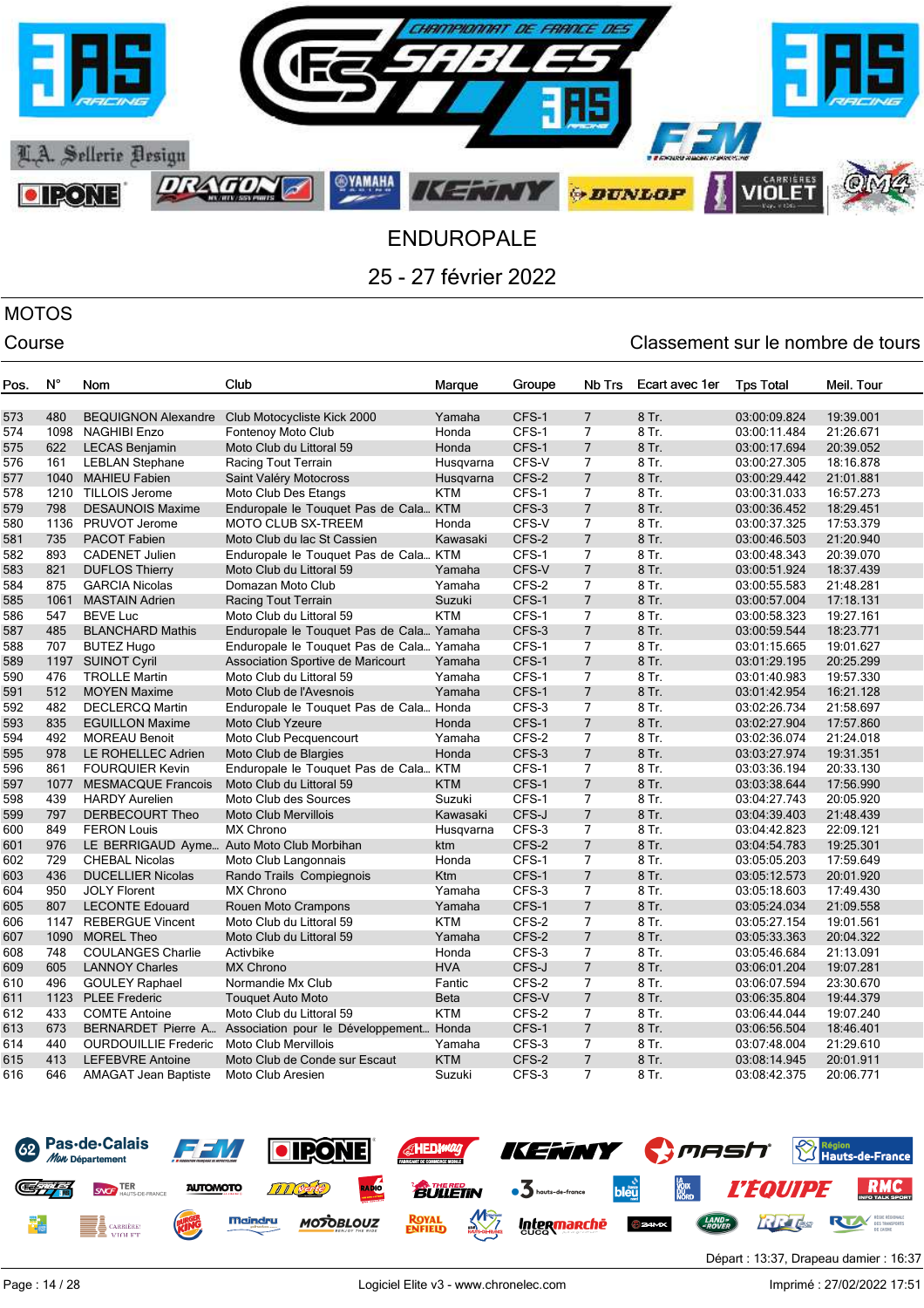

# MOTOS

| Pos.       | N°         | Nom                                                | Club                                                   | Marque           | Groupe         | Nb Trs                           | Ecart avec 1er | <b>Tps Total</b>             | Meil. Tour             |
|------------|------------|----------------------------------------------------|--------------------------------------------------------|------------------|----------------|----------------------------------|----------------|------------------------------|------------------------|
| 617        | 521        | <b>LEFEBVRE Hubert</b>                             | Moto Club du Littoral 59                               | Husqvarna        | CFS-2          | $\overline{7}$                   | 8 Tr.          | 03:09:02.435                 | 19:49.339              |
| 618        | 500        | <b>POTTIEZ Francois</b>                            | Moto Club du Littoral 59                               | <b>KTM</b>       | CFS-1          | $\overline{7}$                   | 8 Tr.          | 03:09:18.632                 | 22:22.540              |
| 619        | 785        | <b>DELEBECQUE Thomas</b>                           | <b>MX Chrono</b>                                       | ktm              | CFS-3          | $\overline{7}$                   | 8 Tr.          | 03:09:22.752                 | 20:18.449              |
| 620        | 81         | <b>LANVIN Arnaud</b>                               | Moto Club breteuil sur Noye                            | <b>KTM</b>       | CFS-V          | $\overline{7}$                   | 8 Tr.          | 03:09:29.485                 | 19:21.101              |
| 621        | 665        | <b>BEAUVOIS Dylan</b>                              | <b>MX Chrono</b>                                       | <b>KTM</b>       | CFS-1          | $\overline{7}$                   | 8 Tr.          | 03:09:43.103                 | 22:14.071              |
| 622        | 879        |                                                    | SARAIVA MENDES Ad SPORT MECANIQUE A CRAMPO             | Yamaha           | CFS-V          | 7                                | 8 Tr.          | 03:09:55.553                 | 21:42.240              |
| 623        | 519        | <b>NOULIN Guillaume</b>                            | <b>Moto Club Cappellois</b>                            | <b>KTM</b>       | CFS-1          | $\overline{7}$                   | 8 Tr.          | 03:10:26.753                 | 19:25.361              |
| 624        | 881        | <b>GAUDICHAU Quentin</b>                           | Mx Park Clastres 02                                    | Yamaha           | CFS-3          | $\overline{7}$                   | 8 Tr.          | 03:10:38.533                 | 21:28.401              |
| 625        | 757        | <b>DAGRY Francois</b>                              | Moto Club Folembray Arena                              | Husqvarna        | CFS-3          | $\overline{7}$                   | 8 Tr.          | 03:10:44.913                 | 24:57.470              |
| 626        | 698        | <b>BOURNISIEN Guillaume</b>                        | <b>MX Chrono</b>                                       | Yamaha           | CFS-1          | $\overline{7}$                   | 8 Tr.          | 03:10:53.104                 | 22:22.190              |
| 627        | 491        | <b>COOMBES Justin</b>                              |                                                        | Husqvarna        | CFS-1          | $\overline{7}$                   | 8 Tr.          | 03:10:56.791                 | 20:26.170              |
| 628        | 913        | <b>HAIGNERE Maxime</b>                             | Moto Club de la Grée                                   | Husqvarna        | CFS-3          | $\overline{7}$                   | 8 Tr.          | 03:11:18.394                 | 20:41.200              |
| 629        | 563        | <b>LEROY Fabrice</b>                               | Moto Club du Littoral 59                               | Yamaha           | CFS-V          | $\overline{7}$                   | 8 Tr.          | 03:12:17.204                 | 19:26.319              |
| 630        | 158        | <b>BOS David</b>                                   | Moto Club de Reygade                                   | <b>Ktm</b>       | CFS-1          | $\overline{7}$                   | 8 Tr.          | 03:12:17.855                 | 21:30.492              |
| 631        | 722        | <b>CHAMPOUX Julien</b>                             | <b>EspoirsQuad</b>                                     | Husqvarna        | CFS-3          | $\overline{7}$                   | 8 Tr.          | 03:12:21.365                 | 19:44.069              |
| 632        | 763        | DELANNOY Charles R                                 | Moto Club du Littoral 59                               | Yamaha           | CFS-1          | $\overline{7}$                   | 8 Tr.          | 03:12:56.913                 | 20:44.209              |
| 633        | 483        | <b>COQUELLE Michael</b>                            | Association Sportive de Maricourt                      | Husqvarna        | CFS-V          | $\overline{7}$                   | 8 Tr.          | 03:13:15.864                 | 20:07.981              |
| 634        | 1170       | <b>SAILLANT Guillaume</b>                          | A.M.C Orleanais                                        | <b>KTM</b>       | CFS-J          | $\overline{7}$                   | 8 Tr.          | 03:13:34.243                 | 21:30.660              |
| 635        | 1013       | LETAILLEUR Jacques                                 | Racing Tout Terrain                                    | <b>Beta</b>      | CFS-V          | 7                                | 8 Tr.          | 03:13:54.702                 | 22:38.941              |
| 636        | 662        | <b>BEAUDUIN Adrien</b>                             | Mx Park Clastres 02                                    | <b>KTM</b>       | CFS-1          | 7                                | 8 Tr.          | 03:13:57.412                 | 18:31.711              |
| 637        | 471        | <b>AYMARD Franck</b>                               | Enduropale le Touquet Pas de Cala KTM                  |                  | CFS-1          | $\overline{7}$                   | 8 Tr.          | 03:15:00.643                 | 22:31.379              |
| 638        | 1042       | <b>MAJEK Alban</b>                                 | Ride On                                                | Ktm              | CFS-1          | $\overline{7}$                   | 8 Tr.          | 03:15:12.453                 | 20:23.869              |
| 639        | 864        | <b>FRANQUET Kylian</b>                             | Moto Club du Littoral 59                               | Honda            | CFS-3          | $\overline{7}$                   | 8 Tr.          | 03:15:44.023                 | 20:36.041              |
| 640        | 653        | <b>FRANCESCO Catanese</b>                          |                                                        | <b>KTM</b>       | CFS-V          | $\overline{7}$                   | 8 Tr.          | 03:15:46.483                 | 21:52.850              |
| 641        | 507        | <b>DUVERT Franck</b>                               | Enduro Club Aubussonnais                               | Yamaha           | CFS-3          | $\overline{7}$                   | 8 Tr.          | 03:16:12.974                 | 22:48.359              |
| 642        | 1057       | <b>MARTIN Adrien</b>                               | Association pour le Développement Yamaha               |                  | CFS-1          | $\overline{7}$                   | 8 Tr.          | 03:16:24.034                 | 19:28.940              |
| 643        | 1198       | <b>DELAUNAY Cyril</b>                              | Motor Club Andelysien C.S.A.                           | Suzuki           | CFS-1          | $\overline{7}$                   | 8 Tr.          | 03:16:27.174                 | 20:52.549              |
| 644        | 1129       | <b>PONCIN Nicolas</b>                              | Moto Club de Sénart                                    | Yamaha           | CFS-3          | 7                                | 8 Tr.          | 03:16:27.914                 | 22:21.059              |
| 645        | 469        | <b>CHESNE Anatole</b>                              | Racing team 28                                         | <b>KTM</b>       | CFS-1          | $\overline{7}$                   | 8 Tr.          | 03:16:49.384                 | 24:20.658              |
| 646        | 832        | <b>DUTRY Julie</b>                                 | Les Whoops Flixecourtois                               | <b>KTM</b>       | CFS-F          | $\overline{7}$<br>$\overline{7}$ | 8 Tr.          | 03:16:51.934                 | 20:59.509              |
| 647        | 395<br>390 | <b>BAUVIN Paul</b>                                 | <b>Cassel Moto Club</b>                                | Husqvarna        | CFS-2<br>CFS-2 | 7                                | 8 Tr.<br>8 Tr. | 03:18:43.923                 | 20:40.231              |
| 648<br>649 | 510        | <b>CAESTECKER Arnaud</b><br><b>MOREL Sebastien</b> | Moto Club du Littoral 59                               | Yamaha<br>Yamaha | CFS-3          | $\overline{7}$                   | 8 Tr.          | 03:18:53.703<br>03:19:07.573 | 25:41.679<br>22:48.782 |
| 650        | 621        | <b>BODART Valentin</b>                             | Moto verte Chalons Champagne<br>Moto Club Pecquencourt | <b>KTM</b>       | CFS-1          | $\overline{7}$                   | 8 Tr.          | 03:19:14.793                 | 18:04.459              |
| 651        | 287        | <b>TOULEMONDE Thomas</b>                           | Racing Tout Terrain                                    | Husgvarna        | CFS-V          | $\overline{7}$                   | 8 Tr.          | 03:19:46.994                 | 23:16.731              |
| 652        | 834        | <b>DUVAL Romain</b>                                | Moto Club de Gasny                                     | Husqvarna        | CFS-3          | $\overline{7}$                   | 8 Tr.          | 03:19:50.844                 | 22:16.692              |
| 653        | 667        | <b>BENHARRAT Dylan</b>                             | Moto Club de Gasny                                     | Ktm              | CFS-3          | $\overline{7}$                   | 8 Tr.          | 03:21:09.324                 | 18:03.668              |
| 654        | 520        | <b>NOEL Anthony</b>                                |                                                        | <b>KTM</b>       | CFS-1          | $\overline{7}$                   | 8 Tr.          | 03:21:13.554                 | 18:35.771              |
| 655        | 828        | <b>DURAND Luc</b>                                  | <b>HOULME MOTO VERTE</b>                               | Husqvarna        | CFS-3          | $\overline{7}$                   | 8 Tr.          | 03:21:17.924                 | 23:03.300              |
| 656        | 752        | <b>COURTOIS Binjamin</b>                           | Moto Club du Littoral 59                               | Yamaha           | CFS-3          | 7                                | 8 Tr.          | 03:21:25.274                 | 21:43.701              |
| 657        | 1082       | <b>MIGNARD Florian</b>                             | <b>Holeshot Moto Club</b>                              | ktm              | CFS-3          | $\overline{7}$                   | 8 Tr.          | 03:21:34.934                 | 21:43.141              |
| 658        | 712        | <b>CARON Mathurin</b>                              | <b>Moto Club Mervillois</b>                            | Ktm              | CFS-1          | 7                                | 8 Tr.          | 03:21:37.045                 | 19:16.991              |
| 659        | 513        | <b>GENITEAU Emeric</b>                             | Association Sportive de Maricourt                      | <b>KTM</b>       | CFS-1          | $\overline{7}$                   | 8 Tr.          | 03:22:33.523                 | 25:50.862              |
| 660        | 1029       | <b>LOYANT Vincent</b>                              | Moto Club Château Gontier                              | Yamaha           | CFS-J          | $\overline{7}$                   | 8 Tr.          | 03:22:51.964                 | 26:52.220              |
|            |            |                                                    |                                                        |                  |                |                                  |                |                              |                        |

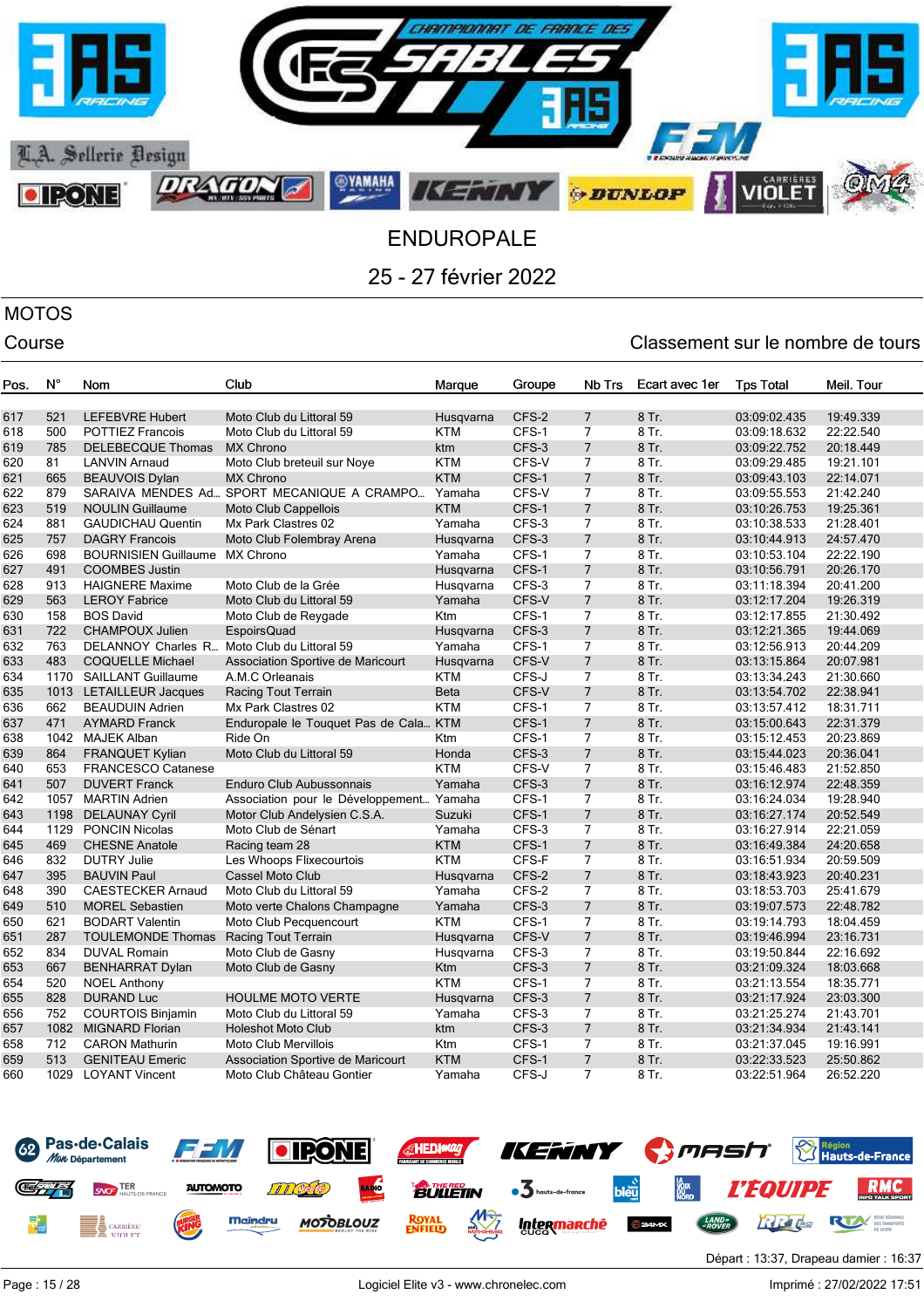

# MOTOS

### Course Course Course Course Course Course Course Course Course Course Course Course Course Course Course Cours

| Pos. | Ν°   | Nom                                  | Club                                        | Marque          | Groupe | Nb Trs         | Ecart avec 1er | <b>Tps Total</b> | Meil. Tour |
|------|------|--------------------------------------|---------------------------------------------|-----------------|--------|----------------|----------------|------------------|------------|
| 661  | 659  | <b>BASTAERT</b> Emilien              | Moto Club du Littoral 59                    | Yamaha          | CFS-1  | $\overline{7}$ | 8 Tr.          | 03:23:34.684     | 23:19.130  |
| 662  | 567  | <b>DUPONT Mickael</b>                | Moto Club Gravenchonnais                    | <b>KTM</b>      | CFS-1  | $\overline{7}$ | 8 Tr.          | 03:24:00.544     | 20:51.719  |
| 663  | 565  | <b>DUMOULIN Arthur</b>               | Moto Club du Littoral 59                    | <b>HONDA</b>    | CFS-3  | $\overline{7}$ | 8 Tr.          | 03:24:12.554     | 20:32.702  |
| 664  | 1052 | <b>MARCHAND Thomas</b>               | Moto Club du Littoral 59                    | <b>KTM</b>      | CFS-3  | 7              | 8 Tr.          | 03:24:16.905     | 23:58.741  |
| 665  | 894  | <b>GIROL Lucas</b>                   | Moto Club Meruvien                          | Kawasaki        | CFS-3  | $\overline{7}$ | 8 Tr.          | 03:24:20.975     | 18:51.290  |
| 666  | 40   | <b>LABBE Matthieu</b>                | Moto Club de l'Illet                        | <b>KAWASAKI</b> | CFS-3  | $\overline{7}$ | 8 Tr.          | 03:27:17.063     | 24:51.182  |
| 667  | 686  | <b>BOIDIN Romain</b>                 | Moto verte Chalons Champagne                | Ktm             | CFS-1  | $\overline{7}$ | 8 Tr.          | 03:30:15.953     | 23:04.610  |
| 668  | 1111 | <b>PARENT Norbert</b>                | Moto Club Cappellois                        | Yamaha          | CFS-2  | 7              | 8 Tr.          | 03:30:42.153     | 22:52.911  |
| 669  | 897  | <b>GOISQUE Jean</b>                  | Moto Club du Littoral 59                    | <b>KTM</b>      | CFS-3  | $\overline{7}$ | 8 Tr.          | 03:31:20.283     | 24:03.161  |
| 670  | 1174 | <b>BOUCHER Aurelien</b>              | A.M.C Orleanais                             | <b>KTM</b>      | CFS-1  | 7              | 8 Tr.          | 03:32:53.853     | 22:45.438  |
| 671  | 1141 | <b>QUILLET Jamy</b>                  | <b>MX Chrono</b>                            | <b>KTM</b>      | CFS-3  | 6              | 9 Tr.          | 03:00:10.234     | 23:21.160  |
| 672  | 917  | <b>HANQUIER Tony</b>                 | Moto Club Canche Authié                     | Yamaha          | CFS-2  | 6              | 9 Tr.          | 03:00:12.054     | 23:03.589  |
| 673  | 776  | <b>DELALEAU Antoine</b>              | Moto Club du Littoral 59                    | <b>KTM</b>      | CFS-3  | 6              | 9 Tr.          | 03:00:13.644     | 30:01.950  |
| 674  | 985  | <b>LELEU Simon</b>                   | Enduropale le Touquet Pas de Cala Honda     |                 | CFS-1  | 6              | 9 Tr.          | 03:00:14.584     | 22:12.868  |
| 675  | 891  | <b>GEYER Kevin</b>                   | Enduropale le Touquet Pas de Cala Husqvarna |                 | CFS-2  | 6              | 9 Tr.          | 03:00:15.734     | 20:58.730  |
| 676  | 518  | <b>FACON Nicolas</b>                 | <b>MX Chrono</b>                            | KTM             | CFS-1  | 6              | 9 Tr.          | 03:00:16.304     | 18:02.901  |
| 677  | 759  | <b>DAGUIN Raphael</b>                | Ravin Off Road                              | Husqvarna       | CFS-3  | 6              | 9 Tr.          | 03:00:22.585     | 20:06.511  |
| 678  | 683  | <b>BLEIN Evan</b>                    | Fontenoy Moto Club                          | Triumph         | CFS-1  | 6              | 9 Tr.          | 03:00:27.355     | 20:47.010  |
| 679  |      | 1202 TANFIN Wesley                   | Moto Club de Blargies                       | <b>KTM</b>      | CFS-2  | 6              | 9 Tr.          | 03:00:28.903     | 20:51.809  |
| 680  | 1068 | <b>MAYER Stuart</b>                  |                                             | Husqvarna       | CFS-3  | 6              | 9 Tr.          | 03:00:32.472     | 23:16.332  |
| 681  | 585  | <b>VAILLAUT Georgy</b>               | Ass° MC Issois                              | <b>KTM</b>      | CFS-1  | 6              | 9 Tr.          | 03:00:34.133     | 19:05.489  |
| 682  | 1177 | <b>SEGAULT Florian</b>               | <b>Bicqueley Moto-Cross</b>                 | Ktm             | CFS-3  | 6              | 9 Tr.          | 03:00:35.153     | 20:03.631  |
| 683  | 689  | <b>BONNEFOY Lucas</b>                | Moto Club Chambloux                         | <b>KTM</b>      | CFS-1  | 6              | 9 Tr.          | 03:00:40.133     | 26:27.348  |
| 684  | 775  | <b>DELAHAYE Justin</b>               | Rando Trails Compiegnois                    | Husqvarna       | CFS-V  | 6              | 9 Tr.          | 03:00:43.013     | 24:57.740  |
| 685  | 516  | <b>THOMAS Alexis</b>                 | Moto Club du Littoral 59                    | Honda           | CFS-1  | 6              | 9 Tr.          | 03:00:44.173     | 21:45.290  |
| 686  | 702  | <b>BRUN Nicolas</b>                  | Union Moto de la Marne                      | ktm             | CFS-1  | 6              | 9 Tr.          | 03:00:48.873     | 21:14.700  |
| 687  | 526  |                                      | GELABERT CLADERA Moto Club des Bermudes     | Yamaha          | CFS-3  | 6              | 9 Tr.          | 03:00:52.593     | 23:09.788  |
| 688  | 1166 | ROUDAUT Benjamin                     | <b>MX Chrono</b>                            | <b>KTM</b>      | CFS-3  | 6              | 9 Tr.          | 03:01:07.234     | 20:26.477  |
| 689  | 982  | <b>LECLERC Hugo</b>                  | Moto Club Granges sur Vologne               | Yamaha          | CFS-3  | 6              | 9 Tr.          | 03:01:07.894     | 21:37.040  |
| 690  | 515  | <b>DEZEGUE Elie</b>                  | Moto Club du Littoral 59                    | Yamaha          | CFS-3  | 6              | 9 Tr.          | 03:01:10.404     | 21:54.881  |
| 691  | 534  | <b>SELOSSE Remi</b>                  | Moto Club de Sénart                         | Honda           | CFS-3  | 6              | 9 Tr.          | 03:01:31.863     | 20:07.428  |
| 692  | 1092 | <b>MORIAUX Alexandre</b>             | Moto Club du Littoral 59                    | Yamaha          | CFS-2  | 6              | 9 Tr.          | 03:02:00.193     | 23:29.752  |
| 693  | 44   | <b>GODFROY Kim</b>                   | <b>Moto Club Mervillois</b>                 | Yamaha          | CFS-F  | 6              | 9 Tr.          | 03:02:12.283     | 27:02.719  |
| 694  | 703  | <b>BUISSON Maxime</b>                | Moto Club de L'Herbasse                     | Honda           | CFS-2  | 6              | 9 Tr.          | 03:02:21.193     | 23:45.629  |
| 695  | 623  | <b>GIRARD Julien</b>                 | Moto Club Zamattio                          | Honda           | CFS-3  | 6              | 9 Tr.          | 03:02:21.323     | 22:01.059  |
| 696  | 972  | LAFEUILLE Thomas                     | Liovette Club Beauvais                      | Yamaha          | CFS-3  | 6              | 9 Tr.          | 03:02:30.984     | 23:23.360  |
| 697  | 812  | <b>DUBOIS Guillaume</b>              | <b>GIRONVILLE 77</b>                        | <b>KTM</b>      | CFS-V  | 6              | 9 Tr.          | 03:02:42.124     | 22:39.139  |
| 698  | 539  | VANDENBROUCKE Ni Mx Moulins Motoclub |                                             | Husqvarna       | CFS-1  | 6              | 9 Tr.          | 03:04:20.224     | 19:24.330  |
| 699  | 878  | <b>GARINIAUX Louis</b>               | Mx Park Clastres 02                         | Husqvarna       | CFS-1  | 6              | 9 Tr.          | 03:04:50.983     | 20:06.671  |
| 700  | 1121 | <b>WELSCH Paul</b>                   | Moto Club Granges sur Vologne               | Honda           | CFS-3  | 6              | 9 Tr.          | 03:05:16.783     | 19:09.021  |
| 701  | 766  | DE MATOS Laurent                     | <b>Moto Club Yzeure</b>                     | Husqvarna       | CFS-1  | 6              | 9 Tr.          | 03:05:26.263     | 23:11.090  |
| 702  |      | 1232 VASSEUR Arthur                  | Auto Moto Club Morbihan                     | Beta            | CFS-2  | 6              | 9 Tr.          | 03:05:29.213     | 22:46.279  |
| 703  |      | 1010 LESIEUR Guillaume               | Moto Club Espace Tout Terrain               | <b>KTM</b>      | CFS-1  | 6              | 9 Tr.          | 03:06:02.144     | 21:22.209  |
| 704  |      | 1003 LEPINE Teddy                    | Moto Club La Suze-Roëzé                     | Yamaha          | CFS-3  | 6              | 9 Tr.          | 03:06:03.074     | 21:41.402  |

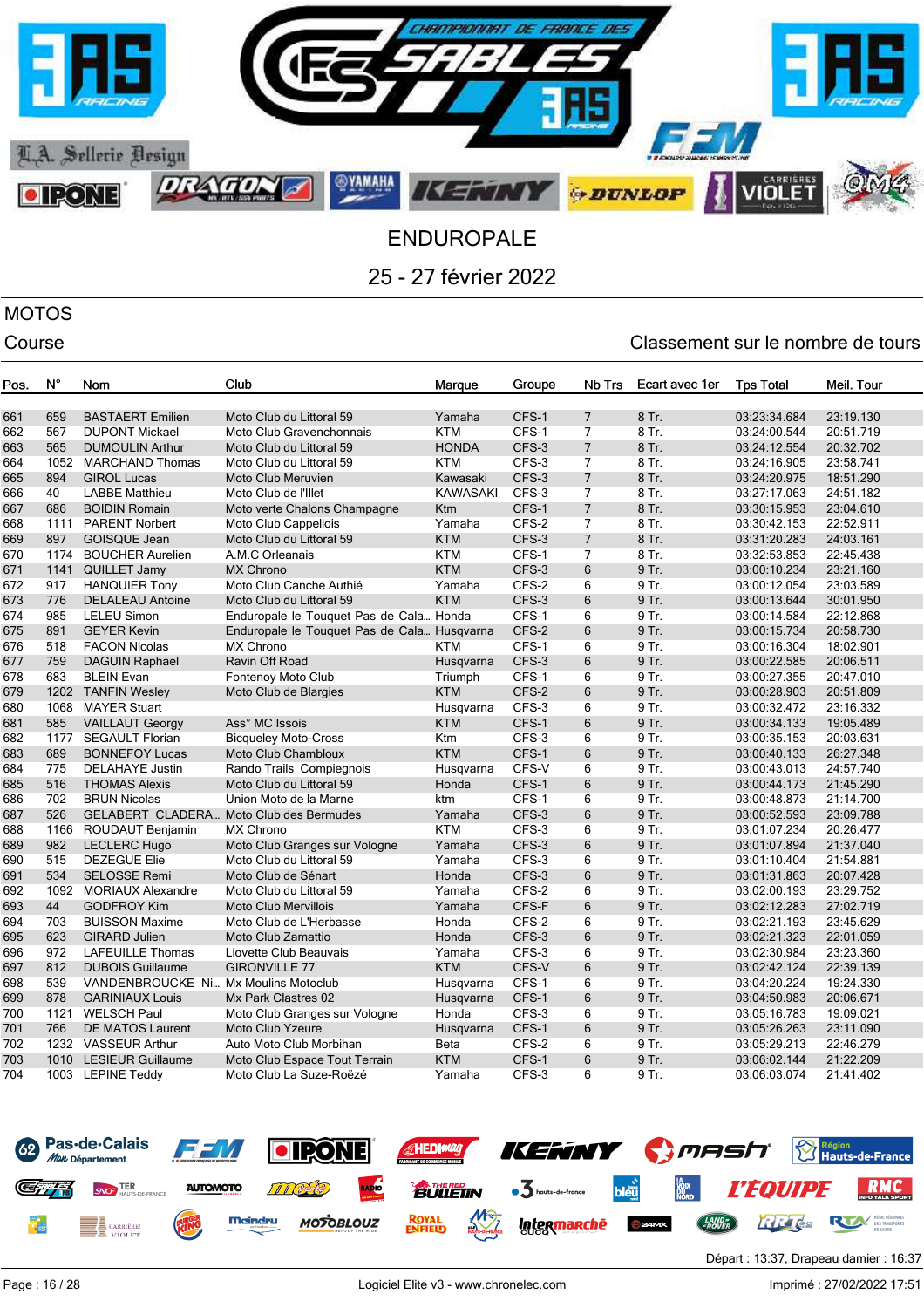

# MOTOS

| Pos. | N°   | Nom                                       | Club                                        | Marque           | Groupe | Nb Trs | Ecart avec 1er | <b>Tps Total</b> | Meil. Tour |
|------|------|-------------------------------------------|---------------------------------------------|------------------|--------|--------|----------------|------------------|------------|
|      |      |                                           |                                             |                  |        |        |                |                  |            |
| 705  | 611  | <b>DOUTRE Thibaud</b>                     | A.S.Moto Armagnac Bigorre                   | Yamaha           | CFS-1  | 6      | 9 Tr.          | 03:07:13.794     | 24:26.109  |
| 706  | 230  | <b>LHERMITTE Romain</b>                   | Moto Club Cercle de l'amitié                | <b>KTM</b>       | CFS-3  | 6      | 9 Tr.          | 03:07:33.714     | 21:14.811  |
| 707  | 747  | <b>COULADAIZE Arnaud</b>                  | MX 911                                      | Honda            | CFS-V  | 6      | 9 Tr.          | 03:07:34.244     | 23:01.090  |
| 708  | 711  | <b>CANIONCQ Simon</b>                     | <b>MX Chrono</b>                            | Honda            | CFS-3  | 6      | 9 Tr.          | 03:07:34.454     | 21:28.382  |
| 709  | 1000 | <b>LEONI Pasquale</b>                     | Vero Moto Club de Corse                     | Yamaha           | CFS-1  | 6      | 9 Tr.          | 03:07:46.634     | 28:41.809  |
| 710  | 892  | <b>GIELEN Luuk</b>                        |                                             | <b>KTM</b>       | CFS-V  | 6      | 9 Tr.          | 03:07:54.804     | 21:52.240  |
| 711  | 537  | <b>CULUS David</b>                        | <b>Moutars Club Motocross</b>               | Yamaha           | CFS-V  | 6      | 9 Tr.          | 03:08:49.705     | 23:17.121  |
| 712  | 1035 | <b>MAERTEN Clement</b>                    | Moto Club de Bailleul                       | Yamaha           | CFS-3  | 6      | 9 Tr.          | 03:09:00.525     | 27:17.270  |
| 713  | 405  | <b>SINGER Adrien</b>                      | Moto Club de Gouy en Artois                 | Husqvarna        | CFS-1  | 6      | 9 Tr.          | 03:09:04.173     | 17:12.727  |
| 714  | 566  | <b>DECROIX Julien</b>                     | Enduropale le Touquet Pas de Cala KTM       |                  | CFS-1  | 6      | 9 Tr.          | 03:09:16.742     | 23:45.618  |
| 715  | 550  | <b>LELEU Kevin</b>                        | Moto Club Pecquencourt                      | Yamaha           | CFS-3  | 6      | 9 Tr.          | 03:11:09.834     | 25:02.870  |
| 716  | 874  | <b>WAYMEL Augustin</b>                    | Calais Sports Mécaniques                    | Ktm              | CFS-2  | 6      | 9 Tr.          | 03:11:52.704     | 20:30.239  |
| 717  | 730  | <b>CHEMIN Virgile</b>                     | <b>MX Chrono</b>                            | <b>KTM</b>       | CFS-1  | 6      | 9 Tr.          | 03:11:56.694     | 21:54.709  |
| 718  | 790  | <b>DELMAU Edouard</b>                     | Moto Club du Littoral 59                    | Husqvarna        | CFS-3  | 6      | 9 Tr.          | 03:12:41.903     | 24:51.382  |
| 719  | 1094 | <b>MORIN Pierre</b>                       | <b>Moto Club Mervillois</b>                 | <b>KTM</b>       | CFS-1  | 6      | 9 Tr.          | 03:14:27.383     | 29:49.299  |
| 720  | 911  | <b>GUILLO Gael</b>                        | Auto Moto Club Morbihan                     | <b>KTM</b>       | CFS-2  | 6      | 9 Tr.          | 03:16:11.683     | 22:55.142  |
| 721  | 176  | <b>LESAGE Arnaud</b>                      | <b>MX Chrono</b>                            | Honda            | CFS-V  | 6      | 9 Tr.          | 03:16:17.864     | 22:53.929  |
| 722  | 529  | <b>TILLIER Maxime</b>                     | Moto Club du Littoral 59                    | Honda            | CFS-3  | 6      | 9 Tr.          | 03:17:19.014     | 25:15.091  |
| 723  | 543  | <b>LUMET David</b>                        | Auto Club d'Anjou                           | <b>KTM</b>       | CFS-V  | 6      | 9 Tr.          | 03:17:54.455     | 25:40.470  |
| 724  | 815  | <b>DUBOIS Christian</b>                   | Enduropale le Touquet Pas de Cala HONDA 25  |                  | CFS-3  | 6      | 9 Tr.          | 03:18:24.193     | 26:57.080  |
| 725  | 568  | <b>LECLERCQ Remi</b>                      | Association pour le Développement Yamaha    |                  | CFS-3  | 6      | 9 Tr.          | 03:18:41.503     | 24:52.040  |
| 726  | 931  | <b>HERAULT Jeremy</b>                     | <b>VVM</b>                                  | Yamaha           | CFS-3  | 6      | 9 Tr.          | 03:18:43.353     | 21:08.382  |
| 727  | 788  | <b>DELGERY Vincent</b>                    | Enduropale le Touquet Pas de Cala Honda     |                  | CFS-1  | 6      | 9 Tr.          | 03:18:47.203     | 22:07.939  |
| 728  | 572  | HUGOO Logan                               | <b>Moto Club Mervillois</b>                 | Yamaha           | CFS-3  | 6      | 9 Tr.          | 03:19:17.563     | 21:24.921  |
| 729  | 562  | <b>COLIGNON Denis</b>                     | Moto Club Gravenchonnais                    | Yamaha           | CFS-3  | 6      | 9 Tr.          | 03:19:23.974     | 22:44.761  |
| 730  | 1089 | <b>MOREAU Marine</b>                      | Ligny Racing Team                           | Husgvarna        | CFS-F  | 6      | 9 Tr.          | 03:20:08.434     | 25:15.310  |
| 731  | 900  | <b>GOUPIL Cyril</b>                       | Moto Club de Brou                           | Honda            | CFS-3  | 6      | 9 Tr.          | 03:20:12.414     | 25:02.700  |
| 732  | 1187 | <b>SORIN Philippe</b>                     | Moto club challandais                       | Honda            | CFS-V  | 6      | 9 Tr.          | 03:20:20.004     | 22:22.848  |
| 733  | 598  | <b>PARISOT Sebastien</b>                  | M. Foyer rural de Faulx                     | Sherco           | CFS-V  | 6      | 9 Tr.          | 03:20:21.214     | 29:55.810  |
| 734  | 678  | <b>BIEGNON Clement</b>                    | Bourges Racing Team                         | <b>KTM</b>       | CFS-1  | 6      | 9 Tr.          | 03:20:25.534     | 23:02.640  |
| 735  | 717  | <b>CARRUYER Damien</b>                    | Normandie Mx Club                           | <b>KTM</b>       | CFS-1  | 6      | 9 Tr.          | 03:20:32.084     | 22:54.469  |
| 736  | 541  | <b>MORELLE Simon</b>                      | <b>MX Chrono</b>                            | <b>KTM</b>       | CFS-1  | 6      | 9 Tr.          | 03:20:50.154     | 23:14.152  |
| 737  | 691  | <b>BOTTE Louis</b>                        | Enduropale le Touquet Pas de Cala HVA       |                  | CFS-3  | 6      | 9 Tr.          | 03:23:52.314     | 25:21.488  |
| 738  | 1012 | <b>LETAILLEUR Yves</b>                    | Racing Tout Terrain                         | <b>TM Racing</b> | CFS-2  | 6      | 9 Tr.          | 03:24:29.155     | 22:52.160  |
| 739  | 1228 | VANHASBROUCK Sim Moto Club du Littoral 59 |                                             | <b>KTM</b>       | CFS-1  | 6      | 9 Tr.          | 03:25:22.032     | 30:32.510  |
| 740  | 795  | <b>DENIS Clement</b>                      | <b>Touguet Auto Moto</b>                    | <b>KTM</b>       | CFS-1  | 6      | 9 Tr.          | 03:27:01.903     | 24:48.762  |
| 741  | 1036 | <b>MAGNAUD Victor</b>                     | Moto Club du Littoral 59                    | Yamaha           | CFS-1  | 6      | 9 Tr.          | 03:27:42.783     | 21:34.390  |
| 742  | 796  | <b>JAMONT Cyril</b>                       | Calais Sports Mécaniques                    | Honda            | CFS-1  | 6      | 9 Tr.          | 03:27:59.683     | 22:57.409  |
| 743  | 177  | <b>LEPETZ Olivier</b>                     | Moto Club du Littoral 59                    | Kawasaki         | CFS-V  | 6      | 9 Tr.          | 03:30:28.483     | 30:04.510  |
| 744  | 916  | HANQUEZ Hugo                              | <b>MX Chrono</b>                            | Husqvarna        | CFS-1  | 6      | 9 Tr.          | 03:32:53.903     | 24:32.632  |
| 745  | 1063 | <b>MATHIAS Alexis</b>                     | Enduropale le Touquet Pas de Cala Husqvarna |                  | CFS-3  | 6      | 9 Tr.          | 03:33:22.783     | 32:02.271  |
| 746  | 991  | <b>LEFEBVRE Paul</b>                      | Moto Club du Littoral 59                    | Husqvarna        | CFS-2  | 6      | 9 Tr.          | 03:38:26.262     | 22:05.931  |
| 747  | 1088 | LESCOUZERES-DELL Mx Ecole Puget Ville     |                                             | kawasaki         | CFS-1  | 5      | 10 Tr.         | 03:00:08.164     | 31:59.671  |
| 748  | 727  | CHAVAIN Hugo                              | Moto Club du Littoral 59                    | Yamaha           | CFS-3  | 5      | 10 Tr.         | 03:00:09.494     | 30:33.770  |
|      |      |                                           |                                             |                  |        |        |                |                  |            |

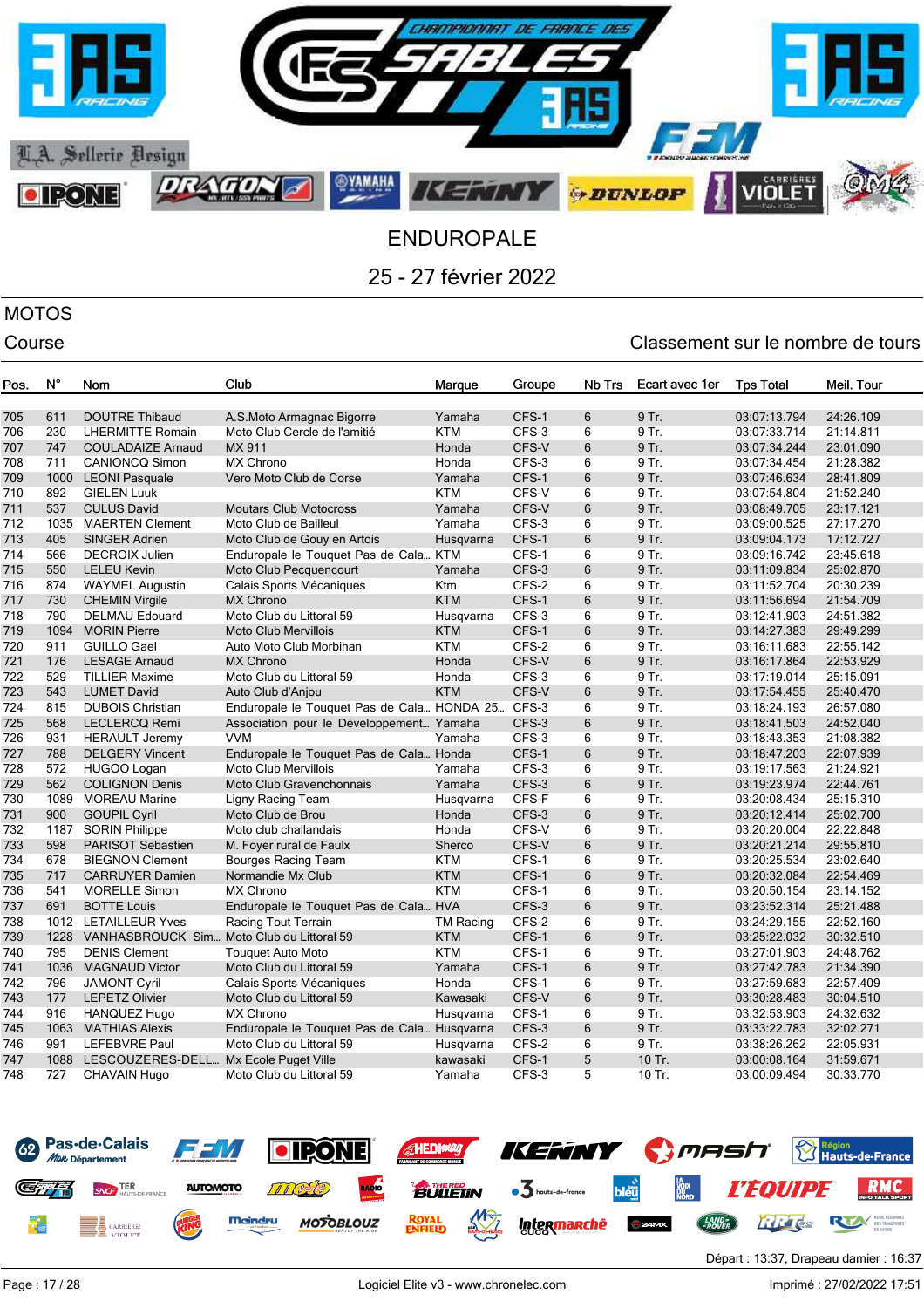

# MOTOS

| Pos. | N°   | Nom                                  | Club                                        | Marque               | Groupe | Nb Trs | Ecart avec 1er   | <b>Tps Total</b> | Meil. Tour |
|------|------|--------------------------------------|---------------------------------------------|----------------------|--------|--------|------------------|------------------|------------|
| 749  | 800  | <b>DESCAMPS David</b>                | Racing Tout Terrain                         | <b>KTM</b>           | CFS-V  | 5      | 10 Tr.           | 03:00:16.354     | 26:15.359  |
| 750  | 882  | <b>JAMIN Enoal</b>                   | Moto Club de Saint Marc                     | Beta                 | CFS-2  | 5      | 10 Tr.           | 03:00:19.095     | 30:48.021  |
| 751  | 499  | <b>CHAPUT Clement</b>                | Moto Club du Littoral 59                    | Husgvarna            | CFS-J  | 5      | 10 Tr.           | 03:00:20.845     | 19:40.770  |
| 752  | 629  | <b>COLIN Lucas</b>                   | Moto Club du Littoral 59                    |                      | CFS-3  | 5      | 10 Tr.           | 03:00:21.274     | 29:41.758  |
| 753  | 998  | <b>LEMOINE Richard</b>               |                                             | Yamaha<br><b>KTM</b> | CFS-V  | 5      | 10 Tr.           | 03:00:23.355     |            |
|      | 1125 |                                      | Racing Tout Terrain                         |                      | CFS-1  | 5      | 10 Tr.           |                  | 24:51.010  |
| 754  | 940  | <b>POCHET Fabien</b>                 | Moto Club du Littoral 59                    | Yamaha<br><b>KTM</b> | CFS-1  | 5      | 10 Tr.           | 03:00:25.123     | 22:49.350  |
| 755  | 633  | <b>IMBERT Sebastien</b>              | Moto Club Langonnais                        |                      | CFS-V  |        |                  | 03:00:26.083     | 21:06.331  |
| 756  |      | <b>BLOUIN Eric</b>                   | <b>MX Chrono</b>                            | Sxf                  | CFS-1  | 5<br>5 | 10 Tr.<br>10 Tr. | 03:00:29.355     | 27:23.871  |
| 757  |      | 1219 WAXIN Aurelien                  | Moto Club Pecquencourt                      | Yamaha               |        |        |                  | 03:00:33.285     | 22:40.088  |
| 758  | 302  | <b>GRAVES Maxence</b>                | <b>MOTO VERTE JANCIGNY</b>                  | Sherco               | CFS-2  | 5<br>5 | 10 Tr.           | 03:00:36.163     | 27:22.070  |
| 759  | 1117 | PHILIPPE BENHARRA Moto Club de Gasny |                                             | <b>KTM</b>           | CFS-3  | 5      | 10 Tr.           | 03:00:38.603     | 27:59.850  |
| 760  |      | 1120 LEBECQ Antoine                  | Ligny Racing Team                           | Yamaha               | CFS-3  |        | 10 Tr.           | 03:00:40.993     | 23:30.129  |
| 761  | 1100 | <b>NICOLAI Paul</b>                  | <b>MX Chrono</b>                            | Yamaha               | CFS-J  | 5      | 10 Tr.           | 03:00:46.453     | 24:54.040  |
| 762  | 1020 | <b>LIGER Alexis</b>                  | Moto Club Riceys et environs                | Beta                 | CFS-2  | 5      | 10 Tr.           | 03:00:49.373     | 26:58.371  |
| 763  | 528  | <b>MAILLARD Eric</b>                 | Enduropale le Touquet Pas de Cala KTM       |                      | CFS-3  | 5      | 10 Tr.           | 03:00:53.164     | 29:30.818  |
| 764  | 670  | <b>THIBAUT Valentin</b>              | Moto Club du Littoral 59                    | Yamaha               | CFS-2  | 5      | 10 Tr.           | 03:01:00.794     | 33:53.762  |
| 765  | 863  | FRANCILLOUT Yoann                    | C.M. PROMO                                  | Sherco               | CFS-V  | 5      | 10 Tr.           | 03:01:01.864     | 32:25.951  |
| 766  | 819  | <b>DUCATILLON Romain</b>             | Moto Club du Littoral 59                    | Yamaha               | CFS-3  | 5      | 10 Tr.           | 03:01:03.214     | 27:36.650  |
| 767  | 612  | <b>NIMIS Benoit</b>                  | Moto Club Pau Arnos                         | <b>KTM</b>           | CFS-V  | 5      | 10 Tr.           | 03:01:20.933     | 34:09.541  |
| 768  | 620  | <b>CAILLERETZ Gautier</b>            | Enduropale le Touquet Pas de Cala KTM       |                      | CFS-V  | 5      | 10 Tr.           | 03:01:26.225     | 26:16.820  |
| 769  | 867  | <b>FREGARD Vincent</b>               | Moto Club de Blargies                       | Yamaha               | CFS-3  | 5      | 10 Tr.           | 03:01:36.043     | 23:38.200  |
| 770  | 650  | <b>AUDOUX Dominique</b>              | Nord Isere Tout Terrain                     | <b>GAZ GAZ</b>       | CFS-V  | 5      | 10 Tr.           | 03:02:08.423     | 25:17.448  |
| 771  | 1087 | <b>MOHIER Jeff</b>                   | Moto Club De La Vesgre                      | <b>KTM</b>           | CFS-1  | 5      | 10 Tr.           | 03:02:29.404     | 32:05.261  |
| 772  | 813  | <b>DUBOIS Geoffrey</b>               | Moto Club du Littoral 59                    | <b>KTM</b>           | CFS-1  | 5      | 10 Tr.           | 03:02:42.374     | 26:30.912  |
| 773  | 644  | <b>ALBANEL Gaspard</b>               | Enduropale le Touquet Pas de Cala Honda     |                      | CFS-1  | 5      | 10 Tr.           | 03:04:18.685     | 39:12.250  |
| 774  | 570  | <b>FOURMENTIN Leo</b>                | <b>Ouville Moto Club</b>                    | <b>KTM</b>           | CFS-1  | 5      | 10 Tr.           | 03:04:28.913     | 25:26.531  |
| 775  | 885  | <b>GERACI Arnaud</b>                 | Enduropale le Touquet Pas de Cala Ktm       |                      | CFS-1  | 5      | 10 Tr.           | 03:05:58.744     | 26:19.310  |
| 776  | 504  | TILLIETTE Anne Charl                 | Association pour le Développement Husqvarna |                      | CFS-F  | 5      | 10 Tr.           | 03:06:28.424     | 22:20.011  |
| 777  | 871  | <b>GAGER Ludovic</b>                 | Enduropale le Touquet Pas de Cala KTM       |                      | CFS-2  | 5      | 10 Tr.           | 03:06:30.914     | 31:54.659  |
| 778  | 1173 | <b>SALMERON Damien</b>               | Moto Club de la Côte d'Argent               | Yamaha               | CFS-1  | 5      | 10 Tr.           | 03:06:34.744     | 31:28.978  |
| 779  | 920  | <b>HAUMONT Stany</b>                 | Enduropale le Touquet Pas de Cala Kawasaki  |                      | CFS-V  | 5      | 10 Tr.           | 03:07:16.364     | 33:55.430  |
| 780  | 1078 | <b>METTRA Maxime</b>                 | Moto Club Angevin                           | Honda                | CFS-1  | 5      | 10 Tr.           | 03:07:43.654     | 31:41.138  |
| 781  | 721  | <b>AUBRY Sebastien</b>               | Moto Club du Pays des Olonnes               | <b>Beta</b>          | CFS-V  | 5      | 10 Tr.           | 03:08:01.534     | 34:02.491  |
| 782  | 969  | <b>LAMBIN Maxime</b>                 | Moto Club du Littoral 59                    | Kawasaki             | CFS-3  | 5      | 10 Tr.           | 03:08:04.264     | 33:32.312  |
| 783  | 178  | <b>JOLLY Landry</b>                  | Moto Club de la Vie Apremont                | Yamaha               | CFS-3  | 5      | 10 Tr.           | 03:09:00.153     | 23:51.349  |
| 784  | 301  | <b>PARIS Yannick</b>                 | <b>MOTO VERTE JANCIGNY</b>                  | Husgvarna            | CFS-V  | 5      | 10 Tr.           | 03:09:01.822     | 27:45.211  |
| 785  | 817  | <b>DUC Kevin</b>                     | Racing Mob Creusotin                        | Husqvarna            | CFS-3  | 5      | 10 Tr.           | 03:11:30.104     | 30:29.449  |
| 786  | 716  | <b>CARON Felix</b>                   | Enduropale le Touquet Pas de Cala Husqvarna |                      | CFS-1  | 5      | 10 Tr.           | 03:12:22.092     | 32:27.069  |
| 787  | 437  | <b>BLANPAIN Mathieu</b>              | Moto Club du Littoral 59                    | Yamaha               | CFS-1  | 5      | 10 Tr.           | 03:12:52.302     | 23:17.599  |
| 788  | 738  | <b>VREVEN Mathieu</b>                | Beauvais Moto Club                          | Husqvarna            | CFS-1  | 5      | 10 Tr.           | 03:15:48.054     | 38:15.639  |
| 789  | 844  | <b>FARDEL Benjamin</b>               | <b>MX Chrono</b>                            | Ktm                  | CFS-1  | 5      | 10 Tr.           | 03:17:38.615     | 33:42.312  |
| 790  | 571  | <b>RIOU Martin</b>                   | Moto Club du Littoral 59                    | Honda                | CFS-3  | 5      | 10 Tr.           | 03:19:00.673     | 21:22.200  |
| 791  | 705  | <b>WAGUET Cesar</b>                  | Moto Club de Chaumont                       | Honda                | CFS-1  | 5      | 10 Tr.           | 03:20:00.364     | 33:17.408  |
| 792  | 693  | <b>BOUCHENEZ Damien</b>              | PRO-STAGE                                   | Honda                | CFS-3  | 5      | 10 Tr.           | 03:20:25.274     | 33:55.758  |

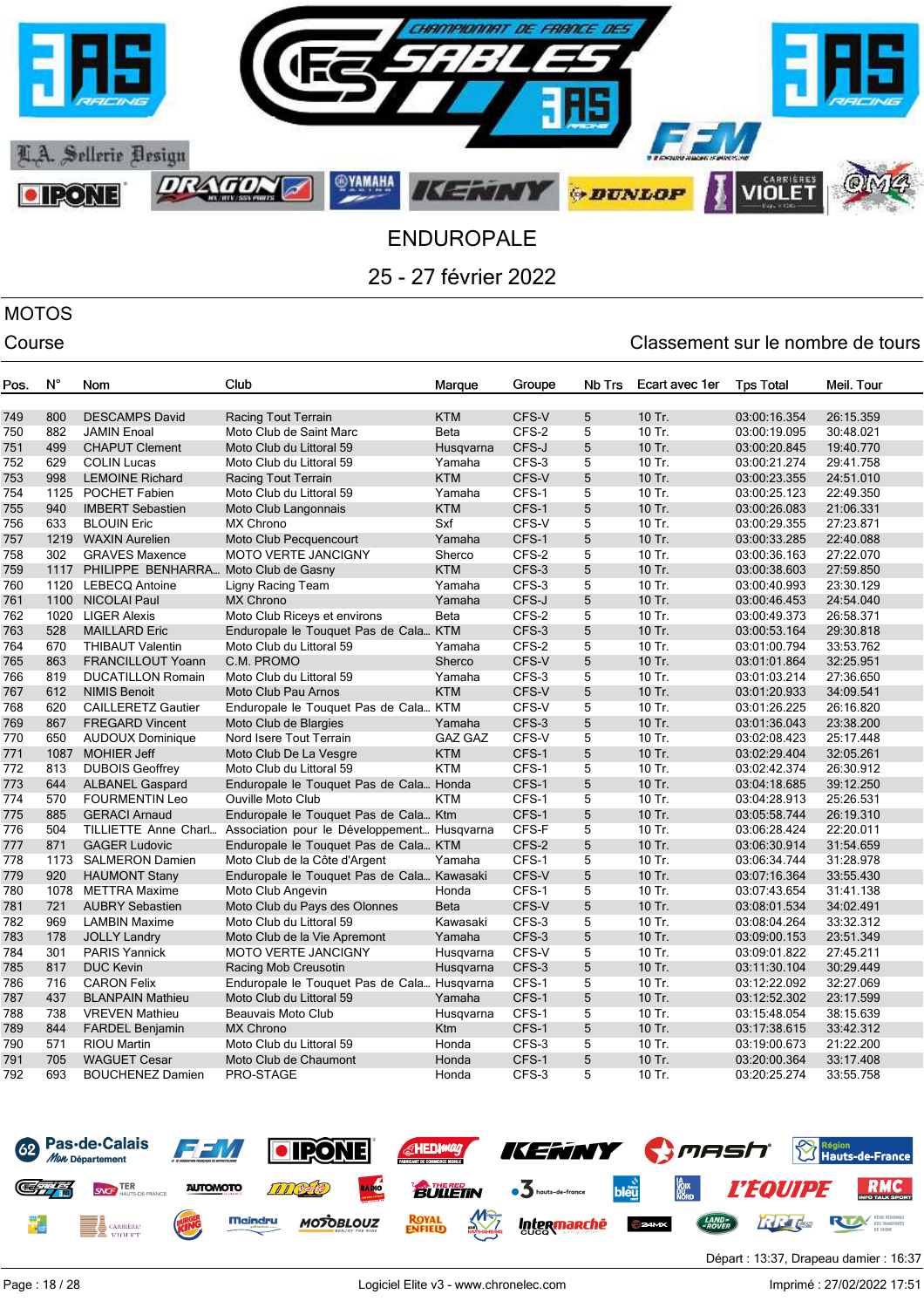

# MOTOS

| Pos. | $N^{\circ}$ | Nom                                        | Club                                        | Marque      | Groupe | Nb Trs                  | Ecart avec 1er | <b>Tps Total</b> | Meil. Tour |
|------|-------------|--------------------------------------------|---------------------------------------------|-------------|--------|-------------------------|----------------|------------------|------------|
|      |             |                                            |                                             |             |        |                         |                |                  |            |
| 793  | 975         | <b>STALIN Thierry</b>                      | Enduropale le Touquet Pas de Cala Yamaha    |             | CFS-1  | 5                       | 10 Tr.         | 03:22:11.073     | 32:53.541  |
| 794  | 764         | <b>DAUGEARD Yvan</b>                       | Enduropale le Touquet Pas de Cala Suzuki    |             | CFS-1  | 5                       | 10 Tr.         | 03:22:30.833     | 36:19.660  |
| 795  | 642         | VANDENBERGHE Ant                           | Moto Club du Littoral 59                    | ktm         | CFS-1  | 5                       | 10 Tr.         | 03:22:50.263     | 29:18.051  |
| 796  | 641         | <b>THELIER Marcel</b>                      | Moto Club du Littoral 59                    | Suzuki      | CFS-1  | 5                       | 10 Tr.         | 03:24:09.784     | 24:42.651  |
| 797  | 666         | <b>VERDOY Arnaud</b>                       | Enduropale le Touquet Pas de Cala Yamaha    |             | CFS-V  | 5                       | 10 Tr.         | 03:25:11.032     | 30:40.340  |
| 798  | 680         | <b>HILMOINE Eric</b>                       | Enduropale le Touquet Pas de Cala KTM       |             | CFS-V  | 5                       | 10 Tr.         | 03:25:11.404     | 33:37.010  |
| 799  | 1009        | <b>LESCOUTRE Kevin</b>                     | Calais Sports Mécaniques                    | Ktm         | CFS-1  | 5                       | 10 Tr.         | 03:26:23.425     | 29:10.759  |
| 800  | 1128        | <b>POMPINI Maxime</b>                      | Moto Club Picard                            | Yamaha      | CFS-3  | 5                       | 10 Tr.         | 03:27:53.133     | 32:50.742  |
| 801  | 1162        | <b>ROGEZ Louis</b>                         | Moto Club du Littoral 59                    | Honda       | CFS-3  | 5                       | 10 Tr.         | 03:31:20.613     | 29:08.312  |
| 802  | 923         | <b>HAYART</b> Pierre                       | Moto Club du Littoral 59                    | Yamaha      | CFS-3  | 5                       | 10 Tr.         | 03:31:22.983     | 27:21.460  |
| 803  | 884         | <b>TRIFFAULT Joffrey</b>                   | A.M.C Orleanais                             | Kawasaki    | CFS-3  | 5                       | 10 Tr.         | 03:38:21.405     | 32:54.700  |
| 804  | 690         | <b>SNACKE Maxime</b>                       | Association pour le Développement KTM       |             | CFS-1  | 4                       | 11 Tr.         | 03:00:18.724     | 25:26.218  |
| 805  | 847         | <b>FREDRYCK Alexis</b>                     | Enduropale le Touquet Pas de Cala Husgvarna |             | CFS-3  | $\overline{4}$          | 11 Tr.         | 03:00:22.445     | 36:33.330  |
| 806  | 966         | <b>KUTA Xavier</b>                         | Enduropale le Touquet Pas de Cala Ktm       |             | CFS-2  | 4                       | 11 Tr.         | 03:00:41.043     | 30:01.501  |
| 807  | 921         | <b>HAUTBOUT Quentin</b>                    | Association Sportive de Maricourt           | Yamaha      | CFS-3  | $\overline{4}$          | $11$ Tr.       | 03:00:42.343     | 35:57.400  |
| 808  | 753         | <b>CROMBE Martin</b>                       | Moto Club du Littoral 59                    | Yamaha      | CFS-1  | 4                       | 11 Tr.         | 03:00:43.793     | 35:07.400  |
| 809  | 1116        | <b>VINCENT Sebastien</b>                   | <b>MX Chrono</b>                            | Honda       | CFS-V  | $\overline{4}$          | 11 Tr.         | 03:00:55.333     | 46:18.621  |
| 810  | 851         | <b>FEUTRY Kevin</b>                        | <b>MX Chrono</b>                            | Honda       | CFS-1  | 4                       | 11 Tr.         | 03:00:58.193     | 31:48.720  |
| 811  | 947         | <b>JANTZEM Fabrice</b>                     | Moto Club Auboué                            | Honda       | CFS-3  | $\overline{4}$          | 11 Tr.         | 03:01:04.154     | 42:18.659  |
| 812  | 660         | BAZZARO Julien                             | Moto Club Des Etangs                        | ktm         | CFS-3  | $\overline{\mathbf{4}}$ | 11 Tr.         | 03:01:45.503     | 37:27.029  |
| 813  | 303         | <b>LAMI Stevens</b>                        | <b>MOTO VERTE JANCIGNY</b>                  | <b>Beta</b> | CFS-2  | $\overline{4}$          | $11$ Tr.       | 03:01:47.124     | 47:02.382  |
| 814  | 901         | <b>GOVIGNON Morgan</b>                     | <b>MC FLEUR DE LYS</b>                      | <b>KTM</b>  | CFS-2  | $\overline{\mathbf{4}}$ | 11 Tr.         | 03:03:08.234     | 36:38.891  |
| 815  | 888         | <b>GERNEZ Aurelien</b>                     | Ligny Racing Team                           | Yamaha      | CFS-3  | $\overline{4}$          | 11 Tr.         | 03:03:47.015     | 32:43.750  |
| 816  | 824         | <b>MARAIS Pascal</b>                       | Moto Club de Thelle                         | <b>KTM</b>  | CFS-V  | $\overline{4}$          | 11 Tr.         | 03:04:53.293     | 36:32.331  |
| 817  | 941         | <b>VITSE Gauthier</b>                      | Moto Club du Littoral 59                    | Husgvarna   | CFS-3  | $\overline{4}$          | 11 Tr.         | 03:05:54.344     | 45:25.822  |
| 818  | 1230        | <b>VANMEENEN Hugo</b>                      | Moto Club du Littoral 59                    | Husqvarna   | CFS-3  | 4                       | 11 Tr.         | 03:08:03.044     | 22:36.928  |
| 819  | 450         | <b>DELCOUR Bruno</b>                       | <b>Touquet Auto Moto</b>                    | <b>KTM</b>  | CFS-V  | $\overline{4}$          | 11 Tr.         | 03:08:22.725     | 36:58.899  |
| 820  | 675         | <b>BERNIER Ludovic</b>                     | Association pour le Développement KTM       |             | CFS-V  | 4                       | 11 Tr.         | 03:10:26.023     | 37:36.643  |
| 821  | 726         | <b>CHAUVIN Cesar</b>                       | <b>Moutars Club Motocross</b>               | Yamaha      | CFS-3  | $\overline{4}$          | 11 Tr.         | 03:12:39.883     | 40:56.521  |
| 822  | 906         | <b>ROUDENKO Alexis</b>                     | Moto team 95                                | Honda       | CFS-1  | 4                       | $11$ Tr.       | 03:13:10.994     | 40:49.281  |
| 823  | 739         | <b>CLERISSE Richard</b>                    | Moto Club De La Vesgre                      | <b>Ktm</b>  | CFS-1  | $\overline{4}$          | 11 Tr.         | 03:15:32.783     | 49:03.933  |
| 824  | 767         | <b>DE PRIESTER Quentin</b>                 | Moto Club Des Etangs                        | <b>KTM</b>  | CFS-1  | 4                       | 11 Tr.         | 03:20:43.404     | 32:58.931  |
| 825  | 179         | <b>CUPERS David</b>                        | Racing Tout Terrain                         | Husqvarna   | CFS-V  | $\overline{4}$          | 11 Tr.         | 03:21:08.224     | 15:54.381  |
| 826  | 1135        | PRUDHOMME Maxence Moto Club du Littoral 59 |                                             | <b>KTM</b>  | CFS-J  | 4                       | 11 Tr.         | 03:21:30.214     | 54:53.961  |
| 827  | 829         | <b>DURAND Nicolas</b>                      | Enduropale le Touquet Pas de Cala KTM       |             | CFS-1  | $\overline{4}$          | 11 Tr.         | 03:23:26.824     | 38:03.500  |
| 828  | 554         | <b>FREMIOT Guillaume</b>                   | M. Foyer rural de Faulx                     | Husqvarna   | CFS-1  | 4                       | 11 Tr.         | 03:29:51.633     | 21:57.989  |
| 829  | 648         | <b>ARNAUD Dimitri</b>                      | Normandie Mx Club                           | <b>KTM</b>  | CFS-2  | $\overline{4}$          | 11 Tr.         | 03:31:39.873     | 40:23.649  |
| 830  | 1153        | <b>RICHARDE Damien</b>                     | Moto Club Basly                             | Yamaha      | CFS-1  | 4                       | 11 Tr.         | 03:32:13.453     | 42:21.731  |
| 831  | 613         | <b>PAUTET Nicolas</b>                      | <b>MC FLEUR DE LYS</b>                      | <b>KTM</b>  | CFS-1  | $\overline{4}$          | 11 Tr.         | 03:32:32.053     | 53:18.250  |
| 832  | 825         | <b>DUMORTIER Allann</b>                    | Moto Club du Littoral 59                    | Yamaha      | CFS-J  | 4                       | $11$ Tr.       | 03:33:35.232     | 52:37.087  |
| 833  | 616         | <b>TROTTIER Marc</b>                       | Enduropale le Touquet Pas de Cala KTM       |             | CFS-V  | $\overline{4}$          | 11 Tr.         | 03:33:51.073     | 55:48.959  |
| 834  | 865         | <b>FRAPPA Marco</b>                        |                                             | Honda       | CFS-1  | 4                       | 11 Tr.         | 03:36:06.562     | 52:18.492  |
| 835  | 1006        | <b>LERAT Benoit</b>                        | Normandie Mx Club                           | Yamaha      | CFS-1  | $\overline{4}$          | 11 Tr.         | 03:38:29.952     | 44:14.460  |
| 836  | 924         | <b>HAYER Julien</b>                        | SPORT MECANIQUE A CRAMPO Honda              |             | CFS-1  | 3                       | 12 Tr.         | 03:00:28.093     | 51:52.662  |

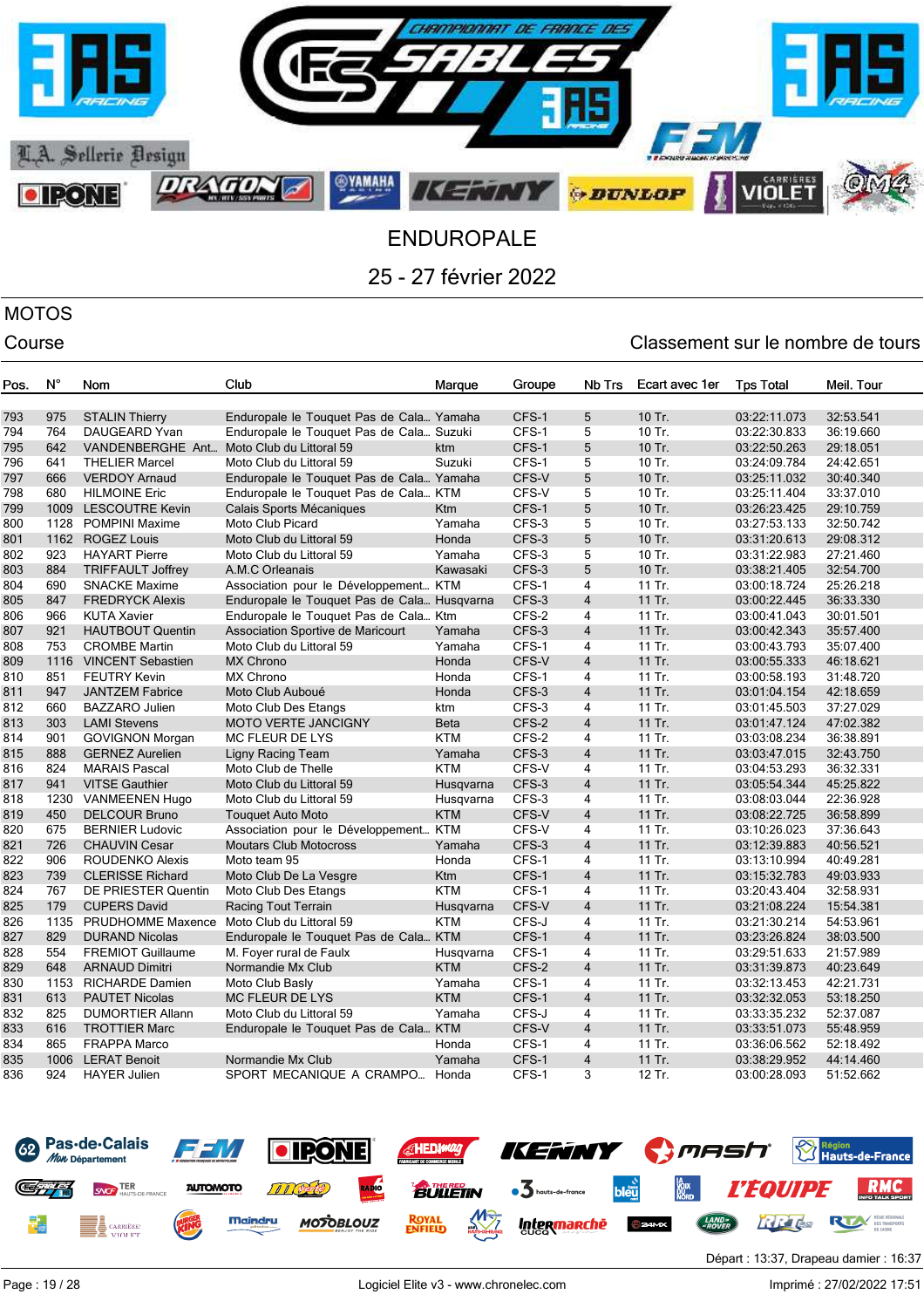

# MOTOS

| Pos.                | $N^{\circ}$ | Nom                                     | Club                                                                | Marque     | Groupe | Nb Trs         | Ecart avec 1er | <b>Tps Total</b> | Meil. Tour  |
|---------------------|-------------|-----------------------------------------|---------------------------------------------------------------------|------------|--------|----------------|----------------|------------------|-------------|
| 837                 | 755         | <b>CUVELIER Laurent</b>                 | Moto Club de Conde sur Escaut                                       | <b>KTM</b> | CFS-1  | 3              | 12 Tr.         | 03:00:37.773     | 53:25.419   |
| 838                 | 823         | <b>LECERF Julien</b>                    | Enduropale le Touquet Pas de Cala KTM                               |            | CFS-1  | 3              | 12 Tr.         | 03:01:06.744     | 49:41.550   |
| 839                 | 1108        | PACO Jean Philippe                      | Racing Tout Terrain                                                 | Suzuki     | CFS-1  | 3              | 12 Tr.         | 03:02:01.774     | 46:29.921   |
| 840                 | 574         | <b>RICHEZ Laurent</b>                   | Enduropale le Touquet Pas de Cala KTM                               |            | CFS-V  | 3              | 12 Tr.         | 03:09:36.613     | 51:50.760   |
| 841                 | 792         | <b>DELWALLE Valentin</b>                | Association Sportive de Maricourt                                   | Yamaha     | CFS-3  | 3              | 12 Tr.         | 03:10:18.613     | 1:01:45.341 |
| 842                 | 801         | <b>DESMARETZ Michel</b>                 | Ligny Racing Team                                                   | Yamaha     | CFS-2  | 3              | 12 Tr.         | 03:11:19.764     | 1:14:14.212 |
| 843                 | 1007        | <b>LEROUX Arpade</b>                    | <b>Holeshot Moto Club</b>                                           | Husgvarna  | CFS-3  | 3              | 12 Tr.         | 03:14:51.933     | 1:05:05.461 |
| 844                 | 319         | <b>AMY Ludovic</b>                      | Enduropale le Touquet Pas de Cala KTM                               |            | CFS-V  | 3              | 12 Tr.         | 03:16:08.014     | 1:08:50.339 |
| 845                 | 1226        | VANGREVENINGE An Moto Club Pecquencourt |                                                                     | Husqvarna  | CFS-V  | 3              | 12 Tr.         | 03:21:04.384     | 1:12:35.510 |
| 846                 | 1149        | <b>REMY Brandon</b>                     | <b>MX Chrono</b>                                                    | Yamaha     | CFS-3  | 3              | 12 Tr.         | 03:25:32.385     | 57:20.421   |
| 847                 | 777         | <b>CATE Florent</b>                     | Enduropale le Touquet Pas de Cala KTM                               |            | CFS-1  | 3              | 12 Tr.         | 03:29:47.232     | 50:45.601   |
| 848                 | 877         | <b>GARIN Bruno</b>                      | Elite Motocross                                                     | <b>KTM</b> | CFS-V  | 3              | 12 Tr.         | 03:30:38.933     | 1:14:36.939 |
| 849                 |             | 1142 QUIQUERET Herve                    | <b>Moto Club Manre</b>                                              | yamaha     | CFS-V  | 3              | 12 Tr.         | 03:37:53.933     | 48:00.641   |
| 850                 | 744         | <b>COLOMBET Hugues</b>                  | Enduropale le Touquet Pas de Cala Ktm                               |            | CFS-1  | 2              | 13 Tr.         | 03:00:36.582     | 2:23:01.589 |
| 851                 | 718         | <b>CATALANO Giuseppe</b>                |                                                                     | GasGas     | CFS-V  | $\overline{2}$ | 13 Tr.         | 03:03:35.185     | 2:36:51.542 |
| 852                 |             | 1212 TOURELLE Vincent                   | Enduropale le Touquet Pas de Cala Yamaha                            |            | CFS-1  | $\overline{2}$ | 13 Tr.         | 03:18:39.513     | 2:02:30.720 |
| 853                 | 912         | <b>FONTAINE Ludovic</b>                 | Ligny Racing Team                                                   | Honda      | CFS-V  | $\overline{c}$ | 13 Tr.         | 03:24:34.945     | 25:21.182   |
| 854                 | 930         | <b>HEMBERT Jean Luc</b>                 | <b>MX Chrono</b>                                                    | Kawasaki   | CFS-V  | $\overline{2}$ | 13 Tr.         | 03:36:53.163     | 2:29:28.699 |
| <b>Disqualifiés</b> |             |                                         |                                                                     |            |        |                |                |                  |             |
| 855                 | 1101        | <b>VACHERAND Timothee</b>               | Racing Tout Terrain                                                 | <b>KTM</b> | CFS-V  | 10             | 5 Tr.          | 03:10:30.094     | 14:53.959   |
| 856                 | 826         | <b>BOOI Rolf</b>                        |                                                                     | Suzuki     | CFS-1  | 8              | 7 Tr.          | 02:33:09.565     | 15:37.619   |
| 857                 | 461         | <b>THOMAS Sylvain</b>                   | Moto Club du Littoral 59                                            | Honda      | CFS-V  | 8              | 7 Tr.          | 03:12:52.673     | 19:17.590   |
|                     |             |                                         | Non Classés (Exigences : Obligation de franchir la ligne d'arrivée) |            |        |                |                |                  |             |
| 858                 | 8           | <b>WATEL Stephane</b>                   | Racing Tout Terrain                                                 | Husgvarna  | CFS-1  | 12             | 3 Tr.          | 02:37:10.934     | 11:20.471   |
| 859                 | 517         | <b>CAILLY Nicolas</b>                   | Moto Club de Brou                                                   | Kawasaki   | CFS-1  | 12             | 3 Tr.          | 02:57:44.363     | 12:00.650   |
| 860                 | 21          | <b>ABGRALL David</b>                    | Kewenn Krampons                                                     | GasGas     | CFS-1  | 11             | 4 Tr.          | 02:25:59.123     | 11:45.763   |
| 861                 | 74          | <b>LAURENT Romain</b>                   | Moto Club du Pignada                                                | Husqvarna  | CFS-1  | 11             | 4 Tr.          | 02:36:00.963     | 11:54.950   |
| 862                 | 61          | HILLAIRET-COLLET Ti AS Kantia           |                                                                     | KTM        | CFS-1  | 10             | 5 Tr.          | 02:21:05.333     | 11:56.590   |
| 863                 | 1201        | <b>TAKMAN Alwin</b>                     |                                                                     | Husqvarna  | CFS-1  | 10             | 5 Tr.          | 02:45:15.723     | 13:31.842   |
| 864                 | 625         | <b>KELLETT Ty</b>                       | Enduropale le Touquet Pas de Cala GasGas                            |            | CFS-2  | 9              | 6 Tr.          | 02:21:24.183     | 12:36.582   |
| 865                 | 80          | <b>LENFANT Tom</b>                      | Moto Club Zamattio                                                  | Yamaha     | CFS-2  | 9              | 6 Tr.          | 02:30:48.813     | 14:01.311   |
| 866                 | 249         | <b>GOUPIL Mathieu</b>                   | Team Polygone                                                       | Husqvarna  | CFS-V  | 9              | 6 Tr.          | 02:33:56.013     | 13:07.660   |
| 867                 | 202         | <b>MARCQ Geoffrey</b>                   | <b>MX Chrono</b>                                                    | <b>KTM</b> | CFS-1  | 9              | 6 Tr.          | 02:39:40.463     | 14:42.562   |
| 868                 | 356         | <b>LESCAILLET Paul</b>                  | <b>Moto Club Mervillois</b>                                         | Yamaha     | CFS-1  | 9              | 6 Tr.          | 02:48:01.714     | 15:06.009   |
| 869                 | 25          | <b>MAILLE Maxime</b>                    | Moto Club du Littoral 59                                            | Husgvarna  | CFS-J  | 8              | 7 Tr.          | 01:48:53.454     | 11:45.362   |
| 870                 | 117         | <b>ROUSSET Edwin</b>                    | Moto Club du Mas Rillier                                            | Honda      | CFS-V  | 8              | 7 Tr.          | 01:51:05.634     | 12:10.610   |
| 871                 | 50          | <b>LEROY Richard</b>                    | Moto Club du Littoral 59                                            | Honda      | CFS-1  | 8              | 7 Tr.          | 01:55:51.783     | 12:33.941   |
| 872                 | 219         | <b>VIDAL Nathan</b>                     | L'Aigle Auzancais                                                   | Husqvarna  | CFS-1  | 8              | 7 Tr.          | 02:02:11.434     | 12:48.650   |
| 873                 | 805         | <b>DEVAUX Gautier</b>                   | Moto Club de Blargies                                               | Honda      | CFS-1  | 8              | 7 Tr.          | 02:10:10.334     | 13:04.662   |
| 874                 | 102         | <b>CROIN Nicolas</b>                    | Racing Tout Terrain                                                 | Honda      | CFS-1  | 8              | 7 Tr.          | 02:14:27.264     | 14:13.329   |
| 875                 | 348         | DARDANT Jimmy                           | <b>MC Les Morfalous</b>                                             | Honda      | CFS-1  | 8              | 7 Tr.          | 02:25:59.033     | 14:25.580   |
| 876                 | 335         | <b>LEVEQUE Valentin</b>                 | Moto Club Tecou                                                     | Hugsvarna  | CFS-3  | 8              | 7 Tr.          | 02:27:59.845     | 14:25.127   |
|                     |             |                                         |                                                                     |            |        |                |                |                  |             |

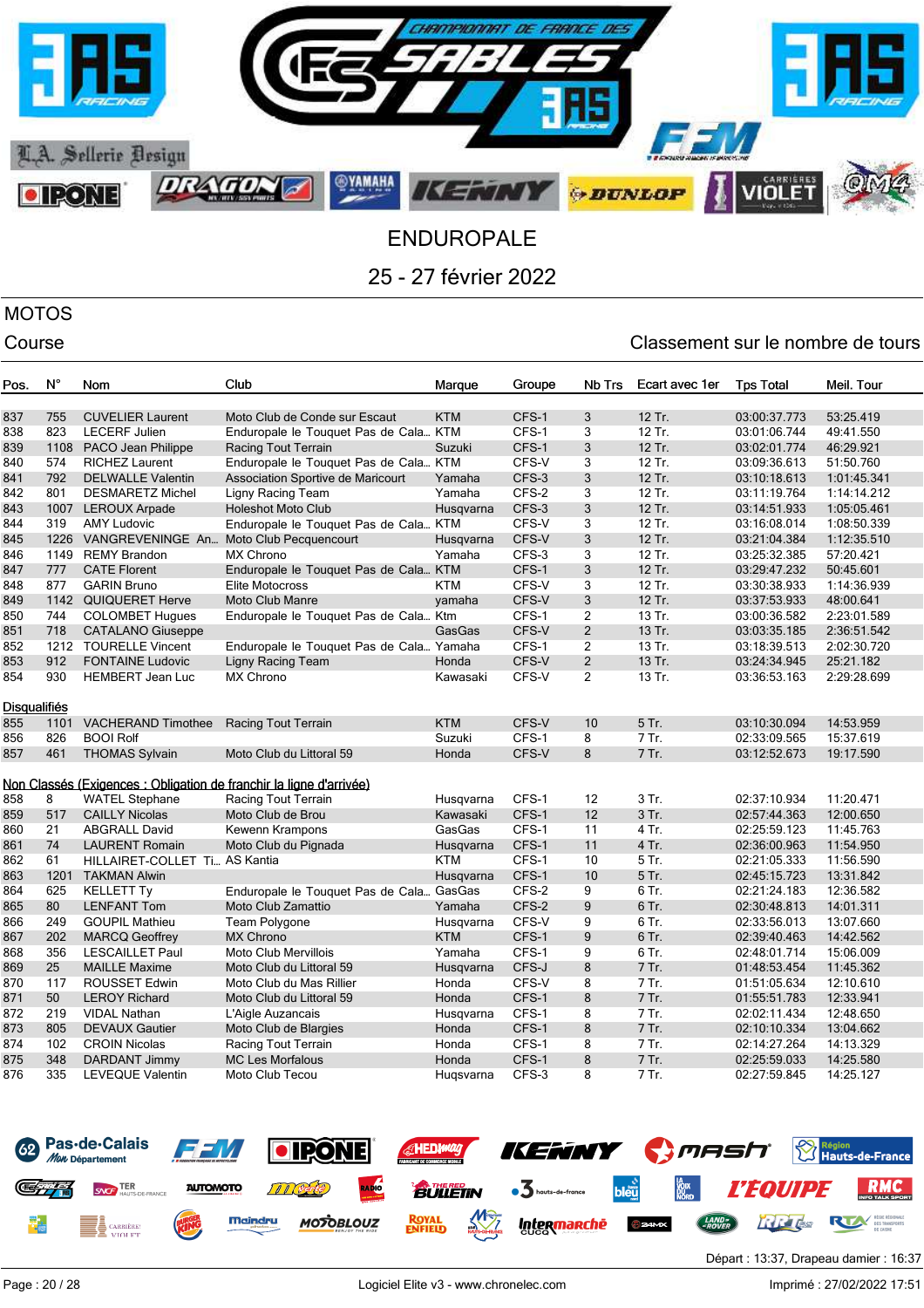

## MOTOS

| Pos. | $N^{\circ}$ | Nom                                     | Club                                                                | Marque           | Groupe | Nb Trs         | Ecart avec 1er | <b>Tps Total</b> | Meil. Tour |
|------|-------------|-----------------------------------------|---------------------------------------------------------------------|------------------|--------|----------------|----------------|------------------|------------|
|      |             |                                         | Non Classés (Exigences : Obligation de franchir la ligne d'arrivée) |                  |        |                |                |                  |            |
| 877  | 289         | FERREIRA DE CARVA Moto Club des ESTEYS  |                                                                     | <b>KTM</b>       | CFS-1  | 8              | 7 Tr.          | 02:46:08.063     | 15:03.418  |
| 878  | 298         | <b>LACROIX Jeremy</b>                   | Moto Club des ESTEYS                                                | Husqvarna        | CFS-1  | 8              | 7 Tr.          | 02:50:10.223     | 17:09.902  |
| 879  |             | 1104 NIEUWENHUIZEN Da MX Chrono         |                                                                     | <b>KTM</b>       | CFS-1  | $\overline{7}$ | 8 Tr.          | 01:37:33.724     | 11:53.330  |
| 880  | 55          | <b>COLLEATTE Gaetan</b>                 | Moto Club de Gouy en Artois                                         | <b>KTM</b>       | CFS-1  | $\overline{7}$ | 8 Tr.          | 01:53:40.864     | 15:11.311  |
| 881  | 962         | <b>KOUVELT Jordy</b>                    | Enduropale le Touquet Pas de Cala KTM                               |                  | CFS-1  | $\overline{7}$ | 8 Tr.          | 01:55:56.433     | 13:42.350  |
| 882  | 274         | DELEPIERRE Christop Racing Tout Terrain |                                                                     | Husqvarna        | CFS-V  | 7              | 8 Tr.          | 02:03:45.393     | 14:33.189  |
| 883  | 624         | <b>VERMERSCH Kevin</b>                  | <b>Moto Club Cappellois</b>                                         | Husqvarna        | CFS-1  | $\overline{7}$ | 8 Tr.          | 02:09:33.394     | 15:51.748  |
| 884  | 174         | <b>PREVOT Dimitri</b>                   | Moto Club Zamattio                                                  | YAMAHA           | CFS-2  | $\overline{7}$ | 8 Tr.          | 02:09:42.034     | 15:19.780  |
| 885  | 122         | <b>HERINGUEZ Florian</b>                | Moto Club du Littoral 59                                            | <b>KTM</b>       | CFS-3  | $\overline{7}$ | 8 Tr.          | 02:10:29.474     | 14:44.299  |
| 886  | 189         | <b>BRICQUET Regis</b>                   | Racing Tout Terrain                                                 | Yamaha           | CFS-V  | 7              | 8 Tr.          | 02:20:19.692     | 16:19.588  |
| 887  | 91          | <b>VINCENT Jim</b>                      | Moto Club de Mons                                                   | Husqvarna        | CFS-V  | $\overline{7}$ | 8 Tr.          | 02:27:48.304     | 17:04.881  |
| 888  | 600         | <b>LUCAS Antoine</b>                    | Moto Club Canche Authié                                             | YAMAHA           | CFS-J  | $\overline{7}$ | 8 Tr.          | 02:29:27.394     | 17:41.901  |
| 889  | 196         | <b>MIOQUE Jean Francois</b>             | Moto Club des ESTEYS                                                | <b>KTM</b>       | CFS-V  | $\overline{7}$ | 8 Tr.          | 02:30:30.513     | 18:29.570  |
| 890  | 200         | <b>LALLOYER Vincent</b>                 | Moto Club Zamattio                                                  | husqvarna        | CFS-1  | 7              | 8 Tr.          | 02:30:55.183     | 19:33.389  |
| 891  | 309         | <b>VOSSIUS Andre</b>                    | Moto Club du Littoral 59                                            | yamaha           | CFS-V  | $\overline{7}$ | 8 Tr.          | 02:43:49.244     | 21:32.640  |
| 892  | 770         | <b>DECOCQ Gregory</b>                   | Moto Club du Littoral 59                                            | <b>KTM</b>       | CFS-1  | 7              | 8 Tr.          | 02:54:07.784     | 19:32.279  |
| 893  | 899         | <b>GOTTI Alain</b>                      | Tout Terrain Club du Cabardès                                       | Ktm              | CFS-2  | $\overline{7}$ | 8 Tr.          | 02:55:45.425     | 20:04.220  |
| 894  | 78          | <b>THOREL Francois</b>                  | Racing Tout Terrain                                                 | Yamaha           | CFS-1  | 6              | 9 Tr.          | 01:17:25.443     | 12:01.300  |
| 895  | 68          | <b>LAFOURCADE Thibaud</b>               | Moto Club des Deux Sevres                                           | <b>KTM</b>       | CFS-1  | 6              | 9 Tr.          | 01:30:43.194     | 13:19.559  |
| 896  | 273         | MONCHECOURT Julien                      | Moto Club du Littoral 59                                            | Yamaha           | CFS-1  | 6              | 9 Tr.          | 01:40:52.834     | 13:32.568  |
| 897  | 1130        | <b>PORTE Matthias</b>                   | Moto Club du Littoral 59                                            | <b>KTM</b>       | CFS-1  | 6              | 9 Tr.          | 01:41:44.562     | 15:08.791  |
| 898  | 164         | <b>DELAPORTE Olivier</b>                | Moto Club de Gouy en Artois                                         | Husqvarna        | CFS-V  | 6              | 9 Tr.          | 01:44:24.885     | 14:44.649  |
| 899  | 205         | <b>BETTIOL Kevin</b>                    | <b>Bud Racing Training Camp</b>                                     | <b>HONDA</b>     | CFS-1  | 6              | 9 Tr.          | 01:44:46.625     | 14:00.629  |
| 900  | 580         | <b>NOWAK Quentin</b>                    | <b>Bicqueley Moto-Cross</b>                                         | Yamaha           | CFS-1  | 6              | 9 Tr.          | 01:52:46.543     | 13:49.318  |
| 901  | 473         | <b>HUE Marc Antoine</b>                 | <b>MX Chrono</b>                                                    | Husqvarna        | CFS-3  | 6              | 9 Tr.          | 02:04:10.233     | 17:59.000  |
| 902  | 446         | <b>COLLET Victor</b>                    | Enduropale le Touquet Pas de Cala Yamaha                            |                  | CFS-1  | 6              | 9 Tr.          | 02:04:25.223     | 17:31.562  |
| 903  | 935         | <b>HOFF Gilles</b>                      | <b>Moto Club Doullennais</b>                                        | <b>TM Racing</b> | CFS-2  | 6              | 9 Tr.          | 02:06:04.424     | 17:11.929  |
| 904  | 990         | <b>LEFEBVRE Mike</b>                    | Enduropale le Touquet Pas de Cala Honda                             |                  | CFS-1  | 6              | 9 Tr.          | 02:21:23.573     | 20:44.719  |
| 905  | 1044        | <b>MANCEAU Quentin</b>                  | Moto verte Chalons Champagne                                        | <b>KTM</b>       | CFS-1  | $6\phantom{1}$ | 9 Tr.          | 02:28:45.055     | 21:03.831  |
| 906  | 96          | QUERO Jerome                            | Moto Club Goudelin Merzer                                           | <b>KTM</b>       | CFS-V  | 6              | 9 Tr.          | 02:34:03.003     | 21:36.079  |
| 907  | 647         | <b>ANEDDA Steven</b>                    | Enduropale le Touquet Pas de Cala Yamaha                            |                  | CFS-3  | 6              | 9 Tr.          | 02:43:48.184     | 19:50.319  |
| 908  | 533         | <b>CAVROIS Jerome</b>                   | Racing Tout Terrain                                                 | <b>KTM</b>       | CFS-V  | 6              | 9 Tr.          | 02:57:34.222     | 21:34.149  |
| 909  | 1171        | SAINTE CROIX Kylian                     | Wheeling Club saint Justois                                         | <b>KTM</b>       | CFS-1  | 6              | 9 Tr.          | 02:59:42.734     | 19:48.079  |
| 910  | 28          | <b>BRANCO Kilian</b>                    | <b>ASM Guisseny</b>                                                 | KTM              | CFS-1  | 5              | 10 Tr.         | 00:57:39.963     | 11:31.293  |
| 911  | 248         | <b>PARPAIX Kevin</b>                    | Moto Club Angerien                                                  | YAMAHA           | CFS-1  | 5              | 10 Tr.         | 01:04:59.043     | 12:25.041  |
| 912  | 242         | <b>BRUCKER Christophe</b>               | <b>MX Chrono</b>                                                    | <b>KTM</b>       | CFS-V  | 5              | 10 Tr.         | 01:08:06.224     | 12:59.181  |
| 913  | 207         | <b>DERACHE Felix</b>                    | <b>Moto Club Mervillois</b>                                         | GasGas           | CFS-1  | 5              | 10 Tr.         | 01:12:06.803     | 13:17.840  |
| 914  | 257         | DIONET Jean                             | Moto Club de Gouy en Artois                                         | <b>KTM</b>       | CFS-1  | 5              | 10 Tr.         | 01:12:08.343     | 13:08.960  |
| 915  | 133         | <b>JOLIET Maxime</b>                    | Moto Club de l'Illet                                                | Yamaha           | CFS-2  | 5              | 10 Tr.         | 01:13:22.485     | 13:19.558  |
| 916  | 643         | <b>VANIER Kevin</b>                     | Union Moto de la Marne                                              | <b>KTM</b>       | CFS-1  | 5              | 10 Tr.         | 01:13:47.833     | 13:22.300  |
| 917  | 291         | <b>DELSART Gaspard</b>                  | Moto Club de l'Avesnois                                             | <b>KTM</b>       | CFS-1  | 5              | 10 Tr.         | 01:15:29.274     | 13:50.539  |
| 918  | 349         | <b>DEURRIEU Florian</b>                 | Plan D'Orgon Sport Moto                                             | <b>TM Racing</b> | CFS-1  | 5              | 10 Tr.         | 01:18:46.055     | 14:03.430  |
| 919  | 100         | <b>FAURE Felix</b>                      | <b>MX Chrono</b>                                                    | Honda            | CFS-V  | 5              | 10 Tr.         | 01:20:51.564     | 14:16.951  |
|      |             |                                         |                                                                     |                  |        |                |                |                  |            |

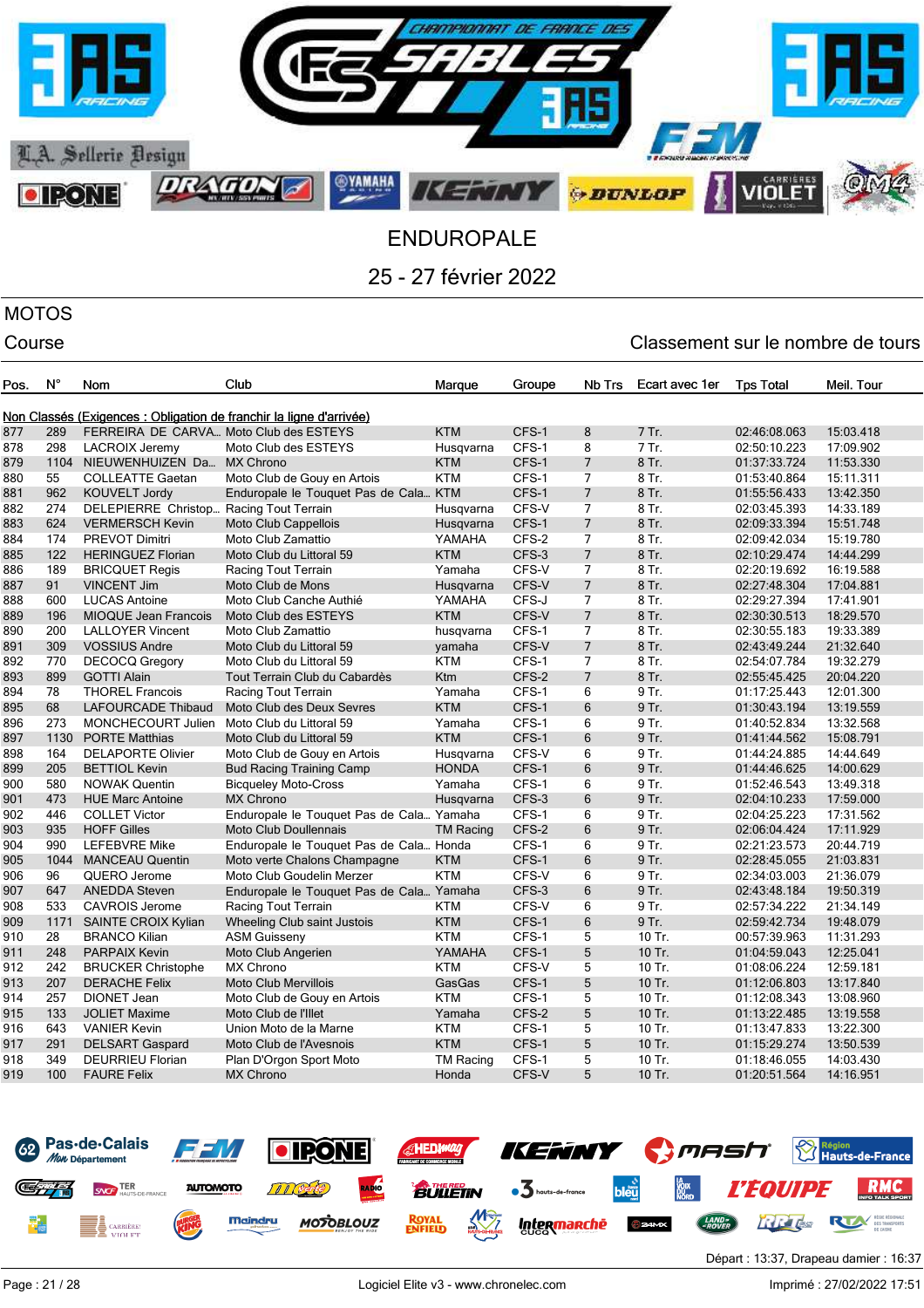

## MOTOS

| Pos. | N°             | Nom                       | Club                                                                | Marque           | Groupe | Nb Trs         | Ecart avec 1er | <b>Tps Total</b> | Meil. Tour |
|------|----------------|---------------------------|---------------------------------------------------------------------|------------------|--------|----------------|----------------|------------------|------------|
|      |                |                           | Non Classés (Exigences : Obligation de franchir la ligne d'arrivée) |                  |        |                |                |                  |            |
| 920  | 745            | <b>COOLS Yves</b>         | Moto Club des ESTEYS                                                | <b>KTM</b>       | CFS-V  | 5              | 10 Tr.         | 01:21:04.875     | 14:51.111  |
| 921  | 234            | <b>MOURAIN Guillaume</b>  | Mx Park Clastres 02                                                 | Honda            | CFS-1  | 5              | 10 Tr.         | 01:23:20.905     | 15:24.260  |
| 922  | 584            | <b>RABATTU Charly</b>     | <b>Moto Club Saint Romanais</b>                                     | <b>KTM</b>       | CFS-1  | 5              | 10 Tr.         | 01:23:46.455     | 15:17.650  |
| 923  | 238            | <b>BONNET Fabrice</b>     | Moto Club des ESTEYS                                                | <b>KTM</b>       | CFS-V  | 5              | 10 Tr.         | 01:24:33.814     | 14:59.299  |
| 924  | 470            | <b>RAMACKERS Mark</b>     | <b>MX Chrono</b>                                                    | Yamaha           | CFS-V  | 5              | 10 Tr.         | 01:31:17.965     | 15:48.249  |
| 925  | 586            | KOCHANSKI Johan           | Racing Tout Terrain                                                 | Husqvarna        | CFS-3  | 5              | 10 Tr.         | 01:32:24.193     | 16:15.902  |
| 926  | 952            | <b>JOSSE Klemens</b>      | <b>MX Chrono</b>                                                    | Yamaha           | CFS-2  | 5              | 10 Tr.         | 01:41:55.813     | 17:28.541  |
| 927  | 531            | <b>KOMAROV Andrei</b>     | Enduropale le Touquet Pas de Cala KTM                               |                  | CFS-2  | 5              | 10 Tr.         | 01:45:18.285     | 19:43.340  |
| 928  | 223            | <b>COQUET Cyril</b>       | Moto Club de la Divatte                                             | <b>HONDA</b>     | CFS-2  | 5              | 10 Tr.         | 01:51:57.907     | 20:16.270  |
| 929  | 1143           | <b>RADFORD Callum</b>     |                                                                     | <b>KTM</b>       | CFS-J  | 5              | 10 Tr.         | 01:54:08.645     | 17:34.810  |
| 930  | 560            | <b>SMAIL Jimmy</b>        | Enduropale le Touquet Pas de Cala KTM                               |                  | CFS-1  | 5              | 10 Tr.         | 01:56:23.463     | 22:31.338  |
| 931  | 880            | <b>GASSELIN Arnaud</b>    | Moto Club de Brou                                                   | <b>KTM</b>       | CFS-V  | 5              | 10 Tr.         | 02:01:48.704     | 21:45.461  |
| 932  | 1085           | <b>MOCRETTE Olivier</b>   | <b>MX Chrono</b>                                                    | Kawasaki         | CFS-V  | 5              | 10 Tr.         | 02:02:24.254     | 19:07.390  |
| 933  | 1169           | <b>ROY Simon</b>          | Racing Tout Terrain                                                 | <b>KTM</b>       | CFS-1  | 5              | 10 Tr.         | 02:12:38.014     | 23:43.080  |
| 934  | 597            | <b>PLANIOL Manuel</b>     | Ass° MC Issois                                                      | <b>KTM</b>       | CFS-1  | 5              | 10 Tr.         | 02:14:41.542     | 19:46.363  |
| 935  | 1133           | <b>PRANGERE Hugo</b>      | Moto Club Picard                                                    | Kawasaki         | CFS-3  | 5              | 10 Tr.         | 02:17:59.053     | 20:31.082  |
| 936  | 1050           | <b>MARCANT Martin</b>     | Moto Club de Bailleul                                               | <b>KTM</b>       | CFS-1  | 5              | 10 Tr.         | 02:18:59.683     | 12:30.650  |
| 937  |                | 1192 STAQUET Pierre-Bapti | Moto Club du Littoral 59                                            | <b>KTM</b>       | CFS-1  | 5              | 10 Tr.         | 02:27:20.384     | 26:23.150  |
| 938  | 762            | <b>DANEL David</b>        | <b>Moto Club Mervillois</b>                                         | kawasaki         | CFS-1  | 5              | 10 Tr.         | 02:32:46.745     | 22:51.833  |
| 939  |                | 1131 PORTEJOIE Damien     | Moto Club du Littoral 59                                            | Kawasaki         | CFS-3  | 5              | 10 Tr.         | 02:41:51.775     | 23:24.901  |
| 940  |                | 1175 SCELLIER Emar        | Moto Club de Blargies                                               | Kawasaki         | CFS-1  | 5              | 10 Tr.         | 02:54:10.644     | 30:16.630  |
| 941  | 953            | <b>JOURDAIN Luca</b>      | Moto verte Chalons Champagne                                        | Yamaha           | CFS-2  | 5              | 10 Tr.         | 02:55:12.035     | 27:23.248  |
| 942  |                | 1118 ESCUDERO Mathieu     | Moto Club du lac St Cassien                                         | Suzuki           | CFS-3  | 5              | 10 Tr.         | 03:00:03.714     | 26:50.808  |
| 943  | $\overline{2}$ | <b>SOT Maxime</b>         | Union Motocycliste de l'Aube                                        | Yamaha           | CFS-1  | 4              | 11 Tr.         | 00:43:07.924     | 11:35.241  |
| 944  | 19             | <b>CAMPET Julien</b>      | Moto Club du Pignada                                                | KTM              | CFS-1  | $\overline{4}$ | 11 Tr.         | 00:48:27.844     | 11:55.890  |
| 945  | 23             | <b>CAILLET Alexandre</b>  | Moto Club du Littoral 59                                            | Honda            | CFS-1  | 4              | 11 Tr.         | 00:48:40.665     | 12:26.281  |
| 946  |                | 1114 VAN DIJK Robbin      |                                                                     | Yamaha           | CFS-1  | $\overline{4}$ | 11 Tr.         | 00:56:17.723     | 13:53.820  |
| 947  | 193            | <b>REBES Julien</b>       | Moto Club des ESTEYS                                                | Honda            | CFS-1  | $\overline{4}$ | 11 Tr.         | 00:56:43.944     | 14:36.631  |
| 948  | 239            | <b>BOUYER Maxime</b>      | <b>Moto Club Des Groies</b>                                         | <b>KTM</b>       | CFS-1  | $\overline{4}$ | 11 Tr.         | 00:58:52.964     | 13:59.469  |
| 949  | 328            | <b>LEPAIN Benoit</b>      | <b>Touquet Auto Moto</b>                                            | Honda            | CFS-V  | 4              | 11 Tr.         | 01:00:10.302     | 14:41.470  |
| 950  | 286            | <b>POUL Maximilien</b>    | Moto Club de Brou                                                   | <b>SUZUKI</b>    | CFS-3  | $\overline{4}$ | 11 Tr.         | 01:02:36.963     | 15:34.732  |
| 951  | 804            | <b>DESUTTER Doryan</b>    | Moto Club du Littoral 59                                            | Yamaha           | CFS-3  | 4              | 11 Tr.         | 01:05:21.023     | 17:02.277  |
| 952  | 728            | <b>DEGOUY Sebastien</b>   | Moto/Quad Plainville                                                | Honda            | CFS-V  | $\overline{4}$ | 11 Tr.         | 01:08:24.114     | 16:15.090  |
| 953  | 424            | <b>LEBLOND Romain</b>     | Beauvais Moto Club                                                  | Honda            | CFS-3  | 4              | 11 Tr.         | 01:09:06.164     | 15:57.830  |
| 954  | 222            | <b>LALLOYER Mathieu</b>   | Beauvais Moto Club                                                  | Husgvarna        | CFS-1  | $\overline{4}$ | 11 Tr.         | 01:11:30.764     | 16:29.680  |
| 955  | 760            | <b>DALDOSSO Cristian</b>  | Enduropale le Touquet Pas de Cala Suzuki                            |                  | CFS-1  | 4              | 11 Tr.         | 01:14:02.893     | 18:13.308  |
| 956  | 511            | <b>SINGER Remy</b>        | Enduropale le Touquet Pas de Cala Husqvarna                         |                  | CFS-1  | $\overline{4}$ | 11 Tr.         | 01:15:14.394     | 16:30.900  |
| 957  | 558            | <b>BRISMAIL Aurelien</b>  | <b>MX Chrono</b>                                                    | Honda            | CFS-1  | $\overline{4}$ | 11 Tr.         | 01:20:59.905     | 18:29.629  |
| 958  | 1138           | <b>PUPPYNCK Olivier</b>   | Calais Sports Mécaniques                                            | <b>KTM</b>       | CFS-V  | $\overline{4}$ | 11 Tr.         | 01:21:38.293     | 18:34.778  |
| 959  | 697            | <b>BOURGOGNE Enzo</b>     | Moto Club Canche Authié                                             | Yamaha           | CFS-3  | $\overline{4}$ | 11 Tr.         | 01:23:16.815     | 19:46.692  |
| 960  | 822            | <b>DUFRASNE Marvin</b>    | Enduropale le Touquet Pas de Cala yamaha                            |                  | CFS-3  | $\overline{4}$ | 11 Tr.         | 01:31:25.885     | 18:20.160  |
| 961  | 1168           | <b>ROUTHIER Florent</b>   | St Chamond Moto Sport                                               | honda            | CFS-3  | $\overline{4}$ | 11 Tr.         | 01:35:05.505     | 22:15.541  |
| 962  | 765            | <b>DAVID Loic</b>         | Moto Club de L'Herbasse                                             | <b>TM Racing</b> | CFS-2  | $\overline{4}$ | 11 Tr.         | 01:39:23.543     | 24:47.469  |
|      |                |                           |                                                                     |                  |        |                |                |                  |            |

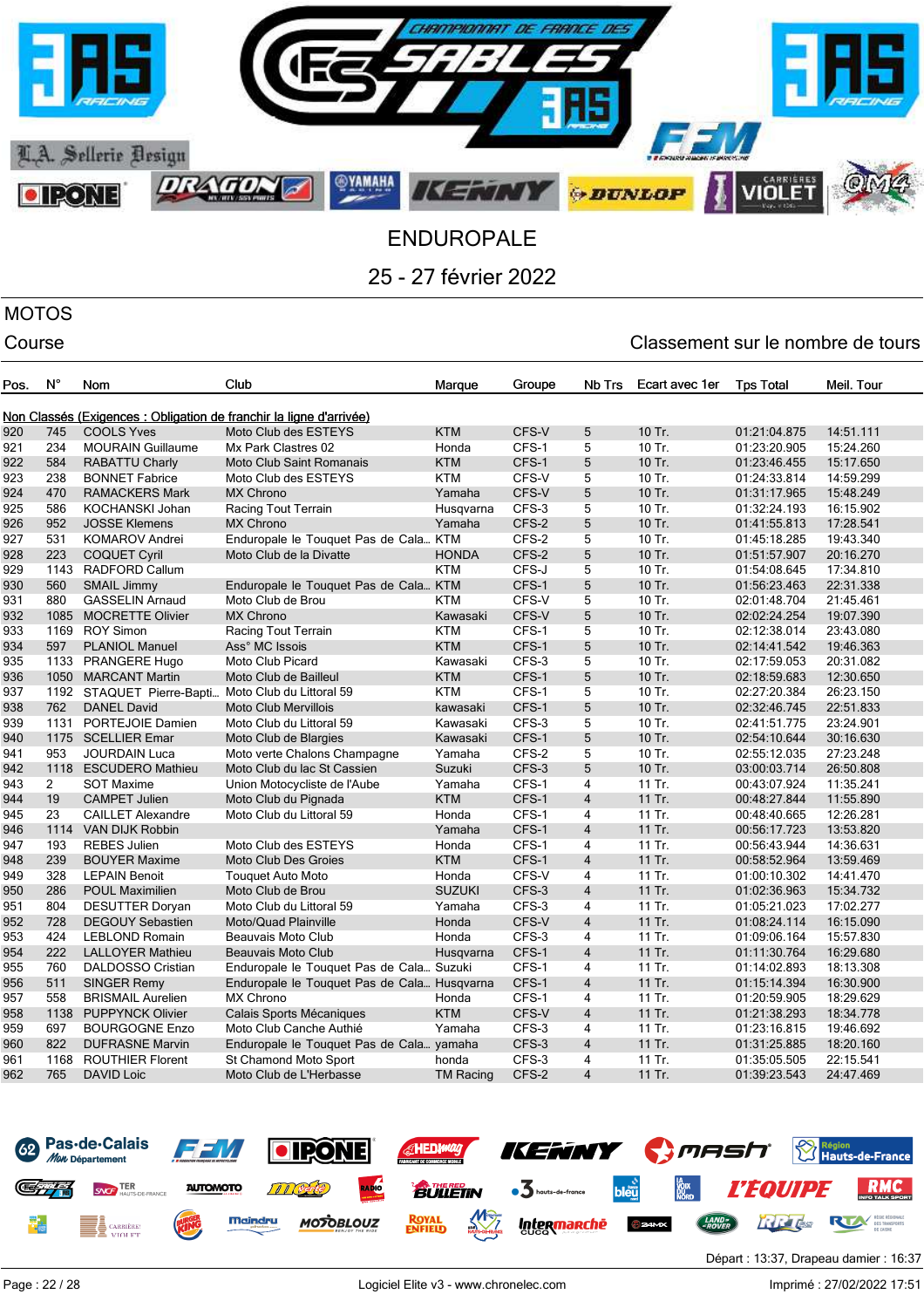

### MOTOS

| Pos.         | $N^{\circ}$ | Nom                      | Club                                                                | Marque        | Groupe | Nb Trs         | Ecart avec 1er | <b>Tps Total</b> | Meil. Tour |
|--------------|-------------|--------------------------|---------------------------------------------------------------------|---------------|--------|----------------|----------------|------------------|------------|
|              |             |                          | Non Classés (Exigences : Obligation de franchir la ligne d'arrivée) |               |        |                |                |                  |            |
| 963          | 656         | <b>LAVISSE Hugo</b>      | Wheeling Club saint Justois                                         | <b>Ktm</b>    | CFS-1  | 4              | 11 Tr.         | 01:48:09.754     | 23:13.460  |
| 964          | 719         | <b>BELLEMBERT Eddy</b>   | <b>Touguet Auto Moto</b>                                            | Yamaha        | CFS-1  | $\overline{4}$ | 11 Tr.         | 01:53:36.434     | 22:31.310  |
| 965          | 732         | <b>CHISTEL Cyril</b>     | <b>BMC - Baie Moto Club</b>                                         | Kawasaki      | CFS-2  | $\overline{4}$ | 11 Tr.         | 01:56:22.213     | 25:04.208  |
| 966          | 1127        | POIRIER Hugo             | Saint Valéry Motocross                                              | Yamaha        | CFS-1  | 4              | 11 Tr.         | 01:56:34.823     | 25:46.300  |
| 967          | 549         | <b>LELEU Bruno</b>       | Moto Club Pecquencourt                                              | ktm           | CFS-1  | $\overline{4}$ | 11 Tr.         | 02:02:05.594     | 26:06.671  |
| 968          | 868         | <b>FRYDER Hugo</b>       | Enduropale le Touquet Pas de Cala Husqvarna                         |               | CFS-3  | 4              | 11 Tr.         | 02:18:46.473     | 24:46.979  |
| 969          | 970         | <b>LAMBIN Maxime</b>     | Ligny Racing Team                                                   | Yamaha        | CFS-1  | $\overline{4}$ | 11 Tr.         | 02:22:54.054     | 27:20.938  |
| 970          | 836         | <b>EMIELOT Romain</b>    | Association Sportive de Maricourt                                   | Yamaha        | CFS-3  | 4              | 11 Tr.         | 02:38:53.703     | 33:27.309  |
| 971          | 1137        | <b>PUERTA Thomas</b>     | Moto Club du Littoral 59                                            | <b>HONDA</b>  | CFS-1  | $\overline{4}$ | 11 Tr.         | 02:57:18.573     | 36:28.159  |
| 972          | 64          | DANGREMONT Theo          | Moto Club du Littoral 59                                            | Husgvarna     | CFS-J  | 3              | $12$ Tr.       | 00:34:23.773     | 11:45.132  |
| 973          | 82          | <b>HOREAUX Nicolas</b>   | Moto Club Cercle de l'amitié                                        | Kawasaki      | CFS-1  | 3              | 12 Tr.         | 00:36:12.584     | 12:49.681  |
| 974          | 1180        | <b>SILLIEN Roy</b>       |                                                                     | Yamaha        | CFS-1  | 3              | 12 Tr.         | 00:37:20.023     | 11:37.729  |
| 975          | 327         | PICCOLINO Titouan        | Moto Club des ESTEYS                                                | Ktm           | CFS-1  | 3              | 12 Tr.         | 00:40:39.564     | 14:06.231  |
| 976          | 251         | <b>MARTIN Valentin</b>   | Moto Club Tilloy Floriville                                         | Yamaha        | CFS-1  | 3              | 12 Tr.         | 00:40:51.794     | 14:02.718  |
| 977          | 127         | <b>DROOGHAAG Daniel</b>  | Moto Club du Littoral 59                                            | <b>KTM</b>    | CFS-V  | 3              | 12 Tr.         | 00:41:29.214     | 12:12.230  |
| 978          | 1001        | <b>WEBER Vincent</b>     | Groupe Sportif de Torcé en Vallée                                   | Yamaha        | CFS-3  | 3              | $12$ Tr.       | 00:42:11.583     | 14:40.511  |
| 979          | 191         | <b>QUEVAL Florian</b>    | <b>MX Chrono</b>                                                    | Honda         | CFS-J  | 3              | 12 Tr.         | 00:42:17.363     | 15:17.670  |
| 980          | 278         | <b>FLAUTRE Mario</b>     | Les Whoops Flixecourtois                                            | Kawasaki      | CFS-V  | 3              | $12$ Tr.       | 00:47:13.913     | 14:08.200  |
| 981          | 89          | <b>DELAY Mickael</b>     | Moto Club Canche Authié                                             | Yamaha        | CFS-V  | 3              | 12 Tr.         | 00:49:09.093     | 17:02.139  |
| 982          | 346         | <b>ARGUILE Augusto</b>   | <b>Bud Racing Training Camp</b>                                     | Honda         | CFS-V  | 3              | 12 Tr.         | 00:49:59.293     | 16:44.599  |
| 983          | 400         | <b>BECKER Florent</b>    | M. Foyer rural de Faulx                                             | Husqvarna     | CFS-1  | 3              | 12 Tr.         | 00:53:19.284     | 22:05.529  |
| 984          | 838         | <b>EVANS Floyd</b>       | Moto Club du Littoral 59                                            | Husqvarna     | CFS-1  | 3              | 12 Tr.         | 00:53:54.843     | 18:14.610  |
| 985          | 852         | <b>FILY Thomas</b>       | Association Motocycliste Guegonna KTM                               |               | CFS-2  | 3              | 12 Tr.         | 00:56:16.303     | 17:09.651  |
| 986          | 984         | <b>LECLERCQ Pierre</b>   | Moto Club Pecquencourt                                              | Honda         | CFS-3  | 3              | $12$ Tr.       | 00:57:55.893     | 19:49.861  |
| 987          | 946         | <b>JAN Vingerhoets</b>   | <b>MX Chrono</b>                                                    | Husgvarna     | CFS-V  | 3              | 12 Tr.         | 00:58:42.294     | 17:44.030  |
| 988          | 987         | <b>LELIEVRE Valentin</b> | Enduropale le Touquet Pas de Cala ktm                               |               | CFS-1  | 3              | 12 Tr.         | 01:00:28.933     | 19:25.509  |
| 989          | 587         | <b>DORNE Arnaud</b>      | Moto Club du Littoral 59                                            | <b>KTM</b>    | CFS-1  | 3              | 12 Tr.         | 01:00:35.183     | 18:01.539  |
| 990          | 816         | <b>DUBRULLE Valerian</b> | Moto Club de Gouy en Artois                                         | Honda         | CFS-2  | 3              | 12 Tr.         | 01:02:55.293     | 20:36.608  |
| 991          | 996         | <b>LEMAITRE Mickael</b>  | Moto Club Pecquencourt                                              | Yamaha        | CFS-2  | 3              | 12 Tr.         | 01:06:18.883     | 22:43.159  |
| 992          | 664         | <b>BEAUSSART Pierre</b>  | Moto Club du Val de Sensee                                          | Honda         | CFS-3  | 3              | 12 Tr.         | 01:10:10.993     | 26:02.329  |
| 993          | 581         | <b>BLEUART Francky</b>   | Motor Club Andelysien C.S.A.                                        | Kawasaki      | CFS-V  | 3              | 12 Tr.         | 01:13:21.982     | 22:20.891  |
| 994          | 1055        | <b>MARIETTE David</b>    | Moto Club Canche Authié                                             | Honda         | CFS-1  | 3              | 12 Tr.         | 01:13:24.022     | 25:36.128  |
| 995          | 774         | <b>DELAGE Kevin</b>      | Calais Sports Mécaniques                                            | Yamaha        | CFS-1  | 3              | 12 Tr.         | 01:15:11.004     | 25:01.619  |
| 996          | 799         | <b>DESAVOYE Kevin</b>    | Les Whoops Flixecourtois                                            | <b>KTM</b>    | CFS-1  | 3              | 12 Tr.         | 01:21:06.154     | 25:37.489  |
| 997          | 479         | <b>PERIER Guillaume</b>  | <b>Extreme Moto Club</b>                                            | <b>KTM</b>    | CFS-1  | 3              | 12 Tr.         | 01:22:21.543     | 23:04.169  |
| 998          | ???         | $(30095)$ ???            |                                                                     |               |        | 3              | 12 Tr.         | 01:25:14.654     | 17:25.080  |
| 999          | 1148        | <b>REGNIEZ Cyril</b>     |                                                                     | honda         | CFS-2  | 3              | 12 Tr.         | 01:25:19.004     | 27:42.559  |
| 1000         | 926         | <b>HEDOUIN Tom</b>       | <b>MX Chrono</b>                                                    | Honda         | CFS-3  | 3              | 12 Tr.         | 01:27:32.914     | 31:52.931  |
| 1001         | 756         | <b>DAGRY Antoine</b>     | Moto Club Folembray Arena                                           | HUSQVAR CFS-2 |        | 3              | 12 Tr.         | 01:30:57.394     | 27:59.520  |
| 1002         | 1034        |                          |                                                                     | Yamaha        | CFS-3  | 3              | $12$ Tr.       | 01:32:47.834     | 32:36.561  |
|              |             | <b>MAERTEN Amaury</b>    | Moto Club de Bailleul                                               |               | CFS-1  | 3              | 12 Tr.         |                  |            |
| 1003         | 1103<br>619 | <b>NICOLAI Bernard</b>   | Enduropale le Touquet Pas de Cala Beta                              |               |        |                | 12 Tr.         | 01:37:55.052     | 34:40.761  |
| 1004<br>1005 | 909         | <b>VAILLAUT Maxime</b>   | Ass° MC Issois                                                      | kawasaki      | CFS-V  | 3<br>3         | 12 Tr.         | 01:48:03.804     | 33:50.290  |
|              |             | <b>GUESMIA Matheo</b>    | Moto Club Château Gontier                                           | Yamaha        | CFS-J  |                |                | 01:50:58.584     | 32:55.449  |

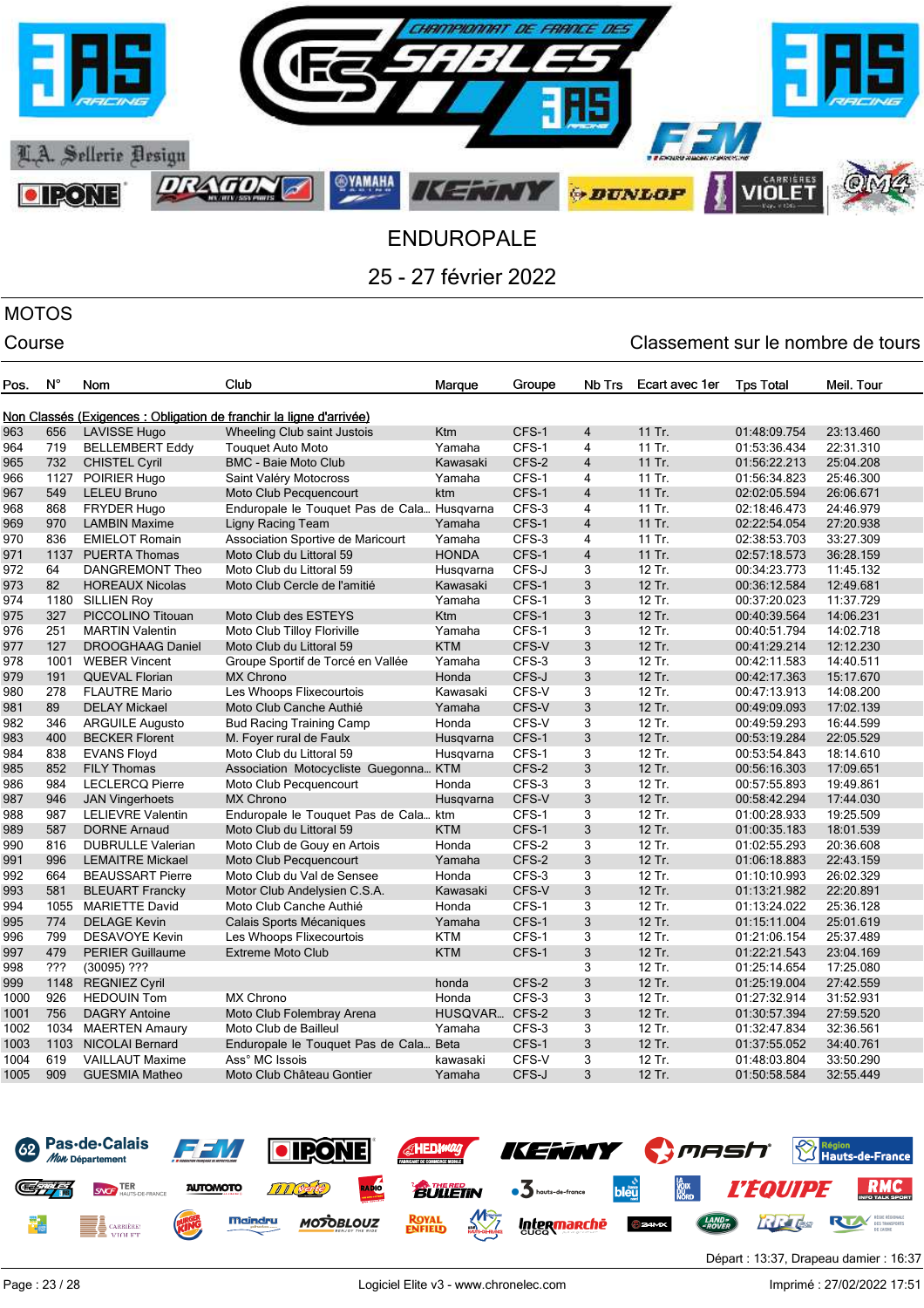

### MOTOS

| Pos. | $N^{\circ}$ | Nom                                      | Club                                                                | Marque       | Groupe | Nb Trs         | Ecart avec 1er | <b>Tps Total</b> | Meil. Tour  |
|------|-------------|------------------------------------------|---------------------------------------------------------------------|--------------|--------|----------------|----------------|------------------|-------------|
|      |             |                                          | Non Classés (Exigences : Obligation de franchir la ligne d'arrivée) |              |        |                |                |                  |             |
| 1006 |             | 1075 MERIAU Julien                       | Moto Club d'Ernée                                                   | Husqvarna    | CFS-3  | 3              | 12 Tr.         | 01:56:25.733     | 29:04.558   |
| 1007 | 1188        | SPECIALE-CLEENEW Moto Club Mervillois    |                                                                     | <b>KTM</b>   | CFS-V  | 3              | 12 Tr.         | 02:06:30.075     | 42:28.272   |
| 1008 | 655         | <b>BALEZO Alexandre</b>                  | Moto Club Auboué                                                    | <b>KTM</b>   | CFS-1  | 3              | 12 Tr.         | 02:07:43.553     | 40:56.861   |
| 1009 | 484         | DERAMOND DE ROU Moto Club du Littoral 59 |                                                                     | <b>Beta</b>  | CFS-2  | 3              | 12 Tr.         | 02:29:08.545     | 23:55.641   |
| 1010 | 669         | <b>BENOIST Damien</b>                    | Association pour le Développement Gasgas                            |              | CFS-2  | 3              | 12 Tr.         | 02:36:54.784     | 41:46.700   |
| 1011 | 784         | <b>PELEUSE Nicolas</b>                   | Enduropale le Touquet Pas de Cala HONDA                             |              | CFS-1  | 3              | 12 Tr.         | 02:46:49.583     | 1:00:46.950 |
| 1012 | 803         | PREVOST Jerome                           | Moto Club Epernay                                                   | <b>KTM</b>   | CFS-V  | 3              | 12 Tr.         | 02:55:41.715     | 1:01:25.142 |
| 1013 | 524         | <b>TILMANT Florian</b>                   | Enduropale le Touquet Pas de Cala Ktm                               |              | CFS-3  | 3              | 12 Tr.         | 02:56:21.635     | 1:07:58.012 |
| 1014 | 20          | <b>MARTENS Yentel</b>                    | <b>Touquet Auto Moto</b>                                            | <b>HONDA</b> | CFS-1  | $\overline{c}$ | 13 Tr.         | 00:17:59.974     | 11:04.839   |
| 1015 | 37          | VAN ESSEN Twan                           | <b>MX Chrono</b>                                                    | <b>KTM</b>   | CFS-1  | $\overline{2}$ | 13 Tr.         | 00:19:31.224     | 11:22.082   |
| 1016 | 41          | <b>KNUIMAN Jeremy</b>                    | <b>MX Chrono</b>                                                    | <b>KTM</b>   | CFS-J  | $\overline{2}$ | 13 Tr.         | 00:20:02.235     | 11:40.832   |
| 1017 | 70          | ROUSSEL Romain                           | Beauvais Moto Club                                                  | Husqvarna    | CFS-1  | 2              | 13 Tr.         | 00:21:35.354     | 12:41.441   |
| 1018 | 236         | <b>LE JAOUEN Loick</b>                   | Moto Club Nord Seine & Marnais                                      | Honda        | CFS-1  | $\overline{2}$ | 13 Tr.         | 00:21:43.394     | 12:37.981   |
| 1019 | 99          | <b>GANTIER Jerome</b>                    | Moto Club de Blargies                                               | Yamaha       | CFS-V  | 2              | 13 Tr.         | 00:22:47.253     | 13:24.850   |
| 1020 | 243         | <b>VIANE Alexis</b>                      | <b>FCMPN</b>                                                        | Yamaha       | CFS-1  | $\overline{2}$ | 13 Tr.         | 00:22:54.804     | 13:38.841   |
| 1021 | 627         | <b>LIENART Theotime</b>                  | Enduropale le Touquet Pas de Cala Yamaha                            |              | CFS-1  | $\overline{2}$ | 13 Tr.         | 00:27:17.364     | 15:11.879   |
| 1022 | 93          | <b>DUMONTIER Romain</b>                  | Rouen Moto Crampons                                                 | Husgvarna    | CFS-1  | $\overline{c}$ | 13 Tr.         | 00:27:41.222     | 19:51.569   |
| 1023 | 464         | <b>JOUCAN Cyrille</b>                    | Moto Club Triagoz                                                   | Yamaha       | CFS-1  | 2              | 13 Tr.         | 00:30:43.834     | 16:48.841   |
| 1024 | 845         | <b>FASTRE Koen</b>                       | Enduropale le Touquet Pas de Cala Ktm                               |              | CFS-1  | $\overline{c}$ | 13 Tr.         | 00:31:29.945     | 16:47.861   |
| 1025 | 213         | <b>BOIZIEAU Cedric</b>                   | Moto Club des Plages                                                | Honda        | CFS-V  | $\overline{2}$ | 13 Tr.         | 00:32:37.903     | 18:57.358   |
| 1026 | 172         | <b>BAILLIEU Gauthier</b>                 | <b>Moto Club Mervillois</b>                                         | Husqvarna    | CFS-1  | $\overline{2}$ | 13 Tr.         | 00:33:19.254     | 18:35.790   |
| 1027 | 668         | <b>BENOIST Alrick</b>                    | Beauvais Moto Club                                                  | Rieju        | CFS-2  | $\overline{2}$ | 13 Tr.         | 00:36:53.745     | 19:02.821   |
| 1028 | 934         | <b>HIVART Cedric</b>                     | Enduropale le Touquet Pas de Cala Kawasaki                          |              | CFS-V  | $\mathbf 2$    | 13 Tr.         | 00:37:04.635     | 17:57.162   |
| 1029 | 456         | <b>BOILLET Guillaume</b>                 | <b>MOTOCROSS LONDINIERES</b>                                        | YAMAHA       | CFS-V  | 2              | 13 Tr.         | 00:37:18.883     | 21:35.409   |
| 1030 | 971         | <b>LAMBLIN Thibaut</b>                   | Racing Tout Terrain                                                 | <b>KTM</b>   | CFS-3  | $\overline{2}$ | 13 Tr.         | 00:39:07.584     | 19:37.310   |
| 1031 | 714         | <b>CARREY Dimitri</b>                    | Moto Club Portusien                                                 | Yamaha       | CFS-3  | 2              | 13 Tr.         | 00:39:17.642     | 21:00.398   |
| 1032 | 628         | <b>DACHE Amaury</b>                      | Moto/Quad Plainville                                                | Kawasaki     | CFS-3  | $\overline{c}$ | 13 Tr.         | 00:40:26.904     | 23:24.430   |
| 1033 | 806         | <b>DIDRY Julien</b>                      | Moto Club du Littoral 59                                            | <b>KTM</b>   | CFS-1  | $\overline{2}$ | 13 Tr.         | 00:40:40.054     | 23:57.681   |
| 1034 | 652         | <b>BAES Timothee</b>                     | <b>Moto Club Doullennais</b>                                        | Husqvarna    | CFS-1  | $\overline{c}$ | 13 Tr.         | 00:42:53.054     | 25:14.521   |
| 1035 | 538         | <b>CAMBRE Alan</b>                       | Enduropale le Touquet Pas de Cala husqvarna                         |              | CFS-3  | 2              | 13 Tr.         | 00:46:19.254     | 30:24.252   |
| 1036 | 1047        | <b>MAQUINGHEN Thibaud</b>                | Enduropale le Touquet Pas de Cala Yamaha                            |              | CFS-2  | $\overline{c}$ | 13 Tr.         | 00:49:45.914     | 25:50.901   |
| 1037 | 965         | KRZYKAWSKI Stepha                        | <b>MX Chrono</b>                                                    | KTM          | CFS-V  | $\overline{c}$ | 13 Tr.         | 00:51:15.893     | 28:50.720   |
| 1038 | 842         | <b>FAIVRE Valentin</b>                   | <b>Fontenoy Moto Club</b>                                           | Honda        | CFS-1  | $\overline{2}$ | 13 Tr.         | 00:51:38.203     | 29:43.748   |
| 1039 | 706         | <b>BURTIN Nicolas</b>                    | Enduropale le Touquet Pas de Cala Husqvarna                         |              | CFS-1  | $\overline{2}$ | 13 Tr.         | 00:55:42.165     | 37:06.731   |
| 1040 | 859         | <b>FOUCHEZ Remy</b>                      | Moto Club Rozoy                                                     | Yamaha       | CFS-3  | $\overline{2}$ | 13 Tr.         | 00:58:40.284     | 31:16.389   |
| 1041 | 862         | <b>FRAMMERY Yanne</b>                    | Moto Club du Littoral 59                                            | Yamaha       | CFS-V  | $\overline{2}$ | 13 Tr.         | 00:59:39.615     | 34:59.062   |
| 1042 | 654         | <b>HENON Arnaud</b>                      | Moto Club du Littoral 59                                            | Yamaha       | CFS-1  | $\overline{2}$ | 13 Tr.         | 01:04:48.195     | 41:23.041   |
| 1043 | 932         | <b>HERICOURT Florian</b>                 | Moto Club du Littoral 59                                            | Husqvarna    | CFS-3  | 2              | 13 Tr.         | 01:06:17.223     | 42:15.010   |
| 1044 | 1016        | <b>LEVEL Pascal</b>                      | Moto Club de Gouy en Artois                                         | Honda        | CFS-3  | $\overline{2}$ | 13 Tr.         | 01:10:58.173     | 46:26.690   |
| 1045 | 614         | <b>SALMON Baptiste</b>                   | Enduropale le Touquet Pas de Cala Husaberg                          |              | CFS-2  | 2              | 13 Tr.         | 01:17:49.064     | 52:54.781   |
| 1046 | 618         |                                          | GELABERT CLADERA Moto Club des Bermudes                             | Yamaha       | CFS-V  | $\mathbf 2$    | 13 Tr.         | 01:20:32.964     | 52:02.110   |
| 1047 |             | 1172 SALAUN Nicolas                      | Enduropale le Touquet Pas de Cala KTM                               |              | CFS-V  | $\overline{2}$ | 13 Tr.         | 01:23:48.993     | 59:00.019   |
| 1048 |             | 1122 PLATTEAU Edouard                    | Cassel Moto Club                                                    | <b>KTM</b>   | CFS-1  | $\overline{2}$ | 13 Tr.         | 01:25:13.964     | 1:04:58.181 |

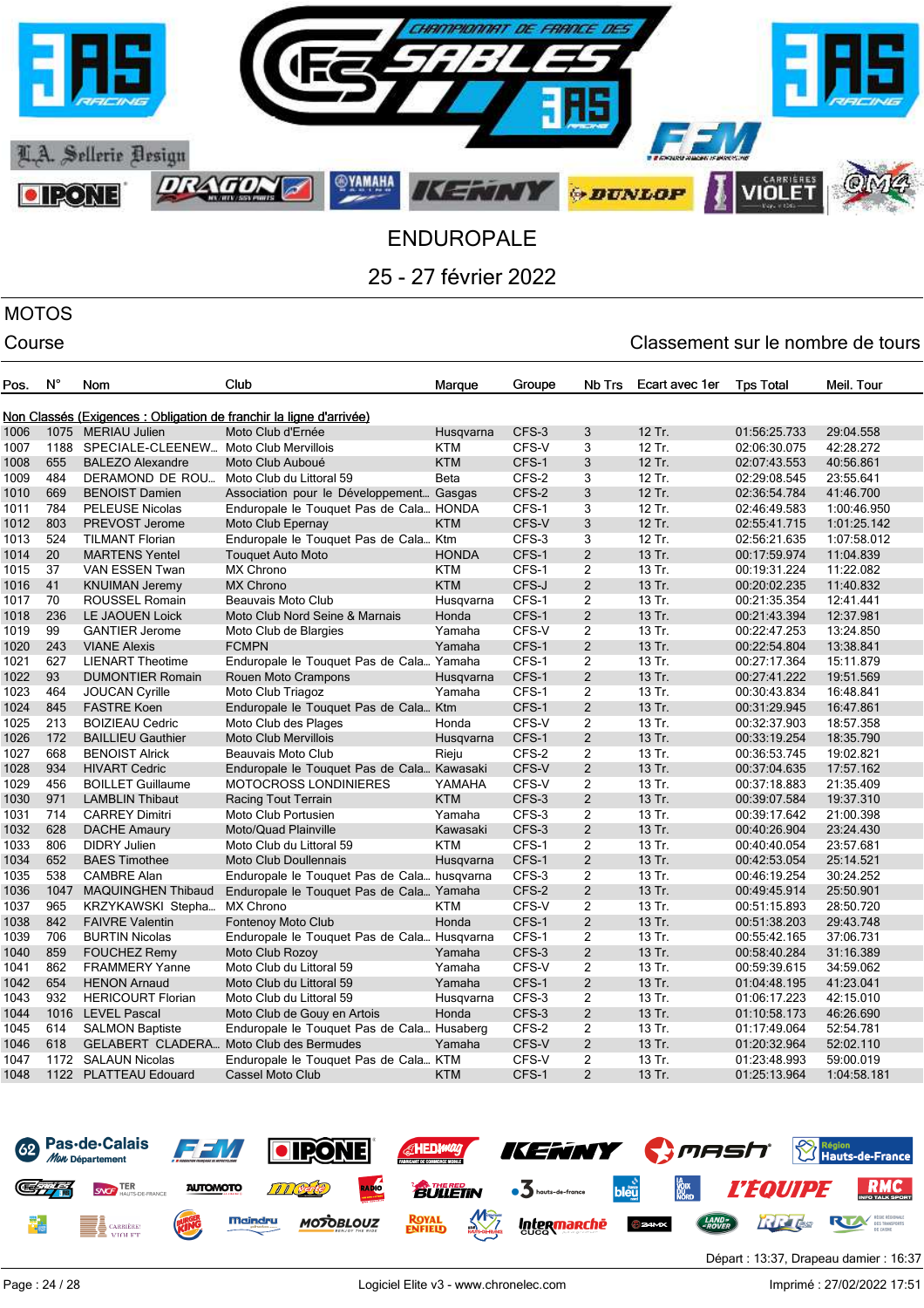

## MOTOS

| Pos. | $N^{\circ}$ | Nom                       | Club                                                                | Marque           | Groupe | Nb Trs         | Ecart avec 1er | <b>Tps Total</b> | Meil. Tour               |
|------|-------------|---------------------------|---------------------------------------------------------------------|------------------|--------|----------------|----------------|------------------|--------------------------|
|      |             |                           |                                                                     |                  |        |                |                |                  |                          |
|      |             |                           | Non Classés (Exigences : Obligation de franchir la ligne d'arrivée) |                  |        |                |                |                  |                          |
| 1049 | 573         | <b>DAMIEN Sebastien</b>   | Moto Club de Sologne                                                | <b>KTM</b>       | CFS-V  | 2              | 13 Tr.         | 01:27:34.184     | 56:09.134                |
| 1050 | 915         | <b>GUILLARD Franck</b>    | A.S.M. de l'A.C.O.                                                  | Honda            | CFS-V  | 2              | 13 Tr.         | 01:32:05.173     | 1:01:01.188              |
| 1051 | 640         | <b>CAYEUX Benoit</b>      | <b>Touquet Auto Moto</b>                                            | Honda            | CFS-1  | $\overline{2}$ | 13 Tr.         | 01:33:37.314     | 1:08:07.240              |
| 1052 | 639         | PREVOT Damien             | Enduropale le Touquet Pas de Cala Honda                             |                  | CFS-3  | $\overline{2}$ | 13 Tr.         | 01:42:19.753     | 1:13:37.469              |
| 1053 | 1109        | PALLUAU Judicael          | <b>VVM</b>                                                          | Yamaha           | CFS-V  | $\overline{c}$ | 13 Tr.         | 01:48:01.584     | 1:23:14.640              |
| 1054 | 1144        | <b>FIQUET Maxime</b>      | Racing Tout Terrain                                                 | <b>KTM</b>       | CFS-2  | 2              | 13 Tr.         | 01:50:20.074     | 1:13:51.290              |
| 1055 | 771         | <b>DEGAEY Nathan</b>      | Enduropale le Touquet Pas de Cala Ktm                               |                  | CFS-1  | $\overline{2}$ | 13 Tr.         | 01:55:06.513     | 1:25:51.179              |
| 1056 | 1058        | <b>BEAUVAIS Alexandre</b> | Moto team 95                                                        | Husqvarna        | CFS-1  | $\overline{2}$ | 13 Tr.         | 01:56:58.463     | 1:17:16.460              |
| 1057 | 635         | <b>CREPIN Donovan</b>     | Calais Sports Mécaniques                                            | Yamaha           | CFS-J  | $\overline{2}$ | 13 Tr.         | 01:59:11.893     | 1:39:05.880              |
| 1058 | 854         | <b>FLAHAUT François</b>   |                                                                     | <b>Ktm</b>       | CFS-1  | $\overline{2}$ | 13 Tr.         | 02:05:23.234     | 1:40:39.741              |
| 1059 |             | 1017 LEVEL Alex           | <b>MX Chrono</b>                                                    | Husqvarna        | CFS-V  | $\overline{2}$ | 13 Tr.         | 02:08:50.313     | 1:35:33.839              |
| 1060 | 992         | <b>LEFEVRE Paul</b>       | A.S.M. de l'A.C.O.                                                  | Yamaha           | CFS-1  | 2              | 13 Tr.         | 02:30:00.103     | 1:36:30.108              |
| 1061 | 26          | <b>LECLABART Gautier</b>  | <b>Touquet Auto Moto</b>                                            | <b>KTM</b>       | CFS-1  | $\mathbf{1}$   | 14 Tr.         | 00:07:49.202     | $\overline{\phantom{a}}$ |
| 1062 | 1112        | <b>ZOLDOS Arnaud</b>      | Moto Club De L Armagnac                                             | <b>TM Racing</b> | CFS-2  | $\mathbf{1}$   | 14 Tr.         | 00:09:10.733     | $\overline{\phantom{a}}$ |
| 1063 | 111         | <b>CLAISSE Clement</b>    | Moto Club Pecquencourt                                              | YAMAHA           | CFS-1  | $\mathbf{1}$   | 14 Tr.         | 00:09:19.293     | $\blacksquare$           |
| 1064 | 197         | <b>HATTE Benjamin</b>     | Moto Club Mailly le Camp                                            | <b>KTM</b>       | CFS-1  | 1              | 14 Tr.         | 00:09:53.184     | $\overline{\phantom{a}}$ |
| 1065 | 258         | <b>FLINE Guylain</b>      | <b>Bourges Racing Team</b>                                          | Husqvarna        | CFS-2  | $\mathbf{1}$   | 14 Tr.         | 00:10:22.564     | ÷,                       |
| 1066 | 145         | <b>ANTONY Sebastien</b>   | <b>Extreme Moto Club</b>                                            | gasgas           | CFS-2  | $\mathbf{1}$   | 14 Tr.         | 00:10:26.224     | $\blacksquare$           |
| 1067 | 163         | <b>VANNIER Thomas</b>     | Association Sportive de la Vallée d                                 | <b>HONDA</b>     | CFS-1  | $\mathbf{1}$   | 14 Tr.         | 00:10:50.065     | $\overline{\phantom{a}}$ |
| 1068 | 95          | <b>LANNOY Paul</b>        | Association Sportive de Maricourt                                   | Yamaha           | CFS-1  | $\mathbf{1}$   | 14 Tr.         | 00:11:11.643     | $\blacksquare$           |
| 1069 | 83          | <b>VANACKER Pierre</b>    | Moto Club Doullennais                                               | Yamaha           | CFS-2  | $\mathbf{1}$   | 14 Tr.         | 00:12:04.465     | $\blacksquare$           |
| 1070 | 118         | <b>PIETTE Cesar</b>       | Moto Club du Littoral 59                                            | <b>KTM</b>       | CFS-1  | 1              | 14 Tr.         | 00:12:16.793     | $\blacksquare$           |
| 1071 | 204         | <b>VICHARD Marc</b>       | <b>Team Enduro Passion</b>                                          | ktm              | CFS-V  | $\mathbf{1}$   | 14 Tr.         | 00:12:20.943     | $\overline{a}$           |
| 1072 | 908         | <b>GUEPIN Maxime</b>      | Liovette Club Beauvais                                              | <b>KTM</b>       | CFS-2  | $\mathbf{1}$   | 14 Tr.         | 00:12:23.283     | $\mathbf{r}$             |
| 1073 | 904         | <b>GRIMBER Jonathan</b>   | Moto Club du Littoral 59                                            | Yamaha           | CFS-1  | $\mathbf{1}$   | 14 Tr.         | 00:12:56.864     | $\blacksquare$           |
| 1074 | 318         | <b>BERNARD Matthieu</b>   | Moto Club du Littoral 59                                            | Yamaha           | CFS-2  | $\mathbf{1}$   | 14 Tr.         | 00:13:01.994     | $\blacksquare$           |
| 1075 | 1227        | VANGREVENINGE Be          | Moto Club Pecquencourt                                              | Husqvarna        | CFS-J  | $\mathbf{1}$   | 14 Tr.         | 00:13:12.144     | $\blacksquare$           |
| 1076 | 434         | COMOGLIO John             | Club Moto du Beaujolais                                             | <b>KTM</b>       | CFS-2  | $\mathbf{1}$   | 14 Tr.         | 00:13:42.365     | $\overline{\phantom{a}}$ |
| 1077 | 1113        | <b>PAULUS Thomas</b>      | <b>MX Chrono</b>                                                    | Honda            | CFS-J  | $\mathbf{1}$   | 14 Tr.         | 00:14:28.644     | $\overline{\phantom{a}}$ |
| 1078 | 933         | <b>KLIMEK Thomas</b>      | Moto Club Nord Seine & Marnais                                      | Honda            | CFS-2  | $\mathbf{1}$   | 14 Tr.         | 00:16:22.663     | $\blacksquare$           |
| 1079 | 341         | <b>GOLLEAU Anthony</b>    | <b>Association Sports Elec Dampierre</b>                            | Yamaha           | CFS-2  | $\mathbf{1}$   | 14 Tr.         | 00:16:57.414     | $\blacksquare$           |
| 1080 | 396         | <b>VERBEKE Xavier</b>     | <b>MX Chrono</b>                                                    | Yamaha           | CFS-V  | $\mathbf{1}$   | 14 Tr.         | 00:17:09.554     | $\overline{\phantom{a}}$ |
| 1081 | 603         | <b>REGNIER Damien</b>     | <b>MX Chrono</b>                                                    | Yamaha           | CFS-1  | $\mathbf{1}$   | 14 Tr.         | 00:17:16.602     | $\mathbf{r}$             |
| 1082 | 742         | <b>AVENEL Milko</b>       | <b>MOTOCROSS LONDINIERES</b>                                        | Honda            | CFS-V  | $\mathbf{1}$   | 14 Tr.         | 00:17:32.023     | $\blacksquare$           |
| 1083 | 1002        | LEPELLEY Benjamin         | Moto Club de l'Ay                                                   | <b>KAWASAKI</b>  | CFS-1  | $\mathbf{1}$   | 14 Tr.         | 00:17:58.744     |                          |
| 1084 | 553         | PIERROT Julien            | Association Sportive de Maricourt                                   | <b>HONDA</b>     | CFS-1  | 1              | 14 Tr.         | 00:18:29.424     | $\blacksquare$           |
| 1085 | 506         | <b>BAUDUIN Jessy</b>      | <b>MX Chrono</b>                                                    | <b>KTM</b>       | CFS-1  | $\mathbf{1}$   | 14 Tr.         | 00:18:39.895     | $\blacksquare$           |
| 1086 | 1119        | PICARD Gaylord            | Moto Club des Hautes Vallées                                        | Yamaha           | CFS-1  | $\mathbf{1}$   | 14 Tr.         | 00:18:41.284     | $\blacksquare$           |
| 1087 | 886         | <b>GERARD Kevin</b>       | Moto Club du Littoral 59                                            | Yamaha           | CFS-2  | $\mathbf{1}$   | 14 Tr.         | 00:18:46.812     | $\blacksquare$           |
| 1088 | 634         | LIEGEOIS Matthieu         | Moto Club du Littoral 59                                            | Yamaha           | CFS-1  | $\mathbf{1}$   | 14 Tr.         | 00:20:08.542     | $\blacksquare$           |
| 1089 | 564         | <b>FRAMMERY Camille</b>   | Moto Club du Littoral 59                                            | Yamaha           | CFS-F  | $\mathbf{1}$   | 14 Tr.         | 00:20:14.633     | $\overline{\phantom{a}}$ |
| 1090 | 557         | <b>LECOMPTE Anthony</b>   | Enduropale le Touquet Pas de Cala husqvarna                         |                  | CFS-2  | 1              | 14 Tr.         | 00:20:50.963     | $\blacksquare$           |
| 1091 | 688         | <b>BOITEL Sebastien</b>   | Moto Club du Littoral 59                                            | Yamaha           | CFS-3  | $\mathbf{1}$   | 14 Tr.         | 00:21:28.204     | $\overline{a}$           |
|      |             |                           |                                                                     |                  |        |                |                |                  |                          |

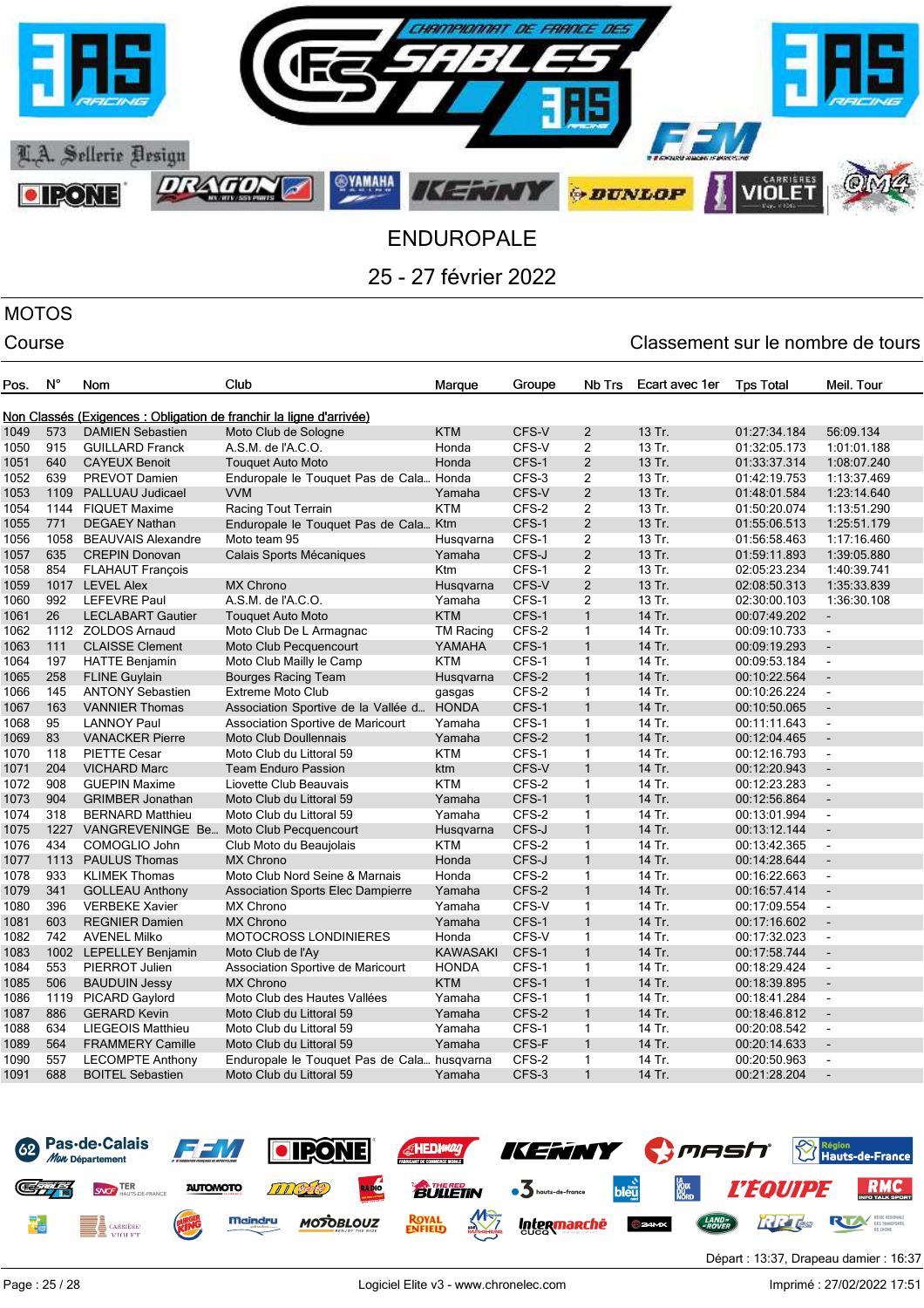

## MOTOS

### Course Course Course Course Course Course Course Course Course Course Course Course Course Course Course Cours

| Non Classés (Exigences : Obligation de franchir la ligne d'arrivée)<br><b>COLIN Valentin</b><br>CFS-1<br>1092<br>741<br>A.M Bignanaise<br>$\mathbf{1}$<br>14 Tr.<br>Suzuki<br>00:21:45.144<br>$\sim$<br>723<br>Moto Club du Littoral 59<br>CFS-F<br>$\mathbf{1}$<br>14 Tr.<br>1093<br><b>CHARLET Manon</b><br>Yamaha<br>00:22:13.543<br>$\blacksquare$<br>$\mathbf{1}$<br>1094<br>948<br>Racing Tout Terrain<br><b>KTM</b><br>CFS-V<br>14 Tr.<br>00:23:04.584<br>JEDRZEJEWSKI Julien<br>$\blacksquare$<br>CFS-1<br>1095<br>1216<br><b>VALENTI Alfredo</b><br>$\mathbf{1}$<br>14 Tr.<br>00:23:13.104<br>Honda<br>$\blacksquare$<br>636<br>$\mathbf{1}$<br>1096<br>CFS-V<br>14 Tr.<br><b>BROUSSEAU Christian</b><br>Moto Club Tout Terrain Du Rocher<br>Husqvarna<br>00:23:58.683<br>$\blacksquare$<br>14 Tr.<br>1097<br>1004<br><b>LEPRETRE Emilien</b><br>CFS-1<br>$\mathbf{1}$<br><b>MX Chrono</b><br>Yamaha<br>00:24:13.544<br>$\blacksquare$<br>1098<br>754<br><b>LIEBENS Ludovic</b><br><b>KTM</b><br>CFS-3<br>$\mathbf{1}$<br>14 Tr.<br>Auto Moto Club Morbihan<br>00:24:48.723<br>CFS-3<br>1097<br>Moto Club du Littoral 59<br>$\mathbf{1}$<br>14 Tr.<br>00:24:51.363<br>1099<br><b>MUCHEMBLED Maxime</b><br>Yamaha<br>$\blacksquare$<br>CFS-2<br>$\mathbf{1}$<br>14 Tr.<br>1100<br>1106<br><b>VOLCKAERT Jason</b><br>00:25:58.465<br>Enduropale le Touquet Pas de Cala GasGas<br>$\blacksquare$<br>CFS-V<br>14 Tr.<br>1101<br>1056<br><b>MARTIN Jean Michel</b><br>$\mathbf{1}$<br>00:26:58.724<br>Enduropale le Touquet Pas de Cala Yamaha<br>$\blacksquare$<br>769<br>CFS-1<br>$\mathbf{1}$<br>14 Tr.<br>1102<br><b>DECLERCQ Bruno</b><br>00:27:40.043<br>Racing Tout Terrain<br>Honda<br>$\overline{a}$<br>CFS-3<br>1103<br>1110<br><b>PAQUET Kevin</b><br>Moto Club de Blargies<br>Honda<br>$\mathbf{1}$<br>14 Tr.<br>00:28:05.533<br>$\blacksquare$<br>CFS-2<br>14 Tr.<br>1104<br>1065<br><b>MAUPAS Olivier</b><br>Enduropale le Touquet Pas de Cala sherco<br>$\mathbf{1}$<br>00:28:22.034<br>$\overline{a}$<br>CFS-1<br>1105<br>848<br><b>FERON Philippe</b><br>Moto Club du Littoral 59<br><b>Ktm</b><br>1<br>14 Tr.<br>00:28:31.063<br>$\blacksquare$<br>46<br><b>KTM</b><br>CFS-F<br>$\mathbf{1}$<br>14 Tr.<br>1106<br><b>SEINNAVE Margaux</b><br>Moto Club du Littoral 59<br>00:28:41.144<br>$\blacksquare$<br>938<br>CFS-1<br>14 Tr.<br>1107<br><b>HURET Maxime</b><br>Enduropale le Touquet Pas de Cala KTM<br>$\mathbf{1}$<br>00:29:51.583<br>$\overline{\phantom{a}}$<br>$\mathbf{1}$<br>1072<br><b>MEISS Loic</b><br>CFS-3<br>14 Tr.<br>1108<br>Moto Club des ESTEYS<br>00:31:56.265<br>Yamaha<br>$\overline{a}$<br>731<br><b>MX Chrono</b><br>CFS-J<br>$\mathbf{1}$<br>14 Tr.<br>1109<br><b>CHEVALIER Martin</b><br>Yamaha<br>00:35:25.383<br>$\blacksquare$<br>1161<br>CFS-3<br>$\mathbf{1}$<br>14 Tr.<br>1110<br><b>ROGEZ Arthur</b><br>Honda<br>00:41:40.104<br>$\blacksquare$<br>1079<br><b>BURNET Lionel</b><br>CFS-1<br>$\mathbf{1}$<br>14 Tr.<br>00:42:43.174<br>1111<br>R.M.S.C Villeurbannais<br>Husaberg<br>$\blacksquare$<br>907<br>CFS-1<br>$\mathbf{1}$<br>14 Tr.<br>02:09:34.404<br>1112<br><b>GUAQUIER Julien</b><br>Association Sportive de Maricourt<br>Husqvarna<br>÷,<br>1113<br>22<br><b>BROSSIER Victor</b><br>CFS-1<br>0<br>Moto Club du Littoral 59<br>Yamaha<br>$\overline{a}$<br>$\overline{a}$<br>411<br><b>DERCOURT Nicolas</b><br><b>Moto Club Picard</b><br><b>KTM</b><br>CFS-1<br>$\mathbf{0}$<br>1114<br>76<br>CFS-2<br>0<br>1115<br><b>COCHET Erwan</b><br>Moto Club de la Ruche Nouanaise<br>ktm<br>85<br><b>KTM</b><br>CFS-1<br>$\mathbf{0}$<br>1116<br><b>DOUAUD Enzo</b><br>DOUAUD PASSION MX<br>109<br><b>KTM</b><br>CFS-V<br>0<br>1117<br><b>MUTELET Olivier</b><br>Racing Tout Terrain<br>$\overline{\phantom{a}}$<br>$\overline{a}$<br>$\blacksquare$<br>112<br>CFS-V<br>$\mathbf 0$<br>1118<br><b>CLOT Jean Noel</b><br>Mx 15 Moto Club<br><b>KTM</b><br>$\mathbf 0$<br>1119<br>155<br><b>NADALIN Olivier</b><br>CFS-V<br>Moto Club De L Armagnac<br>Yamaha<br>$\overline{a}$<br>$\overline{a}$<br>$\blacksquare$<br>167<br>1120<br>CFS-V<br>0<br><b>COMPERE Christophe</b><br>Ligny Racing Team<br>Kawasaki<br>192<br>CFS-1<br>1121<br><b>DEPRECQ Josselin</b><br>Liovette Club Beauvais<br><b>KTM</b><br>0<br>$\overline{\phantom{a}}$<br>$\overline{\phantom{a}}$<br>$\overline{a}$<br>210<br>CFS-1<br>$\mathbf{0}$<br>1122<br><b>AUBRON Manuel</b><br>Amicale Moto Club Severac<br>Ktm<br>1123<br>227<br><b>LEMESLE Guillaume</b><br><b>MX Chrono</b><br>Ktm<br>CFS-1<br>0<br>$\overline{\phantom{a}}$<br>$\blacksquare$<br>$\blacksquare$<br>285<br><b>ELSENS Jules</b><br>CFS-1<br>$\mathbf{0}$<br>1124<br><b>Moto Club Mervillois</b><br>Yamaha<br>÷,<br>435<br>CFS-1<br>$\mathbf 0$<br>1125<br><b>DUPONT Amaury</b><br><b>KTM</b><br><b>Touquet Auto Moto</b><br>$\blacksquare$<br>$\overline{\phantom{a}}$<br>$\blacksquare$<br>441<br>CFS-2<br>$\mathbf{0}$<br>1126<br><b>CLOAREC Mickael</b><br>Moto Club des Abers<br>Yamaha<br>$\overline{a}$<br>444<br>CFS-2<br>1127<br><b>BERNARD Quentin</b><br>Plan D'Orgon Sport Moto<br>0<br>Husqvarna<br>$\blacksquare$<br>$\blacksquare$<br>$\overline{a}$<br>CFS-V<br>1128<br>487<br>$\mathbf{0}$<br><b>MARTIN Pierre Elie</b><br>Racing Tout Terrain<br>Husqvarna<br>÷<br>488<br>CFS-3<br>1129<br>Moto Club du Littoral 59<br>Yamaha<br>0<br><b>MARGOLLE Anthony</b><br>$\overline{\phantom{0}}$<br>$\overline{\phantom{a}}$<br>$\overline{\phantom{a}}$<br>514<br>CFS-J<br>$\mathbf{0}$<br>1130<br><b>THIEBAUT Romain</b><br>Moto Club des ESTEYS<br><b>KTM</b><br>525<br>CFS-2<br>$\mathbf 0$<br>1131<br><b>DORGET Simon</b><br><b>TM Racing</b><br><b>Fontenoy Moto Club</b><br>$\overline{\phantom{a}}$<br>$\overline{\phantom{a}}$<br>$\blacksquare$<br>$\mathbf{0}$<br>536<br>CFS-3<br>1132<br><b>POTTEAU Victor</b><br>Moto Club du Littoral 59<br>Yamaha<br>$\overline{\phantom{a}}$<br>1133<br>555<br>CFS-V<br>$\Omega$<br><b>LARDE Vincent</b><br>Moto Club Canche Authié<br>Yamaha<br>$\blacksquare$<br>$\blacksquare$<br>$\overline{a}$<br>1134<br>556<br>CFS-2<br>$\Omega$<br><b>POMART Guy</b><br><b>Moto Club Mervillois</b><br>Yamaha | Pos. | $N^{\circ}$ | Nom | Club | Marque | Groupe | Nb Trs | Ecart avec 1er | <b>Tps Total</b> | Meil. Tour |
|-------------------------------------------------------------------------------------------------------------------------------------------------------------------------------------------------------------------------------------------------------------------------------------------------------------------------------------------------------------------------------------------------------------------------------------------------------------------------------------------------------------------------------------------------------------------------------------------------------------------------------------------------------------------------------------------------------------------------------------------------------------------------------------------------------------------------------------------------------------------------------------------------------------------------------------------------------------------------------------------------------------------------------------------------------------------------------------------------------------------------------------------------------------------------------------------------------------------------------------------------------------------------------------------------------------------------------------------------------------------------------------------------------------------------------------------------------------------------------------------------------------------------------------------------------------------------------------------------------------------------------------------------------------------------------------------------------------------------------------------------------------------------------------------------------------------------------------------------------------------------------------------------------------------------------------------------------------------------------------------------------------------------------------------------------------------------------------------------------------------------------------------------------------------------------------------------------------------------------------------------------------------------------------------------------------------------------------------------------------------------------------------------------------------------------------------------------------------------------------------------------------------------------------------------------------------------------------------------------------------------------------------------------------------------------------------------------------------------------------------------------------------------------------------------------------------------------------------------------------------------------------------------------------------------------------------------------------------------------------------------------------------------------------------------------------------------------------------------------------------------------------------------------------------------------------------------------------------------------------------------------------------------------------------------------------------------------------------------------------------------------------------------------------------------------------------------------------------------------------------------------------------------------------------------------------------------------------------------------------------------------------------------------------------------------------------------------------------------------------------------------------------------------------------------------------------------------------------------------------------------------------------------------------------------------------------------------------------------------------------------------------------------------------------------------------------------------------------------------------------------------------------------------------------------------------------------------------------------------------------------------------------------------------------------------------------------------------------------------------------------------------------------------------------------------------------------------------------------------------------------------------------------------------------------------------------------------------------------------------------------------------------------------------------------------------------------------------------------------------------------------------------------------------------------------------------------------------------------------------------------------------------------------------------------------------------------------------------------------------------------------------------------------------------------------------------------------------------------------------------------------------------------------------------------------------------------------------------------------------------------------------------------------------------------------------------------------------------------------------------------------------------------------------------------------------------------------------------------------------------------------------------------------------------------------------------------------------------------------------------------------------------------------------------------------------------------------------------------------------------------------------------------------------------------------------------------------------------------------------------------------------------------------------------------------------------------------------------------------------------------------------------------------------------------------------------------------------------------------------------------------------------------------------------------------|------|-------------|-----|------|--------|--------|--------|----------------|------------------|------------|
|                                                                                                                                                                                                                                                                                                                                                                                                                                                                                                                                                                                                                                                                                                                                                                                                                                                                                                                                                                                                                                                                                                                                                                                                                                                                                                                                                                                                                                                                                                                                                                                                                                                                                                                                                                                                                                                                                                                                                                                                                                                                                                                                                                                                                                                                                                                                                                                                                                                                                                                                                                                                                                                                                                                                                                                                                                                                                                                                                                                                                                                                                                                                                                                                                                                                                                                                                                                                                                                                                                                                                                                                                                                                                                                                                                                                                                                                                                                                                                                                                                                                                                                                                                                                                                                                                                                                                                                                                                                                                                                                                                                                                                                                                                                                                                                                                                                                                                                                                                                                                                                                                                                                                                                                                                                                                                                                                                                                                                                                                                                                                                                                                                                                                                                                                                                                                                                                                                                                                                                                                                                                                                                                                                               |      |             |     |      |        |        |        |                |                  |            |
|                                                                                                                                                                                                                                                                                                                                                                                                                                                                                                                                                                                                                                                                                                                                                                                                                                                                                                                                                                                                                                                                                                                                                                                                                                                                                                                                                                                                                                                                                                                                                                                                                                                                                                                                                                                                                                                                                                                                                                                                                                                                                                                                                                                                                                                                                                                                                                                                                                                                                                                                                                                                                                                                                                                                                                                                                                                                                                                                                                                                                                                                                                                                                                                                                                                                                                                                                                                                                                                                                                                                                                                                                                                                                                                                                                                                                                                                                                                                                                                                                                                                                                                                                                                                                                                                                                                                                                                                                                                                                                                                                                                                                                                                                                                                                                                                                                                                                                                                                                                                                                                                                                                                                                                                                                                                                                                                                                                                                                                                                                                                                                                                                                                                                                                                                                                                                                                                                                                                                                                                                                                                                                                                                                               |      |             |     |      |        |        |        |                |                  |            |
|                                                                                                                                                                                                                                                                                                                                                                                                                                                                                                                                                                                                                                                                                                                                                                                                                                                                                                                                                                                                                                                                                                                                                                                                                                                                                                                                                                                                                                                                                                                                                                                                                                                                                                                                                                                                                                                                                                                                                                                                                                                                                                                                                                                                                                                                                                                                                                                                                                                                                                                                                                                                                                                                                                                                                                                                                                                                                                                                                                                                                                                                                                                                                                                                                                                                                                                                                                                                                                                                                                                                                                                                                                                                                                                                                                                                                                                                                                                                                                                                                                                                                                                                                                                                                                                                                                                                                                                                                                                                                                                                                                                                                                                                                                                                                                                                                                                                                                                                                                                                                                                                                                                                                                                                                                                                                                                                                                                                                                                                                                                                                                                                                                                                                                                                                                                                                                                                                                                                                                                                                                                                                                                                                                               |      |             |     |      |        |        |        |                |                  |            |
|                                                                                                                                                                                                                                                                                                                                                                                                                                                                                                                                                                                                                                                                                                                                                                                                                                                                                                                                                                                                                                                                                                                                                                                                                                                                                                                                                                                                                                                                                                                                                                                                                                                                                                                                                                                                                                                                                                                                                                                                                                                                                                                                                                                                                                                                                                                                                                                                                                                                                                                                                                                                                                                                                                                                                                                                                                                                                                                                                                                                                                                                                                                                                                                                                                                                                                                                                                                                                                                                                                                                                                                                                                                                                                                                                                                                                                                                                                                                                                                                                                                                                                                                                                                                                                                                                                                                                                                                                                                                                                                                                                                                                                                                                                                                                                                                                                                                                                                                                                                                                                                                                                                                                                                                                                                                                                                                                                                                                                                                                                                                                                                                                                                                                                                                                                                                                                                                                                                                                                                                                                                                                                                                                                               |      |             |     |      |        |        |        |                |                  |            |
|                                                                                                                                                                                                                                                                                                                                                                                                                                                                                                                                                                                                                                                                                                                                                                                                                                                                                                                                                                                                                                                                                                                                                                                                                                                                                                                                                                                                                                                                                                                                                                                                                                                                                                                                                                                                                                                                                                                                                                                                                                                                                                                                                                                                                                                                                                                                                                                                                                                                                                                                                                                                                                                                                                                                                                                                                                                                                                                                                                                                                                                                                                                                                                                                                                                                                                                                                                                                                                                                                                                                                                                                                                                                                                                                                                                                                                                                                                                                                                                                                                                                                                                                                                                                                                                                                                                                                                                                                                                                                                                                                                                                                                                                                                                                                                                                                                                                                                                                                                                                                                                                                                                                                                                                                                                                                                                                                                                                                                                                                                                                                                                                                                                                                                                                                                                                                                                                                                                                                                                                                                                                                                                                                                               |      |             |     |      |        |        |        |                |                  |            |
|                                                                                                                                                                                                                                                                                                                                                                                                                                                                                                                                                                                                                                                                                                                                                                                                                                                                                                                                                                                                                                                                                                                                                                                                                                                                                                                                                                                                                                                                                                                                                                                                                                                                                                                                                                                                                                                                                                                                                                                                                                                                                                                                                                                                                                                                                                                                                                                                                                                                                                                                                                                                                                                                                                                                                                                                                                                                                                                                                                                                                                                                                                                                                                                                                                                                                                                                                                                                                                                                                                                                                                                                                                                                                                                                                                                                                                                                                                                                                                                                                                                                                                                                                                                                                                                                                                                                                                                                                                                                                                                                                                                                                                                                                                                                                                                                                                                                                                                                                                                                                                                                                                                                                                                                                                                                                                                                                                                                                                                                                                                                                                                                                                                                                                                                                                                                                                                                                                                                                                                                                                                                                                                                                                               |      |             |     |      |        |        |        |                |                  |            |
|                                                                                                                                                                                                                                                                                                                                                                                                                                                                                                                                                                                                                                                                                                                                                                                                                                                                                                                                                                                                                                                                                                                                                                                                                                                                                                                                                                                                                                                                                                                                                                                                                                                                                                                                                                                                                                                                                                                                                                                                                                                                                                                                                                                                                                                                                                                                                                                                                                                                                                                                                                                                                                                                                                                                                                                                                                                                                                                                                                                                                                                                                                                                                                                                                                                                                                                                                                                                                                                                                                                                                                                                                                                                                                                                                                                                                                                                                                                                                                                                                                                                                                                                                                                                                                                                                                                                                                                                                                                                                                                                                                                                                                                                                                                                                                                                                                                                                                                                                                                                                                                                                                                                                                                                                                                                                                                                                                                                                                                                                                                                                                                                                                                                                                                                                                                                                                                                                                                                                                                                                                                                                                                                                                               |      |             |     |      |        |        |        |                |                  |            |
|                                                                                                                                                                                                                                                                                                                                                                                                                                                                                                                                                                                                                                                                                                                                                                                                                                                                                                                                                                                                                                                                                                                                                                                                                                                                                                                                                                                                                                                                                                                                                                                                                                                                                                                                                                                                                                                                                                                                                                                                                                                                                                                                                                                                                                                                                                                                                                                                                                                                                                                                                                                                                                                                                                                                                                                                                                                                                                                                                                                                                                                                                                                                                                                                                                                                                                                                                                                                                                                                                                                                                                                                                                                                                                                                                                                                                                                                                                                                                                                                                                                                                                                                                                                                                                                                                                                                                                                                                                                                                                                                                                                                                                                                                                                                                                                                                                                                                                                                                                                                                                                                                                                                                                                                                                                                                                                                                                                                                                                                                                                                                                                                                                                                                                                                                                                                                                                                                                                                                                                                                                                                                                                                                                               |      |             |     |      |        |        |        |                |                  |            |
|                                                                                                                                                                                                                                                                                                                                                                                                                                                                                                                                                                                                                                                                                                                                                                                                                                                                                                                                                                                                                                                                                                                                                                                                                                                                                                                                                                                                                                                                                                                                                                                                                                                                                                                                                                                                                                                                                                                                                                                                                                                                                                                                                                                                                                                                                                                                                                                                                                                                                                                                                                                                                                                                                                                                                                                                                                                                                                                                                                                                                                                                                                                                                                                                                                                                                                                                                                                                                                                                                                                                                                                                                                                                                                                                                                                                                                                                                                                                                                                                                                                                                                                                                                                                                                                                                                                                                                                                                                                                                                                                                                                                                                                                                                                                                                                                                                                                                                                                                                                                                                                                                                                                                                                                                                                                                                                                                                                                                                                                                                                                                                                                                                                                                                                                                                                                                                                                                                                                                                                                                                                                                                                                                                               |      |             |     |      |        |        |        |                |                  |            |
|                                                                                                                                                                                                                                                                                                                                                                                                                                                                                                                                                                                                                                                                                                                                                                                                                                                                                                                                                                                                                                                                                                                                                                                                                                                                                                                                                                                                                                                                                                                                                                                                                                                                                                                                                                                                                                                                                                                                                                                                                                                                                                                                                                                                                                                                                                                                                                                                                                                                                                                                                                                                                                                                                                                                                                                                                                                                                                                                                                                                                                                                                                                                                                                                                                                                                                                                                                                                                                                                                                                                                                                                                                                                                                                                                                                                                                                                                                                                                                                                                                                                                                                                                                                                                                                                                                                                                                                                                                                                                                                                                                                                                                                                                                                                                                                                                                                                                                                                                                                                                                                                                                                                                                                                                                                                                                                                                                                                                                                                                                                                                                                                                                                                                                                                                                                                                                                                                                                                                                                                                                                                                                                                                                               |      |             |     |      |        |        |        |                |                  |            |
|                                                                                                                                                                                                                                                                                                                                                                                                                                                                                                                                                                                                                                                                                                                                                                                                                                                                                                                                                                                                                                                                                                                                                                                                                                                                                                                                                                                                                                                                                                                                                                                                                                                                                                                                                                                                                                                                                                                                                                                                                                                                                                                                                                                                                                                                                                                                                                                                                                                                                                                                                                                                                                                                                                                                                                                                                                                                                                                                                                                                                                                                                                                                                                                                                                                                                                                                                                                                                                                                                                                                                                                                                                                                                                                                                                                                                                                                                                                                                                                                                                                                                                                                                                                                                                                                                                                                                                                                                                                                                                                                                                                                                                                                                                                                                                                                                                                                                                                                                                                                                                                                                                                                                                                                                                                                                                                                                                                                                                                                                                                                                                                                                                                                                                                                                                                                                                                                                                                                                                                                                                                                                                                                                                               |      |             |     |      |        |        |        |                |                  |            |
|                                                                                                                                                                                                                                                                                                                                                                                                                                                                                                                                                                                                                                                                                                                                                                                                                                                                                                                                                                                                                                                                                                                                                                                                                                                                                                                                                                                                                                                                                                                                                                                                                                                                                                                                                                                                                                                                                                                                                                                                                                                                                                                                                                                                                                                                                                                                                                                                                                                                                                                                                                                                                                                                                                                                                                                                                                                                                                                                                                                                                                                                                                                                                                                                                                                                                                                                                                                                                                                                                                                                                                                                                                                                                                                                                                                                                                                                                                                                                                                                                                                                                                                                                                                                                                                                                                                                                                                                                                                                                                                                                                                                                                                                                                                                                                                                                                                                                                                                                                                                                                                                                                                                                                                                                                                                                                                                                                                                                                                                                                                                                                                                                                                                                                                                                                                                                                                                                                                                                                                                                                                                                                                                                                               |      |             |     |      |        |        |        |                |                  |            |
|                                                                                                                                                                                                                                                                                                                                                                                                                                                                                                                                                                                                                                                                                                                                                                                                                                                                                                                                                                                                                                                                                                                                                                                                                                                                                                                                                                                                                                                                                                                                                                                                                                                                                                                                                                                                                                                                                                                                                                                                                                                                                                                                                                                                                                                                                                                                                                                                                                                                                                                                                                                                                                                                                                                                                                                                                                                                                                                                                                                                                                                                                                                                                                                                                                                                                                                                                                                                                                                                                                                                                                                                                                                                                                                                                                                                                                                                                                                                                                                                                                                                                                                                                                                                                                                                                                                                                                                                                                                                                                                                                                                                                                                                                                                                                                                                                                                                                                                                                                                                                                                                                                                                                                                                                                                                                                                                                                                                                                                                                                                                                                                                                                                                                                                                                                                                                                                                                                                                                                                                                                                                                                                                                                               |      |             |     |      |        |        |        |                |                  |            |
|                                                                                                                                                                                                                                                                                                                                                                                                                                                                                                                                                                                                                                                                                                                                                                                                                                                                                                                                                                                                                                                                                                                                                                                                                                                                                                                                                                                                                                                                                                                                                                                                                                                                                                                                                                                                                                                                                                                                                                                                                                                                                                                                                                                                                                                                                                                                                                                                                                                                                                                                                                                                                                                                                                                                                                                                                                                                                                                                                                                                                                                                                                                                                                                                                                                                                                                                                                                                                                                                                                                                                                                                                                                                                                                                                                                                                                                                                                                                                                                                                                                                                                                                                                                                                                                                                                                                                                                                                                                                                                                                                                                                                                                                                                                                                                                                                                                                                                                                                                                                                                                                                                                                                                                                                                                                                                                                                                                                                                                                                                                                                                                                                                                                                                                                                                                                                                                                                                                                                                                                                                                                                                                                                                               |      |             |     |      |        |        |        |                |                  |            |
|                                                                                                                                                                                                                                                                                                                                                                                                                                                                                                                                                                                                                                                                                                                                                                                                                                                                                                                                                                                                                                                                                                                                                                                                                                                                                                                                                                                                                                                                                                                                                                                                                                                                                                                                                                                                                                                                                                                                                                                                                                                                                                                                                                                                                                                                                                                                                                                                                                                                                                                                                                                                                                                                                                                                                                                                                                                                                                                                                                                                                                                                                                                                                                                                                                                                                                                                                                                                                                                                                                                                                                                                                                                                                                                                                                                                                                                                                                                                                                                                                                                                                                                                                                                                                                                                                                                                                                                                                                                                                                                                                                                                                                                                                                                                                                                                                                                                                                                                                                                                                                                                                                                                                                                                                                                                                                                                                                                                                                                                                                                                                                                                                                                                                                                                                                                                                                                                                                                                                                                                                                                                                                                                                                               |      |             |     |      |        |        |        |                |                  |            |
|                                                                                                                                                                                                                                                                                                                                                                                                                                                                                                                                                                                                                                                                                                                                                                                                                                                                                                                                                                                                                                                                                                                                                                                                                                                                                                                                                                                                                                                                                                                                                                                                                                                                                                                                                                                                                                                                                                                                                                                                                                                                                                                                                                                                                                                                                                                                                                                                                                                                                                                                                                                                                                                                                                                                                                                                                                                                                                                                                                                                                                                                                                                                                                                                                                                                                                                                                                                                                                                                                                                                                                                                                                                                                                                                                                                                                                                                                                                                                                                                                                                                                                                                                                                                                                                                                                                                                                                                                                                                                                                                                                                                                                                                                                                                                                                                                                                                                                                                                                                                                                                                                                                                                                                                                                                                                                                                                                                                                                                                                                                                                                                                                                                                                                                                                                                                                                                                                                                                                                                                                                                                                                                                                                               |      |             |     |      |        |        |        |                |                  |            |
|                                                                                                                                                                                                                                                                                                                                                                                                                                                                                                                                                                                                                                                                                                                                                                                                                                                                                                                                                                                                                                                                                                                                                                                                                                                                                                                                                                                                                                                                                                                                                                                                                                                                                                                                                                                                                                                                                                                                                                                                                                                                                                                                                                                                                                                                                                                                                                                                                                                                                                                                                                                                                                                                                                                                                                                                                                                                                                                                                                                                                                                                                                                                                                                                                                                                                                                                                                                                                                                                                                                                                                                                                                                                                                                                                                                                                                                                                                                                                                                                                                                                                                                                                                                                                                                                                                                                                                                                                                                                                                                                                                                                                                                                                                                                                                                                                                                                                                                                                                                                                                                                                                                                                                                                                                                                                                                                                                                                                                                                                                                                                                                                                                                                                                                                                                                                                                                                                                                                                                                                                                                                                                                                                                               |      |             |     |      |        |        |        |                |                  |            |
|                                                                                                                                                                                                                                                                                                                                                                                                                                                                                                                                                                                                                                                                                                                                                                                                                                                                                                                                                                                                                                                                                                                                                                                                                                                                                                                                                                                                                                                                                                                                                                                                                                                                                                                                                                                                                                                                                                                                                                                                                                                                                                                                                                                                                                                                                                                                                                                                                                                                                                                                                                                                                                                                                                                                                                                                                                                                                                                                                                                                                                                                                                                                                                                                                                                                                                                                                                                                                                                                                                                                                                                                                                                                                                                                                                                                                                                                                                                                                                                                                                                                                                                                                                                                                                                                                                                                                                                                                                                                                                                                                                                                                                                                                                                                                                                                                                                                                                                                                                                                                                                                                                                                                                                                                                                                                                                                                                                                                                                                                                                                                                                                                                                                                                                                                                                                                                                                                                                                                                                                                                                                                                                                                                               |      |             |     |      |        |        |        |                |                  |            |
|                                                                                                                                                                                                                                                                                                                                                                                                                                                                                                                                                                                                                                                                                                                                                                                                                                                                                                                                                                                                                                                                                                                                                                                                                                                                                                                                                                                                                                                                                                                                                                                                                                                                                                                                                                                                                                                                                                                                                                                                                                                                                                                                                                                                                                                                                                                                                                                                                                                                                                                                                                                                                                                                                                                                                                                                                                                                                                                                                                                                                                                                                                                                                                                                                                                                                                                                                                                                                                                                                                                                                                                                                                                                                                                                                                                                                                                                                                                                                                                                                                                                                                                                                                                                                                                                                                                                                                                                                                                                                                                                                                                                                                                                                                                                                                                                                                                                                                                                                                                                                                                                                                                                                                                                                                                                                                                                                                                                                                                                                                                                                                                                                                                                                                                                                                                                                                                                                                                                                                                                                                                                                                                                                                               |      |             |     |      |        |        |        |                |                  |            |
|                                                                                                                                                                                                                                                                                                                                                                                                                                                                                                                                                                                                                                                                                                                                                                                                                                                                                                                                                                                                                                                                                                                                                                                                                                                                                                                                                                                                                                                                                                                                                                                                                                                                                                                                                                                                                                                                                                                                                                                                                                                                                                                                                                                                                                                                                                                                                                                                                                                                                                                                                                                                                                                                                                                                                                                                                                                                                                                                                                                                                                                                                                                                                                                                                                                                                                                                                                                                                                                                                                                                                                                                                                                                                                                                                                                                                                                                                                                                                                                                                                                                                                                                                                                                                                                                                                                                                                                                                                                                                                                                                                                                                                                                                                                                                                                                                                                                                                                                                                                                                                                                                                                                                                                                                                                                                                                                                                                                                                                                                                                                                                                                                                                                                                                                                                                                                                                                                                                                                                                                                                                                                                                                                                               |      |             |     |      |        |        |        |                |                  |            |
|                                                                                                                                                                                                                                                                                                                                                                                                                                                                                                                                                                                                                                                                                                                                                                                                                                                                                                                                                                                                                                                                                                                                                                                                                                                                                                                                                                                                                                                                                                                                                                                                                                                                                                                                                                                                                                                                                                                                                                                                                                                                                                                                                                                                                                                                                                                                                                                                                                                                                                                                                                                                                                                                                                                                                                                                                                                                                                                                                                                                                                                                                                                                                                                                                                                                                                                                                                                                                                                                                                                                                                                                                                                                                                                                                                                                                                                                                                                                                                                                                                                                                                                                                                                                                                                                                                                                                                                                                                                                                                                                                                                                                                                                                                                                                                                                                                                                                                                                                                                                                                                                                                                                                                                                                                                                                                                                                                                                                                                                                                                                                                                                                                                                                                                                                                                                                                                                                                                                                                                                                                                                                                                                                                               |      |             |     |      |        |        |        |                |                  |            |
|                                                                                                                                                                                                                                                                                                                                                                                                                                                                                                                                                                                                                                                                                                                                                                                                                                                                                                                                                                                                                                                                                                                                                                                                                                                                                                                                                                                                                                                                                                                                                                                                                                                                                                                                                                                                                                                                                                                                                                                                                                                                                                                                                                                                                                                                                                                                                                                                                                                                                                                                                                                                                                                                                                                                                                                                                                                                                                                                                                                                                                                                                                                                                                                                                                                                                                                                                                                                                                                                                                                                                                                                                                                                                                                                                                                                                                                                                                                                                                                                                                                                                                                                                                                                                                                                                                                                                                                                                                                                                                                                                                                                                                                                                                                                                                                                                                                                                                                                                                                                                                                                                                                                                                                                                                                                                                                                                                                                                                                                                                                                                                                                                                                                                                                                                                                                                                                                                                                                                                                                                                                                                                                                                                               |      |             |     |      |        |        |        |                |                  |            |
|                                                                                                                                                                                                                                                                                                                                                                                                                                                                                                                                                                                                                                                                                                                                                                                                                                                                                                                                                                                                                                                                                                                                                                                                                                                                                                                                                                                                                                                                                                                                                                                                                                                                                                                                                                                                                                                                                                                                                                                                                                                                                                                                                                                                                                                                                                                                                                                                                                                                                                                                                                                                                                                                                                                                                                                                                                                                                                                                                                                                                                                                                                                                                                                                                                                                                                                                                                                                                                                                                                                                                                                                                                                                                                                                                                                                                                                                                                                                                                                                                                                                                                                                                                                                                                                                                                                                                                                                                                                                                                                                                                                                                                                                                                                                                                                                                                                                                                                                                                                                                                                                                                                                                                                                                                                                                                                                                                                                                                                                                                                                                                                                                                                                                                                                                                                                                                                                                                                                                                                                                                                                                                                                                                               |      |             |     |      |        |        |        |                |                  |            |
|                                                                                                                                                                                                                                                                                                                                                                                                                                                                                                                                                                                                                                                                                                                                                                                                                                                                                                                                                                                                                                                                                                                                                                                                                                                                                                                                                                                                                                                                                                                                                                                                                                                                                                                                                                                                                                                                                                                                                                                                                                                                                                                                                                                                                                                                                                                                                                                                                                                                                                                                                                                                                                                                                                                                                                                                                                                                                                                                                                                                                                                                                                                                                                                                                                                                                                                                                                                                                                                                                                                                                                                                                                                                                                                                                                                                                                                                                                                                                                                                                                                                                                                                                                                                                                                                                                                                                                                                                                                                                                                                                                                                                                                                                                                                                                                                                                                                                                                                                                                                                                                                                                                                                                                                                                                                                                                                                                                                                                                                                                                                                                                                                                                                                                                                                                                                                                                                                                                                                                                                                                                                                                                                                                               |      |             |     |      |        |        |        |                |                  |            |
|                                                                                                                                                                                                                                                                                                                                                                                                                                                                                                                                                                                                                                                                                                                                                                                                                                                                                                                                                                                                                                                                                                                                                                                                                                                                                                                                                                                                                                                                                                                                                                                                                                                                                                                                                                                                                                                                                                                                                                                                                                                                                                                                                                                                                                                                                                                                                                                                                                                                                                                                                                                                                                                                                                                                                                                                                                                                                                                                                                                                                                                                                                                                                                                                                                                                                                                                                                                                                                                                                                                                                                                                                                                                                                                                                                                                                                                                                                                                                                                                                                                                                                                                                                                                                                                                                                                                                                                                                                                                                                                                                                                                                                                                                                                                                                                                                                                                                                                                                                                                                                                                                                                                                                                                                                                                                                                                                                                                                                                                                                                                                                                                                                                                                                                                                                                                                                                                                                                                                                                                                                                                                                                                                                               |      |             |     |      |        |        |        |                |                  |            |
|                                                                                                                                                                                                                                                                                                                                                                                                                                                                                                                                                                                                                                                                                                                                                                                                                                                                                                                                                                                                                                                                                                                                                                                                                                                                                                                                                                                                                                                                                                                                                                                                                                                                                                                                                                                                                                                                                                                                                                                                                                                                                                                                                                                                                                                                                                                                                                                                                                                                                                                                                                                                                                                                                                                                                                                                                                                                                                                                                                                                                                                                                                                                                                                                                                                                                                                                                                                                                                                                                                                                                                                                                                                                                                                                                                                                                                                                                                                                                                                                                                                                                                                                                                                                                                                                                                                                                                                                                                                                                                                                                                                                                                                                                                                                                                                                                                                                                                                                                                                                                                                                                                                                                                                                                                                                                                                                                                                                                                                                                                                                                                                                                                                                                                                                                                                                                                                                                                                                                                                                                                                                                                                                                                               |      |             |     |      |        |        |        |                |                  |            |
|                                                                                                                                                                                                                                                                                                                                                                                                                                                                                                                                                                                                                                                                                                                                                                                                                                                                                                                                                                                                                                                                                                                                                                                                                                                                                                                                                                                                                                                                                                                                                                                                                                                                                                                                                                                                                                                                                                                                                                                                                                                                                                                                                                                                                                                                                                                                                                                                                                                                                                                                                                                                                                                                                                                                                                                                                                                                                                                                                                                                                                                                                                                                                                                                                                                                                                                                                                                                                                                                                                                                                                                                                                                                                                                                                                                                                                                                                                                                                                                                                                                                                                                                                                                                                                                                                                                                                                                                                                                                                                                                                                                                                                                                                                                                                                                                                                                                                                                                                                                                                                                                                                                                                                                                                                                                                                                                                                                                                                                                                                                                                                                                                                                                                                                                                                                                                                                                                                                                                                                                                                                                                                                                                                               |      |             |     |      |        |        |        |                |                  |            |
|                                                                                                                                                                                                                                                                                                                                                                                                                                                                                                                                                                                                                                                                                                                                                                                                                                                                                                                                                                                                                                                                                                                                                                                                                                                                                                                                                                                                                                                                                                                                                                                                                                                                                                                                                                                                                                                                                                                                                                                                                                                                                                                                                                                                                                                                                                                                                                                                                                                                                                                                                                                                                                                                                                                                                                                                                                                                                                                                                                                                                                                                                                                                                                                                                                                                                                                                                                                                                                                                                                                                                                                                                                                                                                                                                                                                                                                                                                                                                                                                                                                                                                                                                                                                                                                                                                                                                                                                                                                                                                                                                                                                                                                                                                                                                                                                                                                                                                                                                                                                                                                                                                                                                                                                                                                                                                                                                                                                                                                                                                                                                                                                                                                                                                                                                                                                                                                                                                                                                                                                                                                                                                                                                                               |      |             |     |      |        |        |        |                |                  |            |
|                                                                                                                                                                                                                                                                                                                                                                                                                                                                                                                                                                                                                                                                                                                                                                                                                                                                                                                                                                                                                                                                                                                                                                                                                                                                                                                                                                                                                                                                                                                                                                                                                                                                                                                                                                                                                                                                                                                                                                                                                                                                                                                                                                                                                                                                                                                                                                                                                                                                                                                                                                                                                                                                                                                                                                                                                                                                                                                                                                                                                                                                                                                                                                                                                                                                                                                                                                                                                                                                                                                                                                                                                                                                                                                                                                                                                                                                                                                                                                                                                                                                                                                                                                                                                                                                                                                                                                                                                                                                                                                                                                                                                                                                                                                                                                                                                                                                                                                                                                                                                                                                                                                                                                                                                                                                                                                                                                                                                                                                                                                                                                                                                                                                                                                                                                                                                                                                                                                                                                                                                                                                                                                                                                               |      |             |     |      |        |        |        |                |                  |            |
|                                                                                                                                                                                                                                                                                                                                                                                                                                                                                                                                                                                                                                                                                                                                                                                                                                                                                                                                                                                                                                                                                                                                                                                                                                                                                                                                                                                                                                                                                                                                                                                                                                                                                                                                                                                                                                                                                                                                                                                                                                                                                                                                                                                                                                                                                                                                                                                                                                                                                                                                                                                                                                                                                                                                                                                                                                                                                                                                                                                                                                                                                                                                                                                                                                                                                                                                                                                                                                                                                                                                                                                                                                                                                                                                                                                                                                                                                                                                                                                                                                                                                                                                                                                                                                                                                                                                                                                                                                                                                                                                                                                                                                                                                                                                                                                                                                                                                                                                                                                                                                                                                                                                                                                                                                                                                                                                                                                                                                                                                                                                                                                                                                                                                                                                                                                                                                                                                                                                                                                                                                                                                                                                                                               |      |             |     |      |        |        |        |                |                  |            |
|                                                                                                                                                                                                                                                                                                                                                                                                                                                                                                                                                                                                                                                                                                                                                                                                                                                                                                                                                                                                                                                                                                                                                                                                                                                                                                                                                                                                                                                                                                                                                                                                                                                                                                                                                                                                                                                                                                                                                                                                                                                                                                                                                                                                                                                                                                                                                                                                                                                                                                                                                                                                                                                                                                                                                                                                                                                                                                                                                                                                                                                                                                                                                                                                                                                                                                                                                                                                                                                                                                                                                                                                                                                                                                                                                                                                                                                                                                                                                                                                                                                                                                                                                                                                                                                                                                                                                                                                                                                                                                                                                                                                                                                                                                                                                                                                                                                                                                                                                                                                                                                                                                                                                                                                                                                                                                                                                                                                                                                                                                                                                                                                                                                                                                                                                                                                                                                                                                                                                                                                                                                                                                                                                                               |      |             |     |      |        |        |        |                |                  |            |
|                                                                                                                                                                                                                                                                                                                                                                                                                                                                                                                                                                                                                                                                                                                                                                                                                                                                                                                                                                                                                                                                                                                                                                                                                                                                                                                                                                                                                                                                                                                                                                                                                                                                                                                                                                                                                                                                                                                                                                                                                                                                                                                                                                                                                                                                                                                                                                                                                                                                                                                                                                                                                                                                                                                                                                                                                                                                                                                                                                                                                                                                                                                                                                                                                                                                                                                                                                                                                                                                                                                                                                                                                                                                                                                                                                                                                                                                                                                                                                                                                                                                                                                                                                                                                                                                                                                                                                                                                                                                                                                                                                                                                                                                                                                                                                                                                                                                                                                                                                                                                                                                                                                                                                                                                                                                                                                                                                                                                                                                                                                                                                                                                                                                                                                                                                                                                                                                                                                                                                                                                                                                                                                                                                               |      |             |     |      |        |        |        |                |                  |            |
|                                                                                                                                                                                                                                                                                                                                                                                                                                                                                                                                                                                                                                                                                                                                                                                                                                                                                                                                                                                                                                                                                                                                                                                                                                                                                                                                                                                                                                                                                                                                                                                                                                                                                                                                                                                                                                                                                                                                                                                                                                                                                                                                                                                                                                                                                                                                                                                                                                                                                                                                                                                                                                                                                                                                                                                                                                                                                                                                                                                                                                                                                                                                                                                                                                                                                                                                                                                                                                                                                                                                                                                                                                                                                                                                                                                                                                                                                                                                                                                                                                                                                                                                                                                                                                                                                                                                                                                                                                                                                                                                                                                                                                                                                                                                                                                                                                                                                                                                                                                                                                                                                                                                                                                                                                                                                                                                                                                                                                                                                                                                                                                                                                                                                                                                                                                                                                                                                                                                                                                                                                                                                                                                                                               |      |             |     |      |        |        |        |                |                  |            |
|                                                                                                                                                                                                                                                                                                                                                                                                                                                                                                                                                                                                                                                                                                                                                                                                                                                                                                                                                                                                                                                                                                                                                                                                                                                                                                                                                                                                                                                                                                                                                                                                                                                                                                                                                                                                                                                                                                                                                                                                                                                                                                                                                                                                                                                                                                                                                                                                                                                                                                                                                                                                                                                                                                                                                                                                                                                                                                                                                                                                                                                                                                                                                                                                                                                                                                                                                                                                                                                                                                                                                                                                                                                                                                                                                                                                                                                                                                                                                                                                                                                                                                                                                                                                                                                                                                                                                                                                                                                                                                                                                                                                                                                                                                                                                                                                                                                                                                                                                                                                                                                                                                                                                                                                                                                                                                                                                                                                                                                                                                                                                                                                                                                                                                                                                                                                                                                                                                                                                                                                                                                                                                                                                                               |      |             |     |      |        |        |        |                |                  |            |
|                                                                                                                                                                                                                                                                                                                                                                                                                                                                                                                                                                                                                                                                                                                                                                                                                                                                                                                                                                                                                                                                                                                                                                                                                                                                                                                                                                                                                                                                                                                                                                                                                                                                                                                                                                                                                                                                                                                                                                                                                                                                                                                                                                                                                                                                                                                                                                                                                                                                                                                                                                                                                                                                                                                                                                                                                                                                                                                                                                                                                                                                                                                                                                                                                                                                                                                                                                                                                                                                                                                                                                                                                                                                                                                                                                                                                                                                                                                                                                                                                                                                                                                                                                                                                                                                                                                                                                                                                                                                                                                                                                                                                                                                                                                                                                                                                                                                                                                                                                                                                                                                                                                                                                                                                                                                                                                                                                                                                                                                                                                                                                                                                                                                                                                                                                                                                                                                                                                                                                                                                                                                                                                                                                               |      |             |     |      |        |        |        |                |                  |            |
|                                                                                                                                                                                                                                                                                                                                                                                                                                                                                                                                                                                                                                                                                                                                                                                                                                                                                                                                                                                                                                                                                                                                                                                                                                                                                                                                                                                                                                                                                                                                                                                                                                                                                                                                                                                                                                                                                                                                                                                                                                                                                                                                                                                                                                                                                                                                                                                                                                                                                                                                                                                                                                                                                                                                                                                                                                                                                                                                                                                                                                                                                                                                                                                                                                                                                                                                                                                                                                                                                                                                                                                                                                                                                                                                                                                                                                                                                                                                                                                                                                                                                                                                                                                                                                                                                                                                                                                                                                                                                                                                                                                                                                                                                                                                                                                                                                                                                                                                                                                                                                                                                                                                                                                                                                                                                                                                                                                                                                                                                                                                                                                                                                                                                                                                                                                                                                                                                                                                                                                                                                                                                                                                                                               |      |             |     |      |        |        |        |                |                  |            |
|                                                                                                                                                                                                                                                                                                                                                                                                                                                                                                                                                                                                                                                                                                                                                                                                                                                                                                                                                                                                                                                                                                                                                                                                                                                                                                                                                                                                                                                                                                                                                                                                                                                                                                                                                                                                                                                                                                                                                                                                                                                                                                                                                                                                                                                                                                                                                                                                                                                                                                                                                                                                                                                                                                                                                                                                                                                                                                                                                                                                                                                                                                                                                                                                                                                                                                                                                                                                                                                                                                                                                                                                                                                                                                                                                                                                                                                                                                                                                                                                                                                                                                                                                                                                                                                                                                                                                                                                                                                                                                                                                                                                                                                                                                                                                                                                                                                                                                                                                                                                                                                                                                                                                                                                                                                                                                                                                                                                                                                                                                                                                                                                                                                                                                                                                                                                                                                                                                                                                                                                                                                                                                                                                                               |      |             |     |      |        |        |        |                |                  |            |
|                                                                                                                                                                                                                                                                                                                                                                                                                                                                                                                                                                                                                                                                                                                                                                                                                                                                                                                                                                                                                                                                                                                                                                                                                                                                                                                                                                                                                                                                                                                                                                                                                                                                                                                                                                                                                                                                                                                                                                                                                                                                                                                                                                                                                                                                                                                                                                                                                                                                                                                                                                                                                                                                                                                                                                                                                                                                                                                                                                                                                                                                                                                                                                                                                                                                                                                                                                                                                                                                                                                                                                                                                                                                                                                                                                                                                                                                                                                                                                                                                                                                                                                                                                                                                                                                                                                                                                                                                                                                                                                                                                                                                                                                                                                                                                                                                                                                                                                                                                                                                                                                                                                                                                                                                                                                                                                                                                                                                                                                                                                                                                                                                                                                                                                                                                                                                                                                                                                                                                                                                                                                                                                                                                               |      |             |     |      |        |        |        |                |                  |            |
|                                                                                                                                                                                                                                                                                                                                                                                                                                                                                                                                                                                                                                                                                                                                                                                                                                                                                                                                                                                                                                                                                                                                                                                                                                                                                                                                                                                                                                                                                                                                                                                                                                                                                                                                                                                                                                                                                                                                                                                                                                                                                                                                                                                                                                                                                                                                                                                                                                                                                                                                                                                                                                                                                                                                                                                                                                                                                                                                                                                                                                                                                                                                                                                                                                                                                                                                                                                                                                                                                                                                                                                                                                                                                                                                                                                                                                                                                                                                                                                                                                                                                                                                                                                                                                                                                                                                                                                                                                                                                                                                                                                                                                                                                                                                                                                                                                                                                                                                                                                                                                                                                                                                                                                                                                                                                                                                                                                                                                                                                                                                                                                                                                                                                                                                                                                                                                                                                                                                                                                                                                                                                                                                                                               |      |             |     |      |        |        |        |                |                  |            |
|                                                                                                                                                                                                                                                                                                                                                                                                                                                                                                                                                                                                                                                                                                                                                                                                                                                                                                                                                                                                                                                                                                                                                                                                                                                                                                                                                                                                                                                                                                                                                                                                                                                                                                                                                                                                                                                                                                                                                                                                                                                                                                                                                                                                                                                                                                                                                                                                                                                                                                                                                                                                                                                                                                                                                                                                                                                                                                                                                                                                                                                                                                                                                                                                                                                                                                                                                                                                                                                                                                                                                                                                                                                                                                                                                                                                                                                                                                                                                                                                                                                                                                                                                                                                                                                                                                                                                                                                                                                                                                                                                                                                                                                                                                                                                                                                                                                                                                                                                                                                                                                                                                                                                                                                                                                                                                                                                                                                                                                                                                                                                                                                                                                                                                                                                                                                                                                                                                                                                                                                                                                                                                                                                                               |      |             |     |      |        |        |        |                |                  |            |
|                                                                                                                                                                                                                                                                                                                                                                                                                                                                                                                                                                                                                                                                                                                                                                                                                                                                                                                                                                                                                                                                                                                                                                                                                                                                                                                                                                                                                                                                                                                                                                                                                                                                                                                                                                                                                                                                                                                                                                                                                                                                                                                                                                                                                                                                                                                                                                                                                                                                                                                                                                                                                                                                                                                                                                                                                                                                                                                                                                                                                                                                                                                                                                                                                                                                                                                                                                                                                                                                                                                                                                                                                                                                                                                                                                                                                                                                                                                                                                                                                                                                                                                                                                                                                                                                                                                                                                                                                                                                                                                                                                                                                                                                                                                                                                                                                                                                                                                                                                                                                                                                                                                                                                                                                                                                                                                                                                                                                                                                                                                                                                                                                                                                                                                                                                                                                                                                                                                                                                                                                                                                                                                                                                               |      |             |     |      |        |        |        |                |                  |            |
|                                                                                                                                                                                                                                                                                                                                                                                                                                                                                                                                                                                                                                                                                                                                                                                                                                                                                                                                                                                                                                                                                                                                                                                                                                                                                                                                                                                                                                                                                                                                                                                                                                                                                                                                                                                                                                                                                                                                                                                                                                                                                                                                                                                                                                                                                                                                                                                                                                                                                                                                                                                                                                                                                                                                                                                                                                                                                                                                                                                                                                                                                                                                                                                                                                                                                                                                                                                                                                                                                                                                                                                                                                                                                                                                                                                                                                                                                                                                                                                                                                                                                                                                                                                                                                                                                                                                                                                                                                                                                                                                                                                                                                                                                                                                                                                                                                                                                                                                                                                                                                                                                                                                                                                                                                                                                                                                                                                                                                                                                                                                                                                                                                                                                                                                                                                                                                                                                                                                                                                                                                                                                                                                                                               |      |             |     |      |        |        |        |                |                  |            |
|                                                                                                                                                                                                                                                                                                                                                                                                                                                                                                                                                                                                                                                                                                                                                                                                                                                                                                                                                                                                                                                                                                                                                                                                                                                                                                                                                                                                                                                                                                                                                                                                                                                                                                                                                                                                                                                                                                                                                                                                                                                                                                                                                                                                                                                                                                                                                                                                                                                                                                                                                                                                                                                                                                                                                                                                                                                                                                                                                                                                                                                                                                                                                                                                                                                                                                                                                                                                                                                                                                                                                                                                                                                                                                                                                                                                                                                                                                                                                                                                                                                                                                                                                                                                                                                                                                                                                                                                                                                                                                                                                                                                                                                                                                                                                                                                                                                                                                                                                                                                                                                                                                                                                                                                                                                                                                                                                                                                                                                                                                                                                                                                                                                                                                                                                                                                                                                                                                                                                                                                                                                                                                                                                                               |      |             |     |      |        |        |        |                |                  |            |
|                                                                                                                                                                                                                                                                                                                                                                                                                                                                                                                                                                                                                                                                                                                                                                                                                                                                                                                                                                                                                                                                                                                                                                                                                                                                                                                                                                                                                                                                                                                                                                                                                                                                                                                                                                                                                                                                                                                                                                                                                                                                                                                                                                                                                                                                                                                                                                                                                                                                                                                                                                                                                                                                                                                                                                                                                                                                                                                                                                                                                                                                                                                                                                                                                                                                                                                                                                                                                                                                                                                                                                                                                                                                                                                                                                                                                                                                                                                                                                                                                                                                                                                                                                                                                                                                                                                                                                                                                                                                                                                                                                                                                                                                                                                                                                                                                                                                                                                                                                                                                                                                                                                                                                                                                                                                                                                                                                                                                                                                                                                                                                                                                                                                                                                                                                                                                                                                                                                                                                                                                                                                                                                                                                               |      |             |     |      |        |        |        |                |                  |            |
|                                                                                                                                                                                                                                                                                                                                                                                                                                                                                                                                                                                                                                                                                                                                                                                                                                                                                                                                                                                                                                                                                                                                                                                                                                                                                                                                                                                                                                                                                                                                                                                                                                                                                                                                                                                                                                                                                                                                                                                                                                                                                                                                                                                                                                                                                                                                                                                                                                                                                                                                                                                                                                                                                                                                                                                                                                                                                                                                                                                                                                                                                                                                                                                                                                                                                                                                                                                                                                                                                                                                                                                                                                                                                                                                                                                                                                                                                                                                                                                                                                                                                                                                                                                                                                                                                                                                                                                                                                                                                                                                                                                                                                                                                                                                                                                                                                                                                                                                                                                                                                                                                                                                                                                                                                                                                                                                                                                                                                                                                                                                                                                                                                                                                                                                                                                                                                                                                                                                                                                                                                                                                                                                                                               |      |             |     |      |        |        |        |                |                  |            |

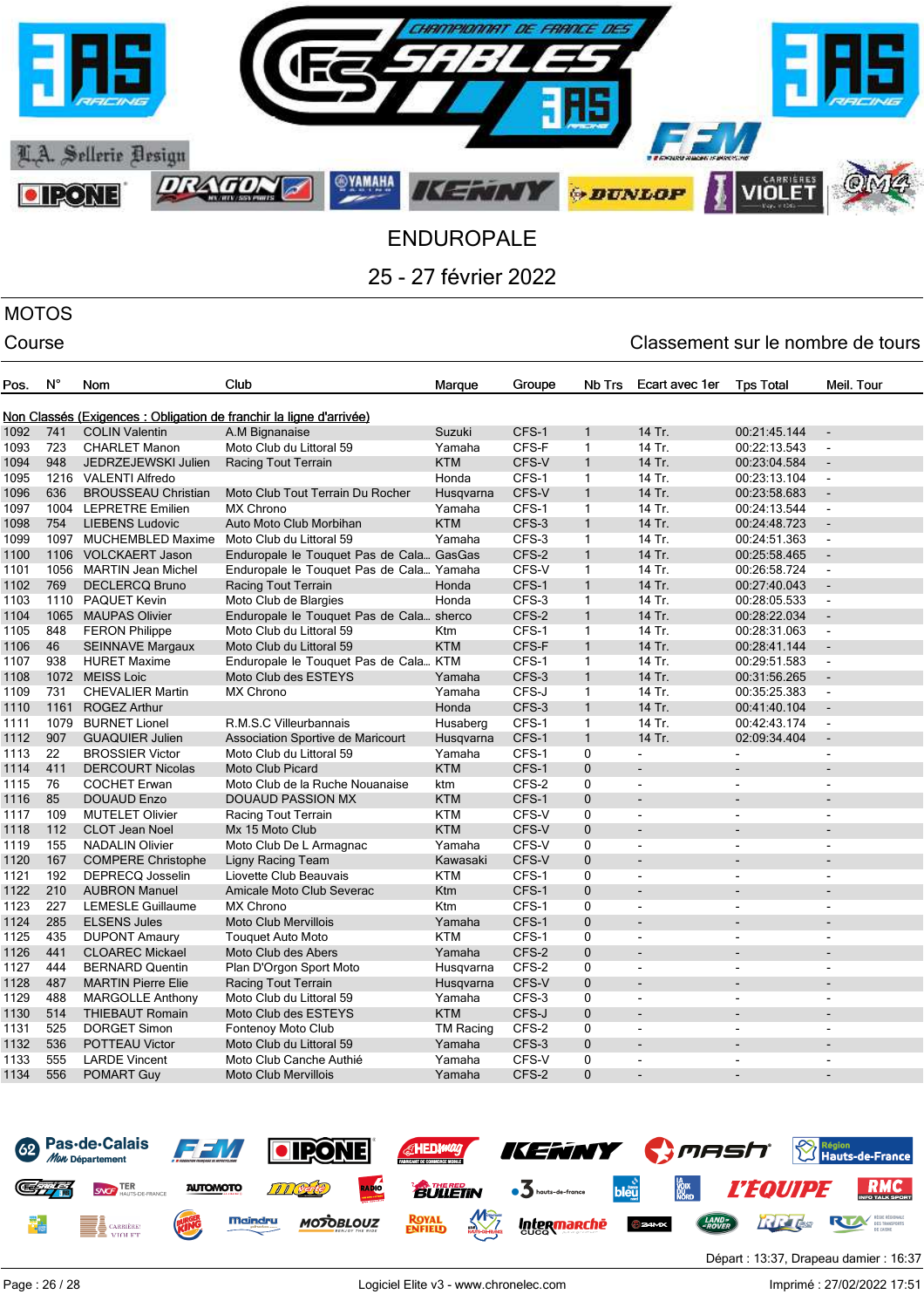

## MOTOS

| Pos. | $N^{\circ}$ | Nom                         | Club                                                                | Marque        | Groupe | Nb Trs       | Ecart avec 1er           | <b>Tps Total</b>         | Meil. Tour               |
|------|-------------|-----------------------------|---------------------------------------------------------------------|---------------|--------|--------------|--------------------------|--------------------------|--------------------------|
|      |             |                             |                                                                     |               |        |              |                          |                          |                          |
|      |             |                             | Non Classés (Exigences : Obligation de franchir la ligne d'arrivée) |               |        |              |                          |                          |                          |
| 1135 | 559         | YASTREMSKY Bastien          | Rouen Moto Crampons                                                 | Yamaha        | CFS-2  | $\mathbf 0$  | $\overline{\phantom{0}}$ |                          |                          |
| 1136 | 575         | <b>MOREL Eric</b>           | Moto Club Granges sur Vologne                                       | Honda         | CFS-V  | 0            |                          |                          |                          |
| 1137 | 578         | <b>JUG Sebastien</b>        | Wheeling Club saint Justois                                         | Honda         | CFS-V  | $\mathbf 0$  |                          |                          |                          |
| 1138 | 582         | <b>POMMIES Pierre</b>       | Rochechouart Olympic Moto Club                                      | Honda         | CFS-1  | 0            | ۰                        |                          |                          |
| 1139 | 608         | <b>ROUSSEAU Alexandre</b>   | Moto Club du Littoral 59                                            | Ktm           | CFS-V  | $\mathbf{0}$ |                          |                          |                          |
| 1140 | 661         | <b>BEAUCOUD Andy</b>        | St Chamond Moto Sport                                               | gasgas        | CFS-2  | 0            |                          |                          |                          |
| 1141 | 672         | <b>BERNARD Pierre</b>       | Moto Club Mailly le Camp                                            | <b>KTM</b>    | CFS-3  | $\mathbf 0$  |                          |                          |                          |
| 1142 | 674         | <b>BERNET Achille</b>       | Moto Club Pernois                                                   | <b>SUZUKI</b> | CFS-2  | 0            |                          |                          |                          |
| 1143 | 677         | <b>BERTHE Steven</b>        | Moto Club Moto Sport Passion                                        | Yamaha        | CFS-1  | $\mathbf{0}$ |                          |                          |                          |
| 1144 | 687         | <b>BOISSADY Maxence</b>     | Moto Club du Littoral 59                                            | Yamaha        | CFS-1  | 0            | $\blacksquare$           | $\overline{\phantom{a}}$ | $\overline{\phantom{a}}$ |
| 1145 | 715         | <b>CARRIER Thibaut</b>      | Moto Club Zamattio                                                  | Yamaha        | CFS-2  | $\mathbf 0$  | $\overline{\phantom{a}}$ |                          |                          |
| 1146 | 720         | <b>CHAIGNEAU Alexandre</b>  | Moto Club Porgeais - MCP                                            | <b>KTM</b>    | CFS-3  | 0            |                          |                          |                          |
| 1147 | 743         | <b>COLODEAU Michael</b>     | A.M.C Orleanais                                                     | <b>KTM</b>    | CFS-1  | $\mathbf{0}$ |                          |                          |                          |
| 1148 | 749         | <b>COULAUD Eric</b>         | <b>Mx Moulins Motoclub</b>                                          | <b>KTM</b>    | CFS-V  | 0            |                          |                          |                          |
| 1149 | 761         | <b>DAME Billy</b>           | Enduropale le Touquet Pas de Cala Yamaha                            |               | CFS-2  | $\mathbf 0$  |                          |                          |                          |
| 1150 | 786         | <b>DEFFRENNES Stanisl</b>   | Moto Club du Littoral 59                                            | <b>KTM</b>    | CFS-1  | 0            |                          |                          |                          |
| 1151 | 794         | <b>DEMARET Geoffrey</b>     | Enduropale le Touquet Pas de Cala Yamaha                            |               | CFS-1  | $\mathbf{0}$ | $\blacksquare$           |                          |                          |
| 1152 | 831         | <b>DURY Jean Christophe</b> | Moto Club du Mas Rillier                                            | Yamaha        | CFS-2  | 0            | $\blacksquare$           |                          |                          |
| 1153 | 853         | <b>FISSE Lucas</b>          | <b>Moto Club Rcls</b>                                               | Honda         | CFS-1  | $\mathbf{0}$ | $\blacksquare$           |                          |                          |
| 1154 | 866         | <b>FRAPPA Michele</b>       |                                                                     | Yamaha        | CFS-1  | 0            | $\blacksquare$           |                          |                          |
| 1155 | 869         | <b>WHITTLE Declan</b>       |                                                                     | Gasgas        | CFS-1  | $\mathbf{0}$ |                          |                          |                          |
| 1156 | 925         | <b>WEBER Leo Paul</b>       | Groupe Sportif de Torcé en Vallée                                   | Yamaha        | CFS-3  | 0            |                          |                          |                          |
| 1157 | 957         | <b>KARLESKIND Matthieu</b>  | Enduropale le Touquet Pas de Cala Husqvarna                         |               | CFS-1  | $\mathbf 0$  |                          |                          |                          |
| 1158 | 1014        | LETELLIER Thomas            | Moto Club Milllières                                                | Kawasaki      | CFS-3  | 0            |                          |                          |                          |
| 1159 | 1037        | <b>MAGNIER Kyllian</b>      | Enduropale le Touquet Pas de Cala Honda                             |               | CFS-2  | $\mathbf{0}$ |                          |                          |                          |
| 1160 | 1051        | <b>MARCEL Fabien</b>        | Moto Club du Var                                                    | Sherco        | CFS-2  | 0            |                          |                          |                          |
| 1161 | 1176        | <b>SCHLICK Luc</b>          | Association pour le Développement Yamaha                            |               | CFS-3  | $\mathbf{0}$ |                          |                          |                          |
| 1162 | 1189        | <b>SPECQUE Francois</b>     | Moto Club du Littoral 59                                            | Honda         | CFS-3  | 0            |                          |                          |                          |
| 1163 | 1206        | <b>THIEFFRY Gregory</b>     | Moto Club Pecquencourt                                              | Honda         | CFS-V  | $\mathbf{0}$ |                          |                          |                          |
| 1164 | 1208        | <b>THOMSON Ben</b>          |                                                                     | Husqvarna     | CFS-1  | 0            | $\blacksquare$           | $\overline{\phantom{a}}$ | $\overline{\phantom{a}}$ |
| 1165 | 1229        | <b>VANHEEMS Guillaume</b>   | Moto Club de Bailleul                                               | <b>KTM</b>    | CFS-V  | $\mathbf{0}$ | $\overline{\phantom{a}}$ |                          |                          |
| 1166 | 1241        | <b>DEMILLY Pierre</b>       | Moto Club du Littoral 59                                            | Yamaha        | CFS-1  | 0            |                          |                          |                          |
|      |             |                             |                                                                     |               |        |              |                          |                          |                          |